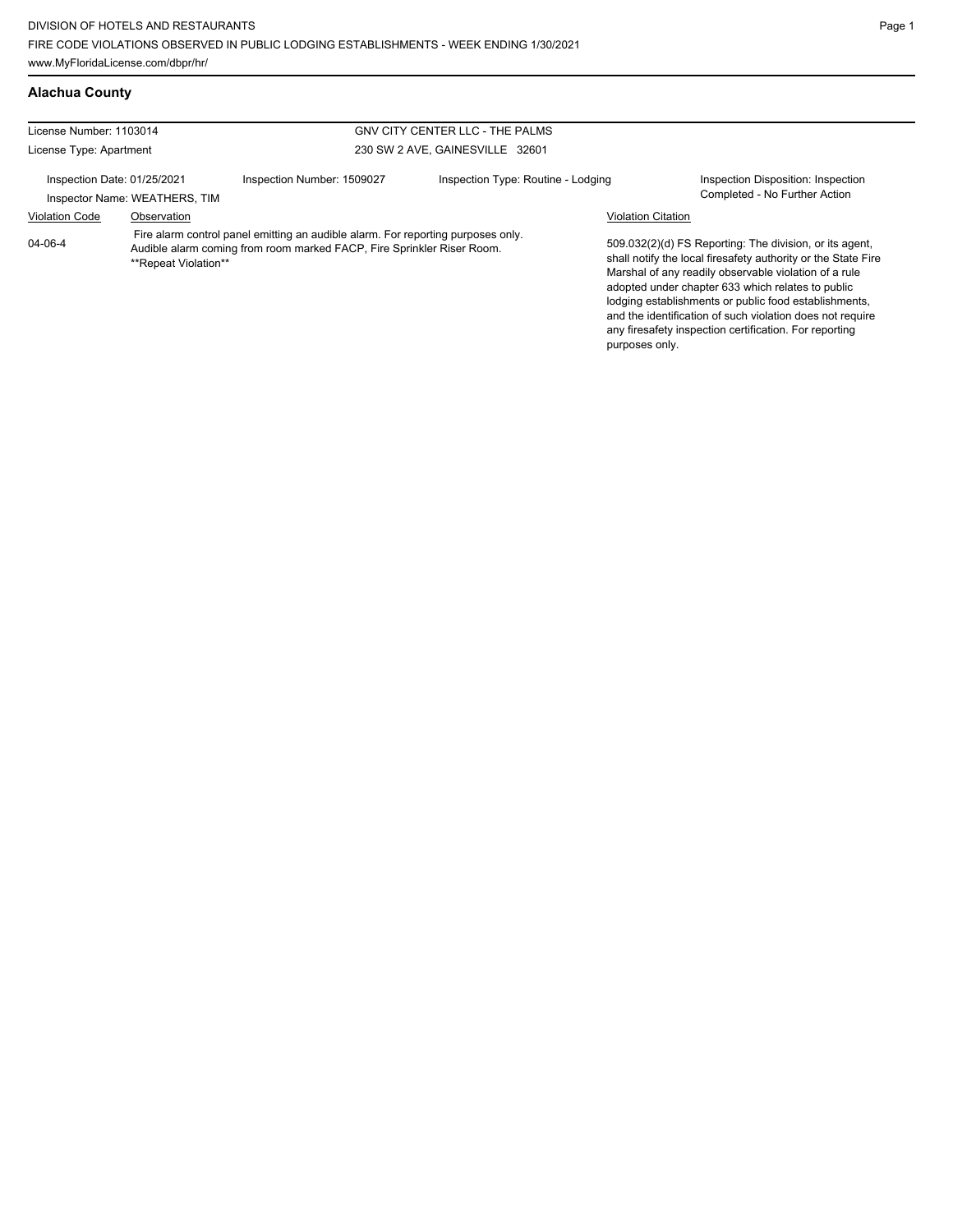# **Brevard County**

| License Number: 1504248                                        |                                                    |                                                                                                                                                         | COGGESHALL HALL LLC                |                                                                                                                                                                                                                                                                                                                                                                                                                                              |
|----------------------------------------------------------------|----------------------------------------------------|---------------------------------------------------------------------------------------------------------------------------------------------------------|------------------------------------|----------------------------------------------------------------------------------------------------------------------------------------------------------------------------------------------------------------------------------------------------------------------------------------------------------------------------------------------------------------------------------------------------------------------------------------------|
| License Type: Apartment                                        |                                                    | 2100 MELBOURNE CT, MELBOURNE 32901                                                                                                                      |                                    |                                                                                                                                                                                                                                                                                                                                                                                                                                              |
| Inspection Date: 01/27/2021                                    |                                                    | Inspection Type: Routine - Lodging<br>Inspection Number: 1507826                                                                                        |                                    | Inspection Disposition: Inspection<br>Completed - No Further Action                                                                                                                                                                                                                                                                                                                                                                          |
|                                                                | Inspector Name: QUINONES, ANTONIO                  |                                                                                                                                                         |                                    |                                                                                                                                                                                                                                                                                                                                                                                                                                              |
| <b>Violation Code</b>                                          | Observation                                        | No portable fire extinguisher present on the premises. For reporting purposes                                                                           |                                    | <b>Violation Citation</b>                                                                                                                                                                                                                                                                                                                                                                                                                    |
| $01 - 04 - 4$                                                  | only.<br>Bldg 2100-6<br>Bldg 2100-5<br>Bldg 2100-4 |                                                                                                                                                         |                                    | 509.032(2)(d) FS Reporting: (d) The division, or its<br>agent, shall notify the local firesafety authority or the<br>State Fire Marshal of any readily observable violation of<br>a rule adopted under chapter 633 which relates to public<br>lodging establishments or public food establishments,<br>and the identification of such violation does not require<br>any firesafety inspection certification. For reporting<br>purposes only. |
| 06-02-4                                                        | Bldg 2100-7<br>Bldg 2100-6                         | Door marked as an exit is blocked. For reporting purposes only.<br>Old doors blocking buildings entrance.                                               |                                    | 509.032(2)(d) FS Reporting: The division, or its agent,<br>shall notify the local firesafety authority or the State Fire<br>Marshal of any readily observable violation of a rule<br>adopted under chapter 633 which relates to public<br>lodging establishments or public food establishments,<br>and the identification of such violation does not require<br>any firesafety inspection certification. For reporting<br>purposes only.     |
| License Number: 1505700                                        |                                                    |                                                                                                                                                         | <b>VILLAS AT PALM BAY</b>          |                                                                                                                                                                                                                                                                                                                                                                                                                                              |
| License Type: Apartment                                        |                                                    |                                                                                                                                                         | 1880 MOGRA CIR NE, PALM BAY 32905  |                                                                                                                                                                                                                                                                                                                                                                                                                                              |
| Inspection Date: 01/29/2021                                    |                                                    | Inspection Number: 1500418                                                                                                                              | Inspection Type: Routine - Lodging | Inspection Disposition: Warning                                                                                                                                                                                                                                                                                                                                                                                                              |
|                                                                | Inspector Name: SCHOENLY, BARBARA                  |                                                                                                                                                         |                                    | Issued                                                                                                                                                                                                                                                                                                                                                                                                                                       |
| <b>Violation Code</b>                                          | <b>Observation</b>                                 |                                                                                                                                                         |                                    | <b>Violation Citation</b>                                                                                                                                                                                                                                                                                                                                                                                                                    |
| 04-06-4                                                        |                                                    | Fire alarm control panel emitting an audible alarm. For reporting purposes only.<br>Sintax has part on order for building 1-unit is in supervisory mode |                                    | 509.032(2)(d) FS Reporting: The division, or its agent,<br>shall notify the local firesafety authority or the State Fire<br>Marshal of any readily observable violation of a rule<br>adopted under chapter 633 which relates to public<br>lodging establishments or public food establishments,<br>and the identification of such violation does not require<br>any firesafety inspection certification. For reporting<br>purposes only.     |
| License Number: 1502461                                        |                                                    |                                                                                                                                                         | <b>CLEAR POND ESTATES</b>          |                                                                                                                                                                                                                                                                                                                                                                                                                                              |
| License Type: Apartment                                        |                                                    |                                                                                                                                                         | 811 CRESTVIEW DR, COCOA 32922      |                                                                                                                                                                                                                                                                                                                                                                                                                                              |
| Inspection Date: 01/25/2021<br>Inspector Name: WILSON, LANETTE |                                                    | Inspection Number: 1504128                                                                                                                              | Inspection Type: Routine - Lodging | Inspection Disposition: Warning<br>Issued<br><b>Violation Citation</b>                                                                                                                                                                                                                                                                                                                                                                       |
| <b>Violation Code</b><br>01-02-4                               | Observation                                        | Portable fire extinguisher pressure gauge indicates the extinguisher is in need of<br>recharge. For reporting purposes only. Bldg M                     |                                    | 509.032(2)(d) FS Reporting: (d) The division, or its<br>agent, shall notify the local firesafety authority or the<br>State Fire Marshal of any readily observable violation of<br>a rule adopted under chapter 633 which relates to public<br>lodging establishments or public food establishments,<br>and the identification of such violation does not require<br>any firesafety inspection certification. For reporting<br>purposes only. |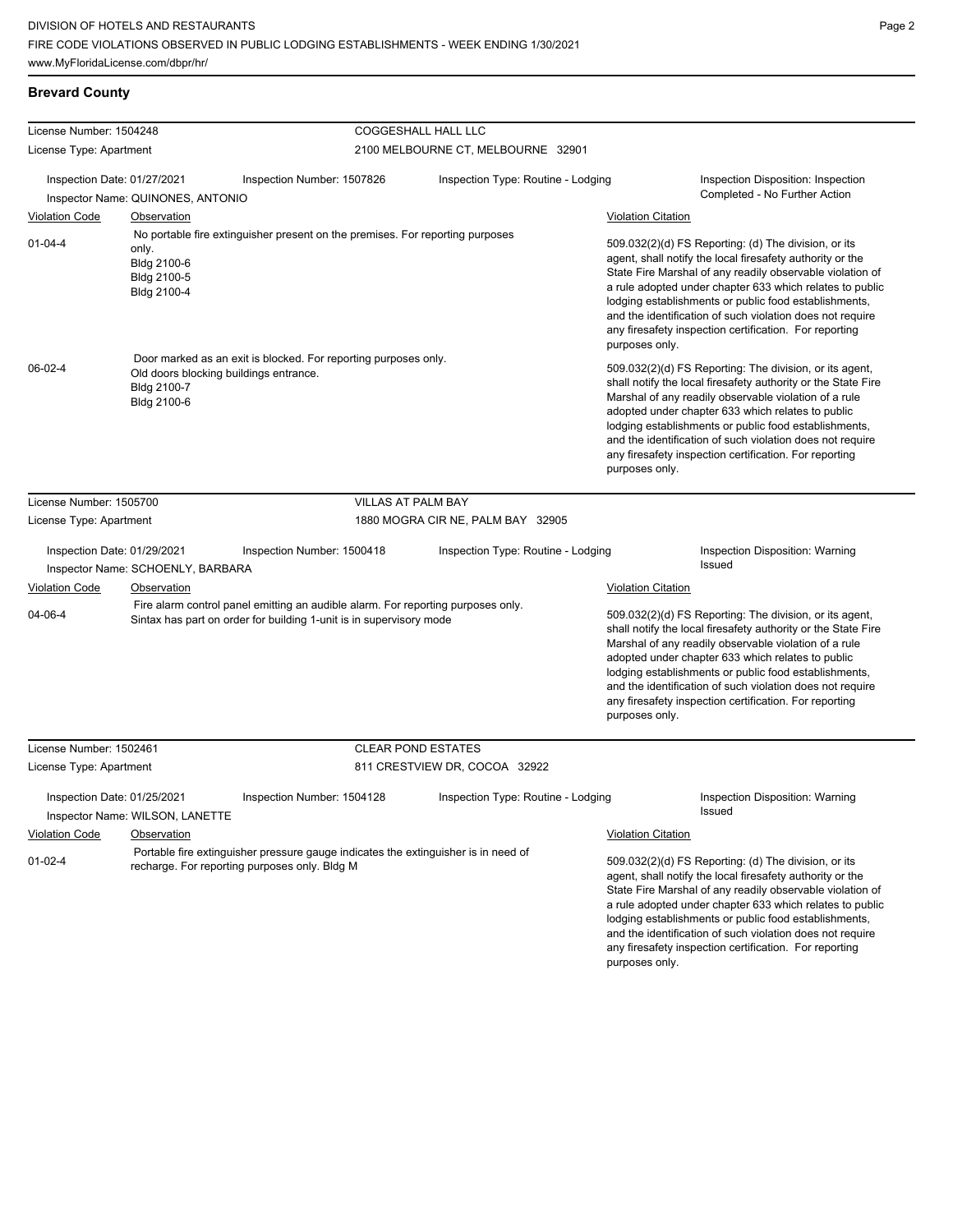violation does not require any firesafety inspection certification. For reporting purposes only.

| <b>Broward County</b>                                                                                |                                     |                                                                                                                                                  |                                                     |                                                                                                                                                                                                                                                                                                                                                                                                                                              |                                                                                                                                                                                                                                                                                                                                                                                                                                                                                                                                                                                          |
|------------------------------------------------------------------------------------------------------|-------------------------------------|--------------------------------------------------------------------------------------------------------------------------------------------------|-----------------------------------------------------|----------------------------------------------------------------------------------------------------------------------------------------------------------------------------------------------------------------------------------------------------------------------------------------------------------------------------------------------------------------------------------------------------------------------------------------------|------------------------------------------------------------------------------------------------------------------------------------------------------------------------------------------------------------------------------------------------------------------------------------------------------------------------------------------------------------------------------------------------------------------------------------------------------------------------------------------------------------------------------------------------------------------------------------------|
| License Number: 1612148                                                                              |                                     | 329 NE APARTMENTS                                                                                                                                |                                                     |                                                                                                                                                                                                                                                                                                                                                                                                                                              |                                                                                                                                                                                                                                                                                                                                                                                                                                                                                                                                                                                          |
| License Type: Apartment                                                                              |                                     |                                                                                                                                                  | 329 NE 4 ST, HALLANDALE 33009-3414                  |                                                                                                                                                                                                                                                                                                                                                                                                                                              |                                                                                                                                                                                                                                                                                                                                                                                                                                                                                                                                                                                          |
| Inspection Date: 01/29/2021<br>Inspector Name: GANPAT, INDAR<br><b>Violation Code</b><br>Observation |                                     | Inspection Number: 1508013                                                                                                                       | Inspection Type: Routine - Lodging                  |                                                                                                                                                                                                                                                                                                                                                                                                                                              | Inspection Disposition: Inspection<br>Completed - No Further Action                                                                                                                                                                                                                                                                                                                                                                                                                                                                                                                      |
|                                                                                                      |                                     |                                                                                                                                                  |                                                     | <b>Violation Citation</b>                                                                                                                                                                                                                                                                                                                                                                                                                    |                                                                                                                                                                                                                                                                                                                                                                                                                                                                                                                                                                                          |
| $01 - 01 - 4$                                                                                        |                                     | Portable fire extinguisher pressure gauge indicates the extinguisher is<br>overcharged. For reporting purposes only. On wall between units 2 &3. |                                                     | 509.032(2)(d) FS Reporting: (d) The division, or its<br>agent, shall notify the local firesafety authority or the<br>State Fire Marshal of any readily observable violation of<br>a rule adopted under chapter 633 which relates to public<br>lodging establishments or public food establishments,<br>and the identification of such violation does not require<br>any firesafety inspection certification. For reporting<br>purposes only. |                                                                                                                                                                                                                                                                                                                                                                                                                                                                                                                                                                                          |
| License Number: 1621315                                                                              |                                     | <b>CRYSTAL RIVIYERA</b>                                                                                                                          |                                                     |                                                                                                                                                                                                                                                                                                                                                                                                                                              |                                                                                                                                                                                                                                                                                                                                                                                                                                                                                                                                                                                          |
| License Type: Apartment                                                                              |                                     |                                                                                                                                                  | 3801 CRYSTAL LAKE DR STE 100, DEERFIELD BEACH 33064 |                                                                                                                                                                                                                                                                                                                                                                                                                                              |                                                                                                                                                                                                                                                                                                                                                                                                                                                                                                                                                                                          |
| Inspection Date: 01/26/2021                                                                          | Inspector Name: LEWIS, LYNDEN       | Inspection Number: 1496748                                                                                                                       | Inspection Type: Routine - Lodging                  |                                                                                                                                                                                                                                                                                                                                                                                                                                              | Inspection Disposition: Inspection<br>Completed - No Further Action                                                                                                                                                                                                                                                                                                                                                                                                                                                                                                                      |
| Violation Code                                                                                       | Observation                         |                                                                                                                                                  |                                                     | Violation Citation                                                                                                                                                                                                                                                                                                                                                                                                                           |                                                                                                                                                                                                                                                                                                                                                                                                                                                                                                                                                                                          |
| $04 - 01 - 4$                                                                                        | purposes only.                      | Trouble/alarm light illuminated on the fire alarm control panel. For reporting                                                                   |                                                     | purposes only.                                                                                                                                                                                                                                                                                                                                                                                                                               | 509.032(2)(d) FS Reporting: The division, or its agent,<br>shall notify the local firesafety authority or the State Fire<br>Marshal of any readily observable violation of a rule<br>adopted under chapter 633 which relates to public<br>lodging establishments or public food establishments,<br>and the identification of such violation does not require<br>any firesafety inspection certification. For reporting                                                                                                                                                                   |
| License Number: 1621209                                                                              |                                     |                                                                                                                                                  | <b>NEW RIVER YACHT CLUB</b>                         |                                                                                                                                                                                                                                                                                                                                                                                                                                              |                                                                                                                                                                                                                                                                                                                                                                                                                                                                                                                                                                                          |
| License Type: Apartment                                                                              |                                     |                                                                                                                                                  | 400 SW 1 AVE, FORT LAUDERDALE 33301                 |                                                                                                                                                                                                                                                                                                                                                                                                                                              |                                                                                                                                                                                                                                                                                                                                                                                                                                                                                                                                                                                          |
| Inspection Date: 01/29/2021                                                                          | Inspector Name: BRANN, JUSTIN       | Inspection Number: 1491474                                                                                                                       | Inspection Type: Routine - Lodging                  |                                                                                                                                                                                                                                                                                                                                                                                                                                              | Inspection Disposition: Warning<br>Issued                                                                                                                                                                                                                                                                                                                                                                                                                                                                                                                                                |
| Violation Code                                                                                       | Observation                         |                                                                                                                                                  |                                                     | <b>Violation Citation</b>                                                                                                                                                                                                                                                                                                                                                                                                                    |                                                                                                                                                                                                                                                                                                                                                                                                                                                                                                                                                                                          |
| 08-03-4                                                                                              | purposes only. **Repeat Violation** | No boiler certificate or insurance inspector's boiler report available. For reporting                                                            |                                                     |                                                                                                                                                                                                                                                                                                                                                                                                                                              | 61C-1.004(10) FAC and 509.032(2)(d) FS Reporting:<br>61C-1.004(10) The insurance inpector's boiler report is<br>required annually for power boilers and high<br>pressure/high temperature boilers and biannually for low<br>pressure steam or vapor heating boilers. 509.032(2)(d)<br>The division, or its agent, shall notify the local firesafety<br>authority or the State Fire Marshal of any readily<br>observable violation of a rule adopted under chapter 633<br>which relates to public lodging establishments or public<br>food establishments, and the identification of such |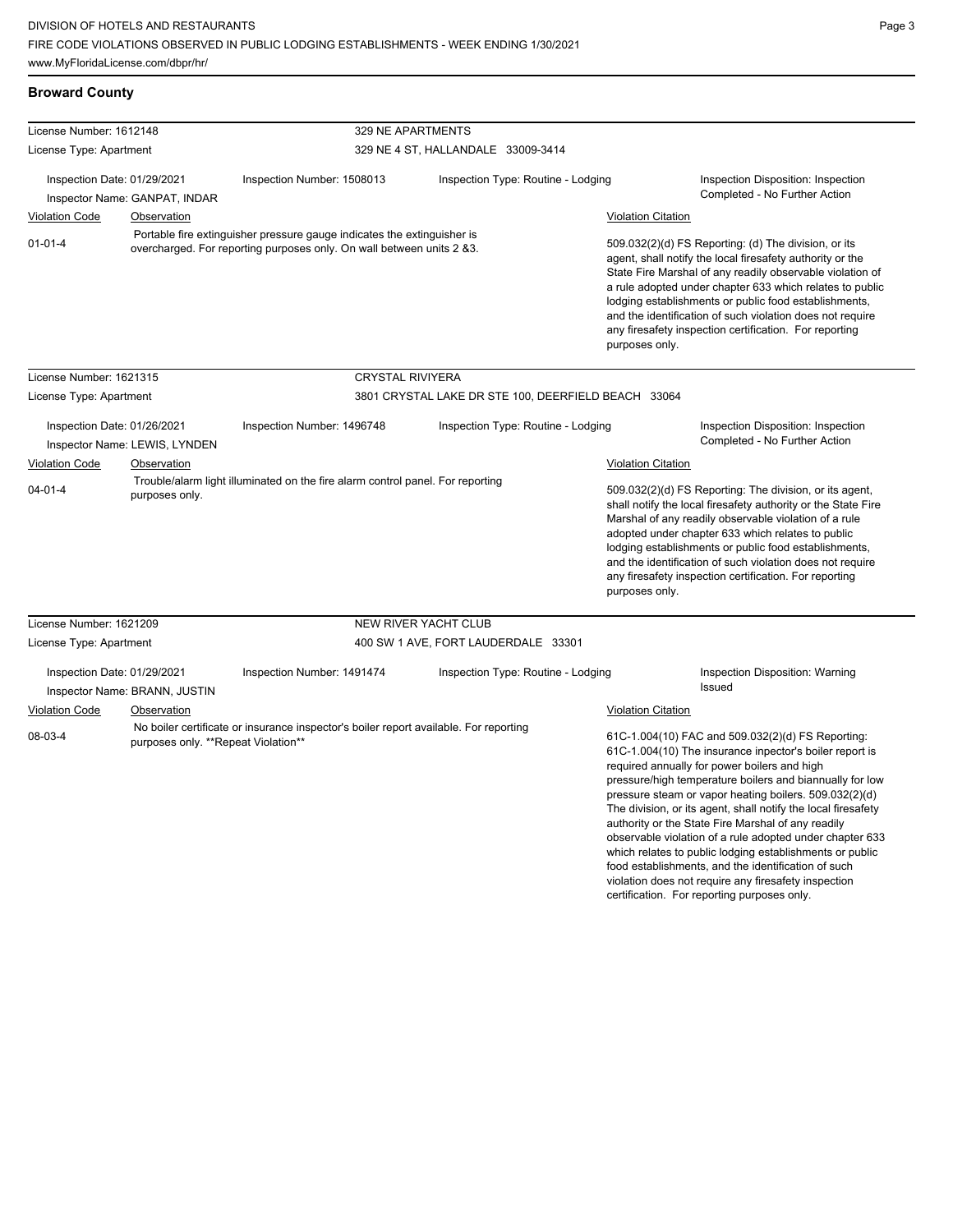# **Broward County**

| License Number: 1607869                                                                                                                                                                                                       |                                                                                                                                                                   |                                                                                                                                                                                                | RED CARPET INN-AIRPORT                                                                                                                                                                                                                                                                                                                                                                                                                   |                                                                                                                                                                                                                                                                                                                                                                                                                                                                                                                                                                                                                                                                                                 |
|-------------------------------------------------------------------------------------------------------------------------------------------------------------------------------------------------------------------------------|-------------------------------------------------------------------------------------------------------------------------------------------------------------------|------------------------------------------------------------------------------------------------------------------------------------------------------------------------------------------------|------------------------------------------------------------------------------------------------------------------------------------------------------------------------------------------------------------------------------------------------------------------------------------------------------------------------------------------------------------------------------------------------------------------------------------------|-------------------------------------------------------------------------------------------------------------------------------------------------------------------------------------------------------------------------------------------------------------------------------------------------------------------------------------------------------------------------------------------------------------------------------------------------------------------------------------------------------------------------------------------------------------------------------------------------------------------------------------------------------------------------------------------------|
| License Type: Motel                                                                                                                                                                                                           |                                                                                                                                                                   |                                                                                                                                                                                                | 2460 W SR 84, FORT LAUDERDALE 33312                                                                                                                                                                                                                                                                                                                                                                                                      |                                                                                                                                                                                                                                                                                                                                                                                                                                                                                                                                                                                                                                                                                                 |
| Inspection Date: 01/26/2021                                                                                                                                                                                                   | Inspector Name: BARTON, GEOFFREY                                                                                                                                  | Inspection Number: 1216450                                                                                                                                                                     | Inspection Type: Complaint Full                                                                                                                                                                                                                                                                                                                                                                                                          | Inspection Disposition: Warning<br>Issued                                                                                                                                                                                                                                                                                                                                                                                                                                                                                                                                                                                                                                                       |
| <b>Violation Code</b>                                                                                                                                                                                                         | Observation                                                                                                                                                       |                                                                                                                                                                                                |                                                                                                                                                                                                                                                                                                                                                                                                                                          | <b>Violation Citation</b>                                                                                                                                                                                                                                                                                                                                                                                                                                                                                                                                                                                                                                                                       |
| 04-06-4                                                                                                                                                                                                                       | Fire alarm control panel emitting an audible alarm. For reporting purposes only.<br>Observed audible alarm from Fire Control Panel first floor north east corner. |                                                                                                                                                                                                |                                                                                                                                                                                                                                                                                                                                                                                                                                          | 509.032(2)(d) FS Reporting: The division, or its agent,<br>shall notify the local firesafety authority or the State Fire<br>Marshal of any readily observable violation of a rule<br>adopted under chapter 633 which relates to public<br>lodging establishments or public food establishments,<br>and the identification of such violation does not require<br>any firesafety inspection certification. For reporting<br>purposes only.                                                                                                                                                                                                                                                        |
| Hearing-impaired smoke detector is not functioning when tested. For reporting<br>$05-02-5$<br>purposes only.                                                                                                                  |                                                                                                                                                                   |                                                                                                                                                                                                | 509.032(2)(d) FS Reporting: The division, or its agent,<br>shall notify the local firesafety authority or the State Fire<br>Marshal of any readily observable violation of a rule<br>adopted under chapter 633 which relates to public<br>lodging establishments or public food establishments,<br>and the identification of such violation does not require<br>any firesafety inspection certification. For reporting<br>purposes only. |                                                                                                                                                                                                                                                                                                                                                                                                                                                                                                                                                                                                                                                                                                 |
| License Number: 1619117                                                                                                                                                                                                       |                                                                                                                                                                   |                                                                                                                                                                                                | EXTENDED STAY AMERICA #1561                                                                                                                                                                                                                                                                                                                                                                                                              |                                                                                                                                                                                                                                                                                                                                                                                                                                                                                                                                                                                                                                                                                                 |
| License Type: Hotel                                                                                                                                                                                                           |                                                                                                                                                                   |                                                                                                                                                                                                | 1450 SE 17 ST CSWY, FORT LAUDERDALE 33316                                                                                                                                                                                                                                                                                                                                                                                                |                                                                                                                                                                                                                                                                                                                                                                                                                                                                                                                                                                                                                                                                                                 |
| Inspection Date: 01/25/2021                                                                                                                                                                                                   | Inspector Name: EVANS, EUGENE                                                                                                                                     | Inspection Number: 1155383                                                                                                                                                                     | Inspection Type: Routine - Lodging                                                                                                                                                                                                                                                                                                                                                                                                       | Inspection Disposition: Call Back -<br>Complied                                                                                                                                                                                                                                                                                                                                                                                                                                                                                                                                                                                                                                                 |
| <b>Violation Code</b>                                                                                                                                                                                                         | Observation                                                                                                                                                       |                                                                                                                                                                                                |                                                                                                                                                                                                                                                                                                                                                                                                                                          | <b>Violation Citation</b>                                                                                                                                                                                                                                                                                                                                                                                                                                                                                                                                                                                                                                                                       |
| $08 - 01 - 4$                                                                                                                                                                                                                 | expired. For reporting purposes only.                                                                                                                             | - From initial inspection : Boiler certificate or insurance inspector's boiler report<br>094411: 094412 4/10/2020 exp ** Repeat Violation**<br>2021-01-25: Establishment waiting for inspectio | - From follow-up inspection                                                                                                                                                                                                                                                                                                                                                                                                              | 61C-1.004(10) FAC and 509.032(2)(d) FS Reporting:<br>61C-1.004(10) The insurance inpector's boiler report is<br>required annually for power boilers and high<br>pressure/high temperature boilers and biannually for low<br>pressure steam or vapor heating boilers. 509.032(2)(d)<br>The division, or its agent, shall notify the local firesafety<br>authority or the State Fire Marshal of any readily<br>observable violation of a rule adopted under chapter 633<br>which relates to public lodging establishments or public<br>food establishments, and the identification of such<br>violation does not require any firesafety inspection<br>certification. For reporting purposes only. |
| License Number: 1618492                                                                                                                                                                                                       |                                                                                                                                                                   |                                                                                                                                                                                                | EXTENDED STAY AMERICA #9642                                                                                                                                                                                                                                                                                                                                                                                                              |                                                                                                                                                                                                                                                                                                                                                                                                                                                                                                                                                                                                                                                                                                 |
| License Type: Hotel                                                                                                                                                                                                           |                                                                                                                                                                   |                                                                                                                                                                                                | 7550 SR 84, DAVIE 33317                                                                                                                                                                                                                                                                                                                                                                                                                  |                                                                                                                                                                                                                                                                                                                                                                                                                                                                                                                                                                                                                                                                                                 |
| Inspection Date: 01/28/2021                                                                                                                                                                                                   | Inspector Name: NEALY, VALENCIA                                                                                                                                   | Inspection Number: 1158186                                                                                                                                                                     | Inspection Type: Routine - Lodging                                                                                                                                                                                                                                                                                                                                                                                                       | Inspection Disposition: Inspection<br>Completed - No Further Action                                                                                                                                                                                                                                                                                                                                                                                                                                                                                                                                                                                                                             |
| <b>Violation Code</b>                                                                                                                                                                                                         | Observation                                                                                                                                                       |                                                                                                                                                                                                |                                                                                                                                                                                                                                                                                                                                                                                                                                          | <b>Violation Citation</b>                                                                                                                                                                                                                                                                                                                                                                                                                                                                                                                                                                                                                                                                       |
| Portable fire extinguisher pressure gauge indicates the extinguisher is<br>$01 - 01 - 4$<br>overcharged. For reporting purposes only.<br>-Observed Fire extinguisher in overcharge zone, building 1, between rooms<br>115-117 |                                                                                                                                                                   |                                                                                                                                                                                                | 509.032(2)(d) FS Reporting: (d) The division, or its<br>agent, shall notify the local firesafety authority or the<br>State Fire Marshal of any readily observable violation of<br>a rule adopted under chapter 633 which relates to public<br>lodging establishments or public food establishments,<br>and the identification of such violation does not require                                                                         |                                                                                                                                                                                                                                                                                                                                                                                                                                                                                                                                                                                                                                                                                                 |

any firesafety inspection certification. For reporting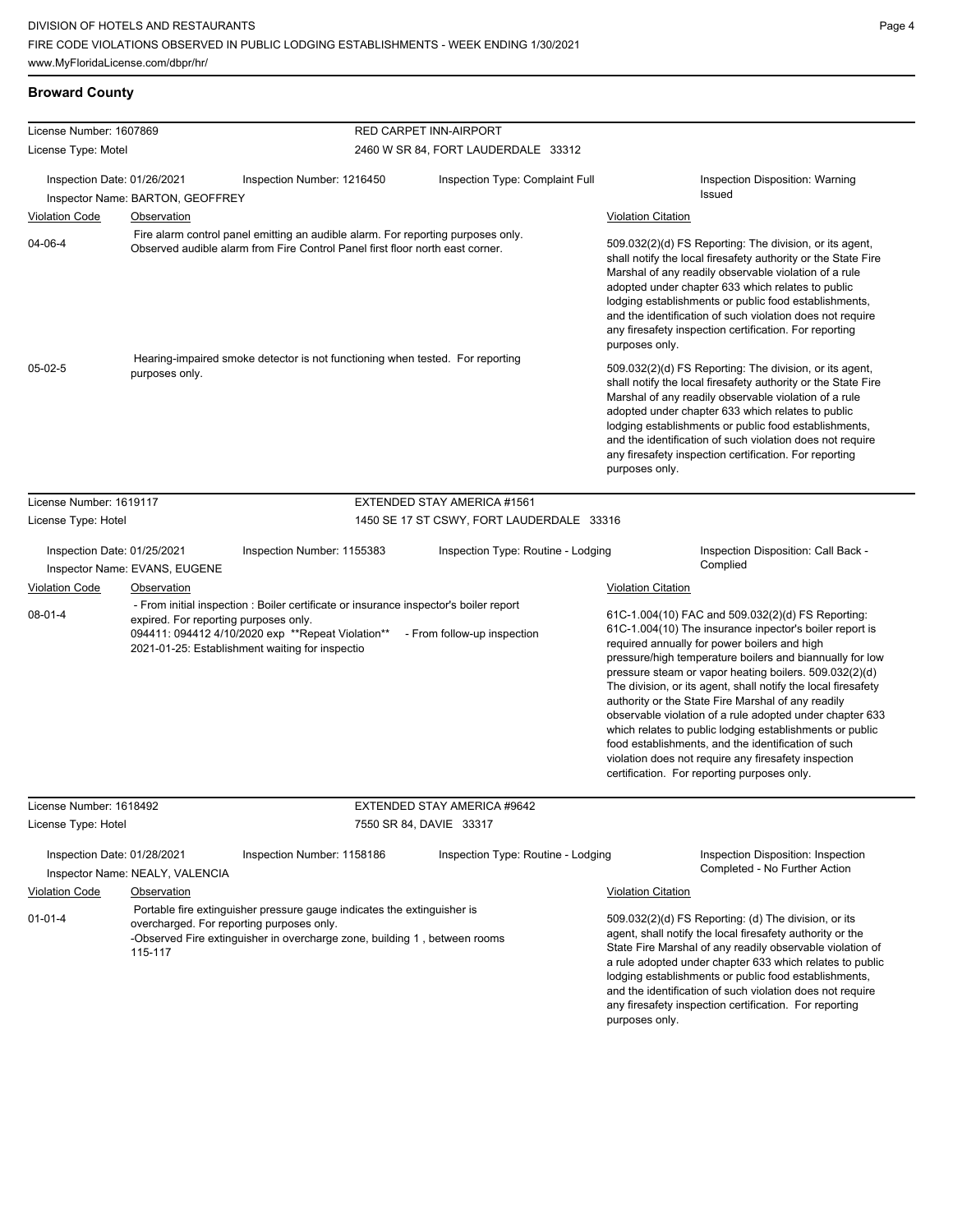# **Broward County**

| License Number: 1602591<br>License Type: Motel                                                                                                                                                                                                                                |  | <b>PLANTATION INN</b>           |                                    |                                                                                                                                                                                                                                                                                                       |                                           |
|-------------------------------------------------------------------------------------------------------------------------------------------------------------------------------------------------------------------------------------------------------------------------------|--|---------------------------------|------------------------------------|-------------------------------------------------------------------------------------------------------------------------------------------------------------------------------------------------------------------------------------------------------------------------------------------------------|-------------------------------------------|
|                                                                                                                                                                                                                                                                               |  | 375 N ST RD 7, PLANTATION 33317 |                                    |                                                                                                                                                                                                                                                                                                       |                                           |
| Inspection Date: 01/29/2021<br>Inspector Name: NEALY, VALENCIA                                                                                                                                                                                                                |  | Inspection Number: 1215925      | Inspection Type: Routine - Lodging |                                                                                                                                                                                                                                                                                                       | Inspection Disposition: Warning<br>Issued |
| <b>Violation Code</b><br>Observation<br>Portable fire extinguisher pressure gauge indicates the extinguisher is<br>$01 - 01 - 4$<br>overcharged. For reporting purposes only.<br>-Fire extinguisher overcharge zone, room 313.<br>-Fire extinguisher recharge zone, room 111. |  |                                 | <b>Violation Citation</b>          | 509.032(2)(d) FS Reporting: (d) The division, or its<br>agent, shall notify the local firesafety authority or the                                                                                                                                                                                     |                                           |
|                                                                                                                                                                                                                                                                               |  |                                 | purposes only.                     | State Fire Marshal of any readily observable violation of<br>a rule adopted under chapter 633 which relates to public<br>lodging establishments or public food establishments.<br>and the identification of such violation does not require<br>any firesafety inspection certification. For reporting |                                           |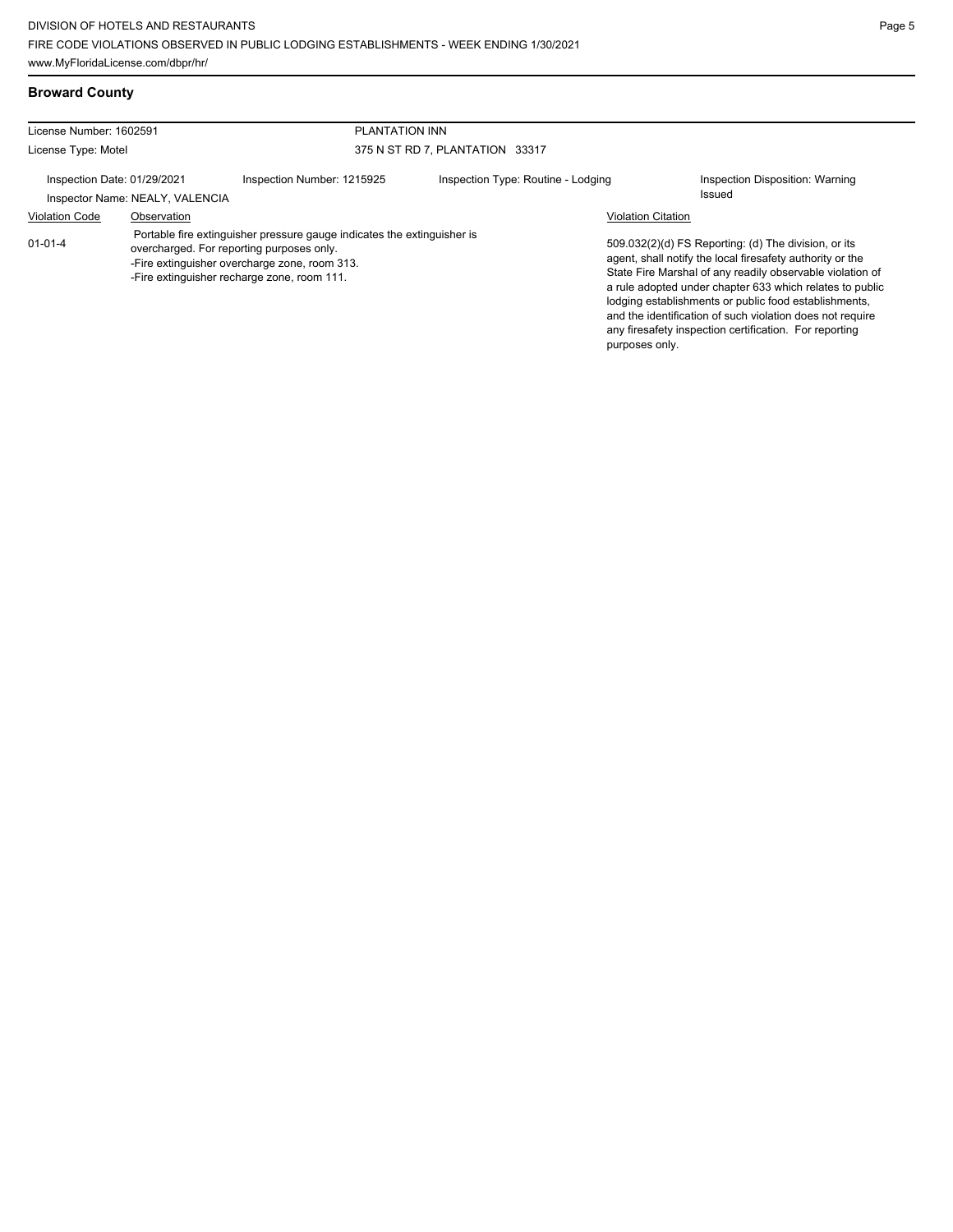# **Charlotte County**

| License Number: 1801531                                         |                      |                                                                                | EXTENDED STAY AMERICA 9504               |                           |                                                                                                                                                                                                                                                                                                                                                                                                                                                                                                                                                                              |
|-----------------------------------------------------------------|----------------------|--------------------------------------------------------------------------------|------------------------------------------|---------------------------|------------------------------------------------------------------------------------------------------------------------------------------------------------------------------------------------------------------------------------------------------------------------------------------------------------------------------------------------------------------------------------------------------------------------------------------------------------------------------------------------------------------------------------------------------------------------------|
| License Type: Hotel                                             |                      |                                                                                | 24100 BEATRIX BLVD, PORT CHARLOTTE 33954 |                           |                                                                                                                                                                                                                                                                                                                                                                                                                                                                                                                                                                              |
| Inspection Date: 01/27/2021<br>Inspector Name: MOREHEAD, PHILIP |                      | Inspection Number: 1156766                                                     | Inspection Type: Routine - Lodging       |                           | Inspection Disposition: Warning<br>Issued                                                                                                                                                                                                                                                                                                                                                                                                                                                                                                                                    |
| <b>Violation Code</b>                                           | Observation          |                                                                                |                                          | <b>Violation Citation</b> |                                                                                                                                                                                                                                                                                                                                                                                                                                                                                                                                                                              |
| $08-04-4$                                                       | **Repeat Violation** | Boiler certificate not posted in the boiler room. For reporting purposes only. |                                          |                           | 61C-1.004(10) FAC and 509.032(2)(d) FS Reporting:<br>61C-1.004(10) The insurance inspector's boiler report<br>shall be posted in the boiler room. 509.032(2)(d) The<br>division, or its agent, shall notify the local firesafety<br>authority or the State Fire Marshal of any readily<br>observable violation of a rule adopted under chapter 633<br>which relates to public lodging establishments or public<br>food establishments, and the identification of such<br>violation does not require any firesafety inspection<br>certification. For reporting purposes only. |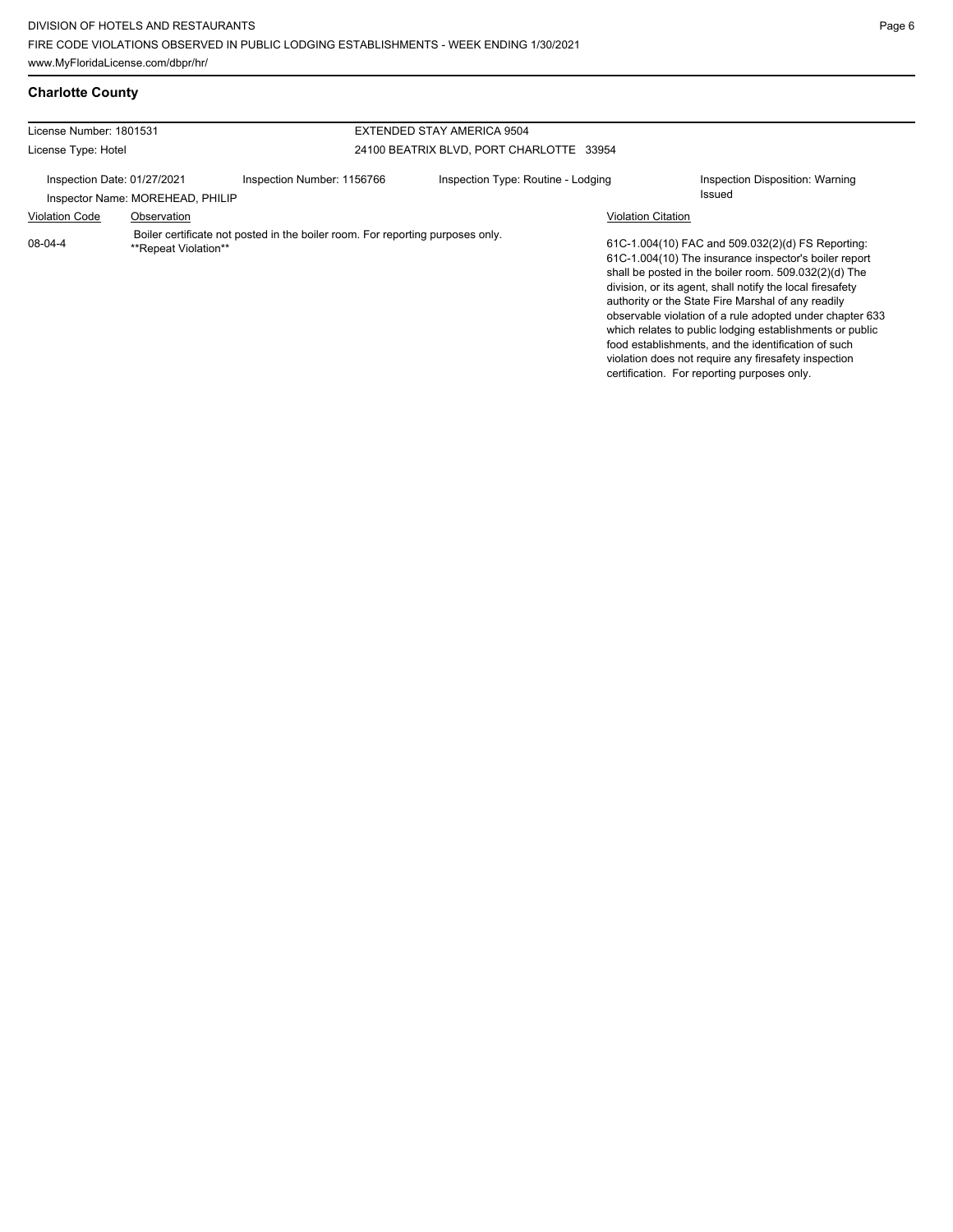| License Number: 2310653                                      |                               | <b>GLADYS APARTMENTS</b>                                                                                                                                                             |                                       |                                                                                                                                                                                                                                                                                                                                                                                                                            |                                                                                                                                                                                                                                                                                                                                                                                                                                                                                                                               |
|--------------------------------------------------------------|-------------------------------|--------------------------------------------------------------------------------------------------------------------------------------------------------------------------------------|---------------------------------------|----------------------------------------------------------------------------------------------------------------------------------------------------------------------------------------------------------------------------------------------------------------------------------------------------------------------------------------------------------------------------------------------------------------------------|-------------------------------------------------------------------------------------------------------------------------------------------------------------------------------------------------------------------------------------------------------------------------------------------------------------------------------------------------------------------------------------------------------------------------------------------------------------------------------------------------------------------------------|
| License Type: Apartment                                      |                               |                                                                                                                                                                                      | 115 E 9 ST, HIALEAH 330104253         |                                                                                                                                                                                                                                                                                                                                                                                                                            |                                                                                                                                                                                                                                                                                                                                                                                                                                                                                                                               |
| Inspection Date: 01/26/2021<br>Inspector Name: PRIETO, EDGAR |                               | Inspection Number: 1495103                                                                                                                                                           | Inspection Type: Routine - Lodging    |                                                                                                                                                                                                                                                                                                                                                                                                                            | Inspection Disposition: Administrative<br>complaint recommended                                                                                                                                                                                                                                                                                                                                                                                                                                                               |
| <b>Violation Code</b>                                        | Observation                   |                                                                                                                                                                                      |                                       | <b>Violation Citation</b>                                                                                                                                                                                                                                                                                                                                                                                                  |                                                                                                                                                                                                                                                                                                                                                                                                                                                                                                                               |
| $01 - 06 - 4$                                                | #18.                          | Portable fire extinguisher locked in a box with no means of access to the fire<br>extinguisher. For reporting purposes only. Located in front of apartment #17 and<br>purposes only. |                                       | 509.032(2)(d) FS Reporting: (d) The division, or its<br>agent, shall notify the local firesafety authority or the<br>State Fire Marshal of any readily observable violation of<br>a rule adopted under chapter 633 which relates to public<br>lodging establishments or public food establishments,<br>and the identification of such violation does not require<br>any firesafety inspection certification. For reporting |                                                                                                                                                                                                                                                                                                                                                                                                                                                                                                                               |
| License Number: 2326052                                      |                               | 1330 SE 9 AVE APTS                                                                                                                                                                   |                                       |                                                                                                                                                                                                                                                                                                                                                                                                                            |                                                                                                                                                                                                                                                                                                                                                                                                                                                                                                                               |
| License Type: Apartment                                      |                               |                                                                                                                                                                                      | 1330 SE 9 AVE, HIALEAH 330105912      |                                                                                                                                                                                                                                                                                                                                                                                                                            |                                                                                                                                                                                                                                                                                                                                                                                                                                                                                                                               |
| Inspection Date: 01/25/2021                                  | Inspector Name: PRIETO, EDGAR | Inspection Number: 1502528                                                                                                                                                           | Inspection Type: Routine - Lodging    |                                                                                                                                                                                                                                                                                                                                                                                                                            | Inspection Disposition: Inspection<br>Completed - No Further Action                                                                                                                                                                                                                                                                                                                                                                                                                                                           |
| <b>Violation Code</b>                                        | Observation                   |                                                                                                                                                                                      |                                       | <b>Violation Citation</b>                                                                                                                                                                                                                                                                                                                                                                                                  |                                                                                                                                                                                                                                                                                                                                                                                                                                                                                                                               |
| $01 - 06 - 4$                                                | and $#7$ .                    | Portable fire extinguisher locked in a box with no means of access to the fire<br>extinguisher. For reporting purposes only. Observed in front of apartment #2, #5                   |                                       | purposes only.                                                                                                                                                                                                                                                                                                                                                                                                             | 509.032(2)(d) FS Reporting: (d) The division, or its<br>agent, shall notify the local firesafety authority or the<br>State Fire Marshal of any readily observable violation of<br>a rule adopted under chapter 633 which relates to public<br>lodging establishments or public food establishments,<br>and the identification of such violation does not require<br>any firesafety inspection certification. For reporting                                                                                                    |
| License Number: 2317292                                      |                               | <b>HOLIDAY INN</b>                                                                                                                                                                   |                                       |                                                                                                                                                                                                                                                                                                                                                                                                                            |                                                                                                                                                                                                                                                                                                                                                                                                                                                                                                                               |
| License Type: Hotel                                          |                               |                                                                                                                                                                                      | 7707 NW 103 ST, HIALEAH GARDENS 33016 |                                                                                                                                                                                                                                                                                                                                                                                                                            |                                                                                                                                                                                                                                                                                                                                                                                                                                                                                                                               |
| Inspection Date: 01/27/2021                                  | Inspector Name: CRUZ, EDGAR   | Inspection Number: 1157162                                                                                                                                                           | Inspection Type: Routine - Lodging    |                                                                                                                                                                                                                                                                                                                                                                                                                            | Inspection Disposition: Warning<br>Issued                                                                                                                                                                                                                                                                                                                                                                                                                                                                                     |
| <b>Violation Code</b>                                        | Observation                   |                                                                                                                                                                                      |                                       | <b>Violation Citation</b>                                                                                                                                                                                                                                                                                                                                                                                                  |                                                                                                                                                                                                                                                                                                                                                                                                                                                                                                                               |
| 08-04-4                                                      |                               | Boiler certificate not posted in the boiler room. For reporting purposes only.                                                                                                       |                                       |                                                                                                                                                                                                                                                                                                                                                                                                                            | 61C-1.004(10) FAC and 509.032(2)(d) FS Reporting:<br>61C-1.004(10) The insurance inspector's boiler report<br>shall be posted in the boiler room. 509.032(2)(d) The<br>division, or its agent, shall notify the local firesafety<br>authority or the State Fire Marshal of any readily<br>observable violation of a rule adopted under chapter 633<br>which relates to public lodging establishments or public<br>food establishments, and the identification of such<br>violation does not require any firesafety inspection |

certification. For reporting purposes only.

Page 7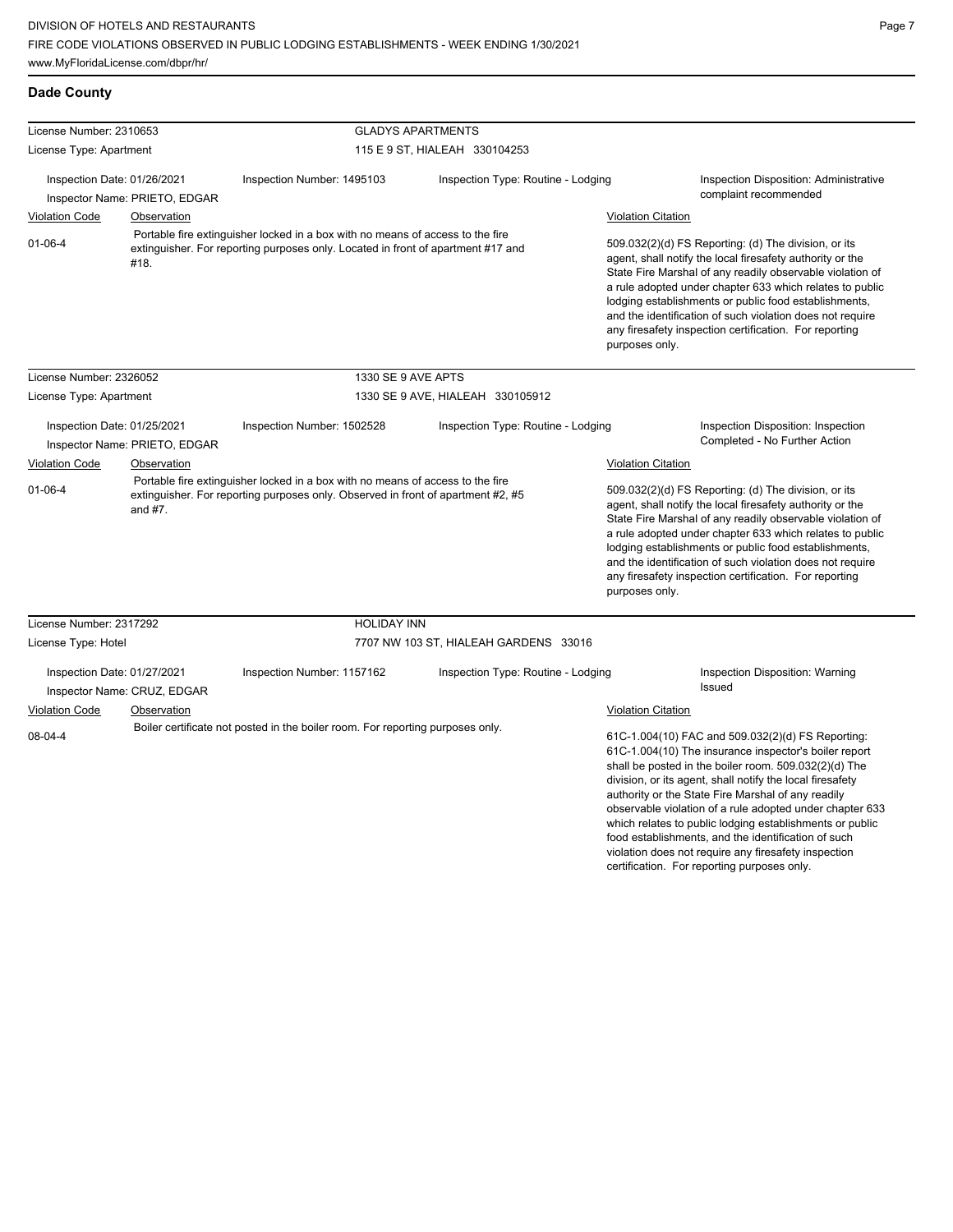| License Number: 2328266     |                                   |                                                                                                                                                                    | EXTENDED STAY AMERICA #1600        |                                                                                                                                                                                                                                                                                                                                                                                                                                                                                                                                                                                                                                                                                                 |
|-----------------------------|-----------------------------------|--------------------------------------------------------------------------------------------------------------------------------------------------------------------|------------------------------------|-------------------------------------------------------------------------------------------------------------------------------------------------------------------------------------------------------------------------------------------------------------------------------------------------------------------------------------------------------------------------------------------------------------------------------------------------------------------------------------------------------------------------------------------------------------------------------------------------------------------------------------------------------------------------------------------------|
| License Type: Hotel         |                                   |                                                                                                                                                                    | 8655 NW 21 TERRACE, MIAMI 33122    |                                                                                                                                                                                                                                                                                                                                                                                                                                                                                                                                                                                                                                                                                                 |
|                             |                                   |                                                                                                                                                                    |                                    |                                                                                                                                                                                                                                                                                                                                                                                                                                                                                                                                                                                                                                                                                                 |
| Inspection Date: 01/26/2021 | Inspector Name: SANCHEZ, JAVIER   | Inspection Number: 1157724                                                                                                                                         | Inspection Type: Routine - Lodging | Inspection Disposition: Warning<br>Issued                                                                                                                                                                                                                                                                                                                                                                                                                                                                                                                                                                                                                                                       |
| <b>Violation Code</b>       | Observation                       |                                                                                                                                                                    |                                    | <b>Violation Citation</b>                                                                                                                                                                                                                                                                                                                                                                                                                                                                                                                                                                                                                                                                       |
| $04 - 01 - 4$               | purposes only.                    | Trouble/alarm light illuminated on the fire alarm control panel. For reporting                                                                                     |                                    | 509.032(2)(d) FS Reporting: The division, or its agent,<br>shall notify the local firesafety authority or the State Fire<br>Marshal of any readily observable violation of a rule<br>adopted under chapter 633 which relates to public<br>lodging establishments or public food establishments,<br>and the identification of such violation does not require<br>any firesafety inspection certification. For reporting<br>purposes only.                                                                                                                                                                                                                                                        |
| $08 - 01 - 4$               | Violation**                       | Boiler certificate or insurance inspector's boiler report expired. For reporting<br>purposes only. FL97596 expired 01/16/17, FL 97595 expired 01/16/17. **Repeat   |                                    | 61C-1.004(10) FAC and 509.032(2)(d) FS Reporting:<br>61C-1.004(10) The insurance inpector's boiler report is<br>required annually for power boilers and high<br>pressure/high temperature boilers and biannually for low<br>pressure steam or vapor heating boilers. 509.032(2)(d)<br>The division, or its agent, shall notify the local firesafety<br>authority or the State Fire Marshal of any readily<br>observable violation of a rule adopted under chapter 633<br>which relates to public lodging establishments or public<br>food establishments, and the identification of such<br>violation does not require any firesafety inspection<br>certification. For reporting purposes only. |
| License Number: 2306779     |                                   |                                                                                                                                                                    |                                    |                                                                                                                                                                                                                                                                                                                                                                                                                                                                                                                                                                                                                                                                                                 |
| License Type: Apartment     |                                   |                                                                                                                                                                    | 765 NW 36 AVE, MIAMI 331253886     |                                                                                                                                                                                                                                                                                                                                                                                                                                                                                                                                                                                                                                                                                                 |
| Inspection Date: 01/26/2021 |                                   | Inspection Number: 1504797                                                                                                                                         | Inspection Type: Routine - Lodging | Inspection Disposition: Inspection<br>Completed - No Further Action                                                                                                                                                                                                                                                                                                                                                                                                                                                                                                                                                                                                                             |
|                             | Inspector Name: ALVAREZ, MARGARET |                                                                                                                                                                    |                                    |                                                                                                                                                                                                                                                                                                                                                                                                                                                                                                                                                                                                                                                                                                 |
| Violation Code              | Observation                       |                                                                                                                                                                    |                                    | <b>Violation Citation</b>                                                                                                                                                                                                                                                                                                                                                                                                                                                                                                                                                                                                                                                                       |
| $01 - 06 - 4$               | Violation**                       | Portable fire extinguisher locked in a box with no means of access to the fire<br>extinguisher. For reporting purposes only. Observed in laundry room **Repeat     |                                    | 509.032(2)(d) FS Reporting: (d) The division, or its<br>agent, shall notify the local firesafety authority or the<br>State Fire Marshal of any readily observable violation of<br>a rule adopted under chapter 633 which relates to public<br>lodging establishments or public food establishments,<br>and the identification of such violation does not require<br>any firesafety inspection certification. For reporting<br>purposes only.                                                                                                                                                                                                                                                    |
| License Number: 2323779     |                                   | HAY INVESTMENTS.                                                                                                                                                   |                                    |                                                                                                                                                                                                                                                                                                                                                                                                                                                                                                                                                                                                                                                                                                 |
| License Type: Apartment     |                                   |                                                                                                                                                                    | 1060 NW 47 ST, MIAMI 33127         |                                                                                                                                                                                                                                                                                                                                                                                                                                                                                                                                                                                                                                                                                                 |
| Inspection Date: 01/29/2021 | Inspector Name: UNZAGA, MILADYS   | Inspection Number: 1492272                                                                                                                                         | Inspection Type: Routine - Lodging | <b>Inspection Disposition: Administrative</b><br>complaint recommended                                                                                                                                                                                                                                                                                                                                                                                                                                                                                                                                                                                                                          |
| <b>Violation Code</b>       | Observation                       |                                                                                                                                                                    |                                    | <b>Violation Citation</b>                                                                                                                                                                                                                                                                                                                                                                                                                                                                                                                                                                                                                                                                       |
| $04 - 01 - 4$               |                                   | Trouble/alarm light illuminated on the fire alarm control panel. For reporting<br>purposes only. Observed alarm light illuminated on trouble. **Repeat Violation** |                                    | 509.032(2)(d) FS Reporting: The division, or its agent,<br>shall notify the local firesafety authority or the State Fire<br>Marshal of any readily observable violation of a rule<br>adopted under chapter 633 which relates to public<br>lodging establishments or public food establishments,<br>and the identification of such violation does not require<br>any firesafety inspection certification. For reporting                                                                                                                                                                                                                                                                          |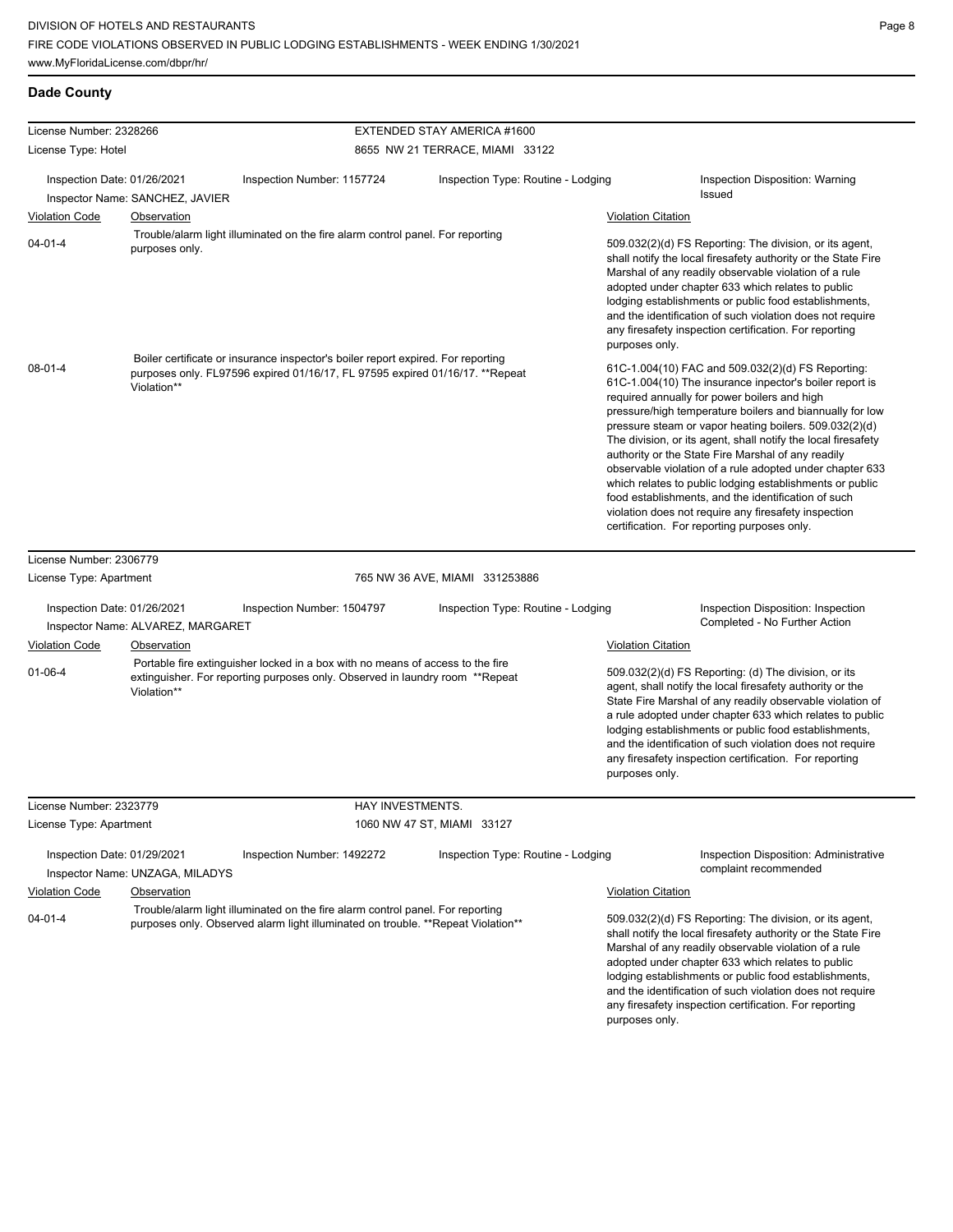| License Number: 2301120                              |                                                |                                                                                                                                                                                                                                                         | ENRIQUE ZACUR APARTMENTS           |                                                                                                                                                                                                                                                                                                                                                                                                                                              |                                                                                                                                                                                                                                                                                                                                                                                                                                                                                                                                                                                                                                                                                                 |  |
|------------------------------------------------------|------------------------------------------------|---------------------------------------------------------------------------------------------------------------------------------------------------------------------------------------------------------------------------------------------------------|------------------------------------|----------------------------------------------------------------------------------------------------------------------------------------------------------------------------------------------------------------------------------------------------------------------------------------------------------------------------------------------------------------------------------------------------------------------------------------------|-------------------------------------------------------------------------------------------------------------------------------------------------------------------------------------------------------------------------------------------------------------------------------------------------------------------------------------------------------------------------------------------------------------------------------------------------------------------------------------------------------------------------------------------------------------------------------------------------------------------------------------------------------------------------------------------------|--|
| License Type: Apartment                              |                                                |                                                                                                                                                                                                                                                         | 621 SW 5 ST, MIAMI 331302654       |                                                                                                                                                                                                                                                                                                                                                                                                                                              |                                                                                                                                                                                                                                                                                                                                                                                                                                                                                                                                                                                                                                                                                                 |  |
| Inspection Date: 01/28/2021                          | Inspector Name: CRUZ, EDGAR                    | Inspection Number: 1497566                                                                                                                                                                                                                              | Inspection Type: Routine - Lodging |                                                                                                                                                                                                                                                                                                                                                                                                                                              | Inspection Disposition: Inspection<br>Completed - No Further Action                                                                                                                                                                                                                                                                                                                                                                                                                                                                                                                                                                                                                             |  |
| <b>Violation Code</b>                                | Observation                                    |                                                                                                                                                                                                                                                         |                                    | <b>Violation Citation</b>                                                                                                                                                                                                                                                                                                                                                                                                                    |                                                                                                                                                                                                                                                                                                                                                                                                                                                                                                                                                                                                                                                                                                 |  |
| $01 - 01 - 4$                                        | Observed next to unit # e                      | Portable fire extinguisher pressure gauge indicates the extinguisher is<br>overcharged. For reporting purposes only.                                                                                                                                    |                                    | 509.032(2)(d) FS Reporting: (d) The division, or its<br>agent, shall notify the local firesafety authority or the<br>State Fire Marshal of any readily observable violation of<br>a rule adopted under chapter 633 which relates to public<br>lodging establishments or public food establishments,<br>and the identification of such violation does not require<br>any firesafety inspection certification. For reporting<br>purposes only. |                                                                                                                                                                                                                                                                                                                                                                                                                                                                                                                                                                                                                                                                                                 |  |
| License Number: 2307593                              |                                                |                                                                                                                                                                                                                                                         | <b>BONITA APARTMENTS</b>           |                                                                                                                                                                                                                                                                                                                                                                                                                                              |                                                                                                                                                                                                                                                                                                                                                                                                                                                                                                                                                                                                                                                                                                 |  |
| License Type: Apartment                              |                                                |                                                                                                                                                                                                                                                         | 942 SW 6 ST, MIAMI 331303204       |                                                                                                                                                                                                                                                                                                                                                                                                                                              |                                                                                                                                                                                                                                                                                                                                                                                                                                                                                                                                                                                                                                                                                                 |  |
| Inspection Date: 01/25/2021                          | Inspector Name: CABANAS, NATALIE               | Inspection Number: 1490191                                                                                                                                                                                                                              | Inspection Type: Routine - Lodging |                                                                                                                                                                                                                                                                                                                                                                                                                                              | Inspection Disposition: Inspection<br>Completed - No Further Action                                                                                                                                                                                                                                                                                                                                                                                                                                                                                                                                                                                                                             |  |
| <b>Violation Code</b>                                | Observation                                    |                                                                                                                                                                                                                                                         |                                    | <b>Violation Citation</b>                                                                                                                                                                                                                                                                                                                                                                                                                    |                                                                                                                                                                                                                                                                                                                                                                                                                                                                                                                                                                                                                                                                                                 |  |
| $01 - 01 - 4$                                        |                                                | Portable fire extinguisher pressure gauge indicates the extinguisher is<br>overcharged. For reporting purposes only.                                                                                                                                    |                                    | purposes only.                                                                                                                                                                                                                                                                                                                                                                                                                               | 509.032(2)(d) FS Reporting: (d) The division, or its<br>agent, shall notify the local firesafety authority or the<br>State Fire Marshal of any readily observable violation of<br>a rule adopted under chapter 633 which relates to public<br>lodging establishments or public food establishments,<br>and the identification of such violation does not require<br>any firesafety inspection certification. For reporting                                                                                                                                                                                                                                                                      |  |
| $01 - 06 - 4$                                        | box.                                           | Portable fire extinguisher locked in a box with no means of access to the fire<br>extinguisher. For reporting purposes only. Observed at fire extinguisher above mail                                                                                   |                                    | purposes only.                                                                                                                                                                                                                                                                                                                                                                                                                               | 509.032(2)(d) FS Reporting: (d) The division, or its<br>agent, shall notify the local firesafety authority or the<br>State Fire Marshal of any readily observable violation of<br>a rule adopted under chapter 633 which relates to public<br>lodging establishments or public food establishments,<br>and the identification of such violation does not require<br>any firesafety inspection certification. For reporting                                                                                                                                                                                                                                                                      |  |
| License Number: 2328942                              |                                                |                                                                                                                                                                                                                                                         | FOUR SEASONS HOTEL MIAMI           |                                                                                                                                                                                                                                                                                                                                                                                                                                              |                                                                                                                                                                                                                                                                                                                                                                                                                                                                                                                                                                                                                                                                                                 |  |
| License Type: Hotel                                  |                                                |                                                                                                                                                                                                                                                         | 1435 BRICKELL AVE, MIAMI 33131     |                                                                                                                                                                                                                                                                                                                                                                                                                                              |                                                                                                                                                                                                                                                                                                                                                                                                                                                                                                                                                                                                                                                                                                 |  |
| Inspection Date: 01/29/2021<br><b>Violation Code</b> | Inspector Name: HENLEY, LATONYA<br>Observation | Inspection Number: 1157188                                                                                                                                                                                                                              | Inspection Type: Routine - Lodging | <b>Violation Citation</b>                                                                                                                                                                                                                                                                                                                                                                                                                    | Inspection Disposition: Call Back -<br>Complied                                                                                                                                                                                                                                                                                                                                                                                                                                                                                                                                                                                                                                                 |  |
| $08 - 01 - 4$                                        | inspecti                                       | - From initial inspection : Boiler certificate or insurance inspector's boiler report<br>expired. For reporting purposes only. FI 017975, expires 07/24/20; FL 017974,<br>expires 05/23/20, - From follow-up inspection 2021-01-29: During the callback |                                    |                                                                                                                                                                                                                                                                                                                                                                                                                                              | 61C-1.004(10) FAC and 509.032(2)(d) FS Reporting:<br>61C-1.004(10) The insurance inpector's boiler report is<br>required annually for power boilers and high<br>pressure/high temperature boilers and biannually for low<br>pressure steam or vapor heating boilers. 509.032(2)(d)<br>The division, or its agent, shall notify the local firesafety<br>authority or the State Fire Marshal of any readily<br>observable violation of a rule adopted under chapter 633<br>which relates to public lodging establishments or public<br>food establishments, and the identification of such<br>violation does not require any firesafety inspection<br>certification. For reporting purposes only. |  |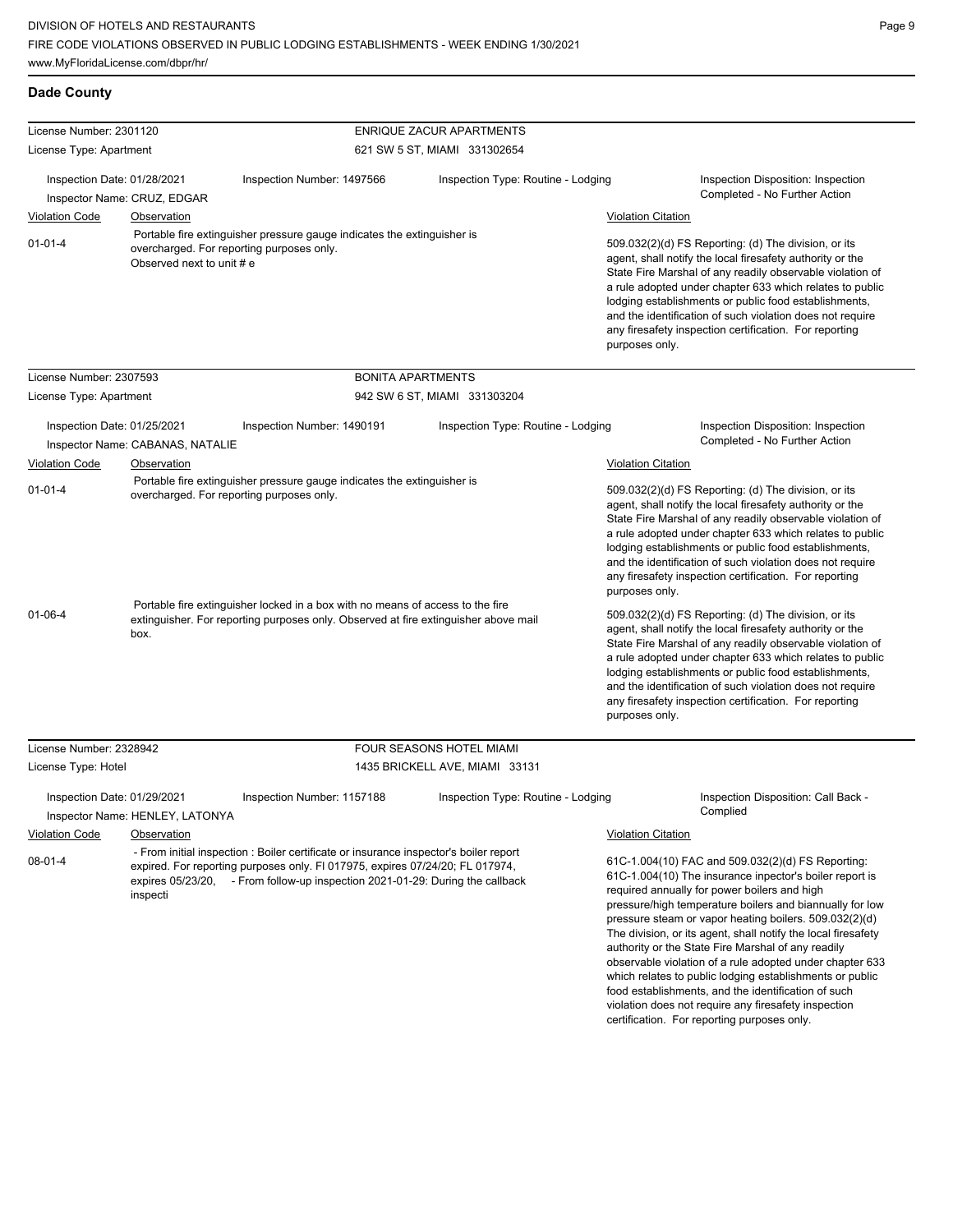| License Number: 2324737     |                                            | <b>APARTMENTS</b>                                                                                                                                                                                                                                                                                                                                                                                                                |                                                  |                                                                                                                                                                                                                                                                                                                                                                                                                                              |                                                                                                                                                                                                                                                                                                                                                                                                                                                                                                                                                                                                                                                                          |
|-----------------------------|--------------------------------------------|----------------------------------------------------------------------------------------------------------------------------------------------------------------------------------------------------------------------------------------------------------------------------------------------------------------------------------------------------------------------------------------------------------------------------------|--------------------------------------------------|----------------------------------------------------------------------------------------------------------------------------------------------------------------------------------------------------------------------------------------------------------------------------------------------------------------------------------------------------------------------------------------------------------------------------------------------|--------------------------------------------------------------------------------------------------------------------------------------------------------------------------------------------------------------------------------------------------------------------------------------------------------------------------------------------------------------------------------------------------------------------------------------------------------------------------------------------------------------------------------------------------------------------------------------------------------------------------------------------------------------------------|
| License Type: Apartment     |                                            |                                                                                                                                                                                                                                                                                                                                                                                                                                  | 2120 SW 4 ST, MIAMI 331351859                    |                                                                                                                                                                                                                                                                                                                                                                                                                                              |                                                                                                                                                                                                                                                                                                                                                                                                                                                                                                                                                                                                                                                                          |
| Inspection Date: 01/27/2021 |                                            | Inspection Number: 1497647                                                                                                                                                                                                                                                                                                                                                                                                       | Inspection Type: Routine - Lodging               |                                                                                                                                                                                                                                                                                                                                                                                                                                              | Inspection Disposition: Inspection<br>Completed - No Further Action                                                                                                                                                                                                                                                                                                                                                                                                                                                                                                                                                                                                      |
|                             | Inspector Name: GARCIA, B OSCAR            |                                                                                                                                                                                                                                                                                                                                                                                                                                  |                                                  |                                                                                                                                                                                                                                                                                                                                                                                                                                              |                                                                                                                                                                                                                                                                                                                                                                                                                                                                                                                                                                                                                                                                          |
| <b>Violation Code</b>       | <b>Observation</b>                         | Portable fire extinguisher locked in a box with no means of access to the fire                                                                                                                                                                                                                                                                                                                                                   |                                                  | <b>Violation Citation</b>                                                                                                                                                                                                                                                                                                                                                                                                                    |                                                                                                                                                                                                                                                                                                                                                                                                                                                                                                                                                                                                                                                                          |
| $01 - 06 - 4$               | extinguisher. For reporting purposes only. |                                                                                                                                                                                                                                                                                                                                                                                                                                  |                                                  | 509.032(2)(d) FS Reporting: (d) The division, or its<br>agent, shall notify the local firesafety authority or the<br>State Fire Marshal of any readily observable violation of<br>a rule adopted under chapter 633 which relates to public<br>lodging establishments or public food establishments,<br>and the identification of such violation does not require<br>any firesafety inspection certification. For reporting<br>purposes only. |                                                                                                                                                                                                                                                                                                                                                                                                                                                                                                                                                                                                                                                                          |
| License Number: 2306763     |                                            | 1558 APARTMENTS                                                                                                                                                                                                                                                                                                                                                                                                                  |                                                  |                                                                                                                                                                                                                                                                                                                                                                                                                                              |                                                                                                                                                                                                                                                                                                                                                                                                                                                                                                                                                                                                                                                                          |
| License Type: Apartment     |                                            |                                                                                                                                                                                                                                                                                                                                                                                                                                  | 1558 NW 1 AVE, MIAMI 33136                       |                                                                                                                                                                                                                                                                                                                                                                                                                                              |                                                                                                                                                                                                                                                                                                                                                                                                                                                                                                                                                                                                                                                                          |
| Inspection Date: 01/28/2021 | Inspector Name: HENLEY, LATONYA            | Inspection Number: 1493990                                                                                                                                                                                                                                                                                                                                                                                                       | Inspection Type: Routine - Lodging               |                                                                                                                                                                                                                                                                                                                                                                                                                                              | Inspection Disposition: Inspection<br>Completed - No Further Action                                                                                                                                                                                                                                                                                                                                                                                                                                                                                                                                                                                                      |
| <b>Violation Code</b>       | <b>Observation</b>                         |                                                                                                                                                                                                                                                                                                                                                                                                                                  |                                                  | <b>Violation Citation</b>                                                                                                                                                                                                                                                                                                                                                                                                                    |                                                                                                                                                                                                                                                                                                                                                                                                                                                                                                                                                                                                                                                                          |
| $01 - 06 - 4$<br>01-06-4    |                                            | Portable fire extinguisher locked in a box with no means of access to the fire<br>extinguisher. For reporting purposes only. By unit 9. **Repeat Violation**<br>- From initial inspection : Portable fire extinguisher locked in a box with no means<br>of access to the fire extinguisher. For reporting purposes only. By unit 9. - From<br>follow-up inspection 2021-01-28: During the callback inspection, portable fire ext |                                                  | purposes only.                                                                                                                                                                                                                                                                                                                                                                                                                               | 509.032(2)(d) FS Reporting: (d) The division, or its<br>agent, shall notify the local firesafety authority or the<br>State Fire Marshal of any readily observable violation of<br>a rule adopted under chapter 633 which relates to public<br>lodging establishments or public food establishments,<br>and the identification of such violation does not require<br>any firesafety inspection certification. For reporting<br>509.032(2)(d) FS Reporting: (d) The division, or its<br>agent, shall notify the local firesafety authority or the<br>State Fire Marshal of any readily observable violation of<br>a rule adopted under chapter 633 which relates to public |
|                             |                                            |                                                                                                                                                                                                                                                                                                                                                                                                                                  |                                                  | lodging establishments or public food establishments,<br>and the identification of such violation does not require<br>any firesafety inspection certification. For reporting<br>purposes only.                                                                                                                                                                                                                                               |                                                                                                                                                                                                                                                                                                                                                                                                                                                                                                                                                                                                                                                                          |
| License Number: 2330533     |                                            | <b>DOWNTOWN VILLAS</b>                                                                                                                                                                                                                                                                                                                                                                                                           |                                                  |                                                                                                                                                                                                                                                                                                                                                                                                                                              |                                                                                                                                                                                                                                                                                                                                                                                                                                                                                                                                                                                                                                                                          |
| License Type: Apartment     |                                            |                                                                                                                                                                                                                                                                                                                                                                                                                                  | 419 NW 8 ST, MIAMI 33136                         |                                                                                                                                                                                                                                                                                                                                                                                                                                              |                                                                                                                                                                                                                                                                                                                                                                                                                                                                                                                                                                                                                                                                          |
| Inspection Date: 01/27/2021 | Inspector Name: HENLEY, LATONYA            | Inspection Number: 1511003                                                                                                                                                                                                                                                                                                                                                                                                       | Inspection Type: Lodging-Licensing<br>Inspection |                                                                                                                                                                                                                                                                                                                                                                                                                                              | Inspection Disposition: Inspection<br>Completed - No Further Action                                                                                                                                                                                                                                                                                                                                                                                                                                                                                                                                                                                                      |
| <b>Violation Code</b>       | Observation                                |                                                                                                                                                                                                                                                                                                                                                                                                                                  |                                                  | <b>Violation Citation</b>                                                                                                                                                                                                                                                                                                                                                                                                                    |                                                                                                                                                                                                                                                                                                                                                                                                                                                                                                                                                                                                                                                                          |
| $01-06-4$                   |                                            | Portable fire extinguisher locked in a box with no means of access to the fire<br>extinguisher. For reporting purposes only. By 102,                                                                                                                                                                                                                                                                                             |                                                  | purposes only.                                                                                                                                                                                                                                                                                                                                                                                                                               | 509.032(2)(d) FS Reporting: (d) The division, or its<br>agent, shall notify the local firesafety authority or the<br>State Fire Marshal of any readily observable violation of<br>a rule adopted under chapter 633 which relates to public<br>lodging establishments or public food establishments,<br>and the identification of such violation does not require<br>any firesafety inspection certification. For reporting                                                                                                                                                                                                                                               |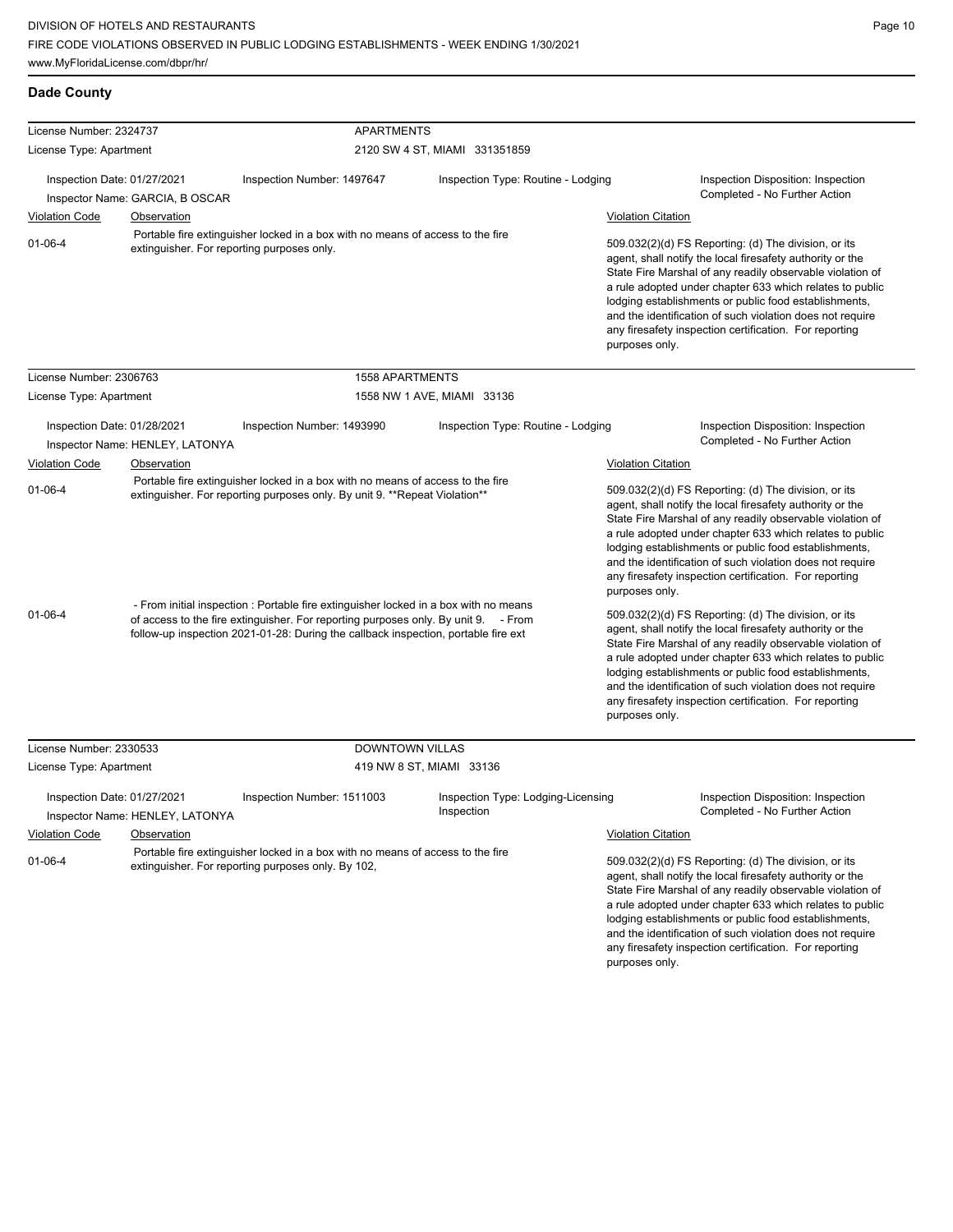| License Number: 2318888                       |                                               | <b>CLEVELANDER HOTEL</b>                                                                                                                                                                                                                                                                                                                                                                                                                                                                                                                                                                                     |                                     |                                                                                                                                                                                                                                                                                                                                                                                                                                                                                                                                                                                                                                                                                                                                                         |
|-----------------------------------------------|-----------------------------------------------|--------------------------------------------------------------------------------------------------------------------------------------------------------------------------------------------------------------------------------------------------------------------------------------------------------------------------------------------------------------------------------------------------------------------------------------------------------------------------------------------------------------------------------------------------------------------------------------------------------------|-------------------------------------|---------------------------------------------------------------------------------------------------------------------------------------------------------------------------------------------------------------------------------------------------------------------------------------------------------------------------------------------------------------------------------------------------------------------------------------------------------------------------------------------------------------------------------------------------------------------------------------------------------------------------------------------------------------------------------------------------------------------------------------------------------|
| License Type: Hotel                           |                                               |                                                                                                                                                                                                                                                                                                                                                                                                                                                                                                                                                                                                              | 1020 OCEAN DR, MIAMI BEACH 33139    |                                                                                                                                                                                                                                                                                                                                                                                                                                                                                                                                                                                                                                                                                                                                                         |
| Inspection Date: 01/28/2021                   | Inspector Name: WILLIAMS, ALFREDA             | Inspection Number: 1157598                                                                                                                                                                                                                                                                                                                                                                                                                                                                                                                                                                                   | Inspection Type: Routine - Lodging  | Inspection Disposition: Warning<br>Issued                                                                                                                                                                                                                                                                                                                                                                                                                                                                                                                                                                                                                                                                                                               |
| <b>Violation Code</b>                         | <b>Observation</b>                            |                                                                                                                                                                                                                                                                                                                                                                                                                                                                                                                                                                                                              |                                     | <b>Violation Citation</b>                                                                                                                                                                                                                                                                                                                                                                                                                                                                                                                                                                                                                                                                                                                               |
| $04 - 01 - 4$                                 | purposes only.                                | Trouble/alarm light illuminated on the fire alarm control panel. For reporting                                                                                                                                                                                                                                                                                                                                                                                                                                                                                                                               |                                     | 509.032(2)(d) FS Reporting: The division, or its agent,<br>shall notify the local firesafety authority or the State Fire<br>Marshal of any readily observable violation of a rule<br>adopted under chapter 633 which relates to public<br>lodging establishments or public food establishments,<br>and the identification of such violation does not require<br>any firesafety inspection certification. For reporting<br>purposes only.                                                                                                                                                                                                                                                                                                                |
| License Number: 2329049                       |                                               | <b>HOTEL VICTOR</b>                                                                                                                                                                                                                                                                                                                                                                                                                                                                                                                                                                                          |                                     |                                                                                                                                                                                                                                                                                                                                                                                                                                                                                                                                                                                                                                                                                                                                                         |
| License Type: Hotel                           |                                               |                                                                                                                                                                                                                                                                                                                                                                                                                                                                                                                                                                                                              | 1144 OCEAN DR, MIAMI BEACH 33139    |                                                                                                                                                                                                                                                                                                                                                                                                                                                                                                                                                                                                                                                                                                                                                         |
| Inspection Date: 01/25/2021                   | Inspector Name: WILLIAMS, ALFREDA             | Inspection Number: 1156530                                                                                                                                                                                                                                                                                                                                                                                                                                                                                                                                                                                   | Inspection Type: Routine - Lodging  | Inspection Disposition: Warning<br>Issued                                                                                                                                                                                                                                                                                                                                                                                                                                                                                                                                                                                                                                                                                                               |
| <b>Violation Code</b>                         | Observation                                   |                                                                                                                                                                                                                                                                                                                                                                                                                                                                                                                                                                                                              |                                     | <b>Violation Citation</b>                                                                                                                                                                                                                                                                                                                                                                                                                                                                                                                                                                                                                                                                                                                               |
| $08 - 01 - 4$<br>08-07-4                      | purposes only.                                | Boiler certificate or insurance inspector's boiler report expired. For reporting<br>Observed leaking pipe from boiler. iFor reporting purposes only.                                                                                                                                                                                                                                                                                                                                                                                                                                                         |                                     | 61C-1.004(10) FAC and 509.032(2)(d) FS Reporting:<br>61C-1.004(10) The insurance inpector's boiler report is<br>required annually for power boilers and high<br>pressure/high temperature boilers and biannually for low<br>pressure steam or vapor heating boilers. 509.032(2)(d)<br>The division, or its agent, shall notify the local firesafety<br>authority or the State Fire Marshal of any readily<br>observable violation of a rule adopted under chapter 633<br>which relates to public lodging establishments or public<br>food establishments, and the identification of such<br>violation does not require any firesafety inspection<br>certification. For reporting purposes only.<br>509.032(2)(d) FS Reporting: (d) The division, or its |
|                                               |                                               |                                                                                                                                                                                                                                                                                                                                                                                                                                                                                                                                                                                                              |                                     | agent, shall notify the local firesafety authority or the<br>State Fire Marshal of any readily observable violation of<br>a rule adopted under chapter 633 which relates to public<br>lodging establishments or public food establishments,<br>and the identification of such violation does not require<br>any firesafety inspection certification. For reporting<br>purposes only.                                                                                                                                                                                                                                                                                                                                                                    |
| License Number: 2329320                       |                                               | <b>NAUTILUS</b>                                                                                                                                                                                                                                                                                                                                                                                                                                                                                                                                                                                              |                                     |                                                                                                                                                                                                                                                                                                                                                                                                                                                                                                                                                                                                                                                                                                                                                         |
| License Type: Hotel                           |                                               |                                                                                                                                                                                                                                                                                                                                                                                                                                                                                                                                                                                                              | 1825 COLLINS AVE, MIAMI BEACH 33139 |                                                                                                                                                                                                                                                                                                                                                                                                                                                                                                                                                                                                                                                                                                                                                         |
| Inspection Date: 01/25/2021<br>Violation Code | Inspector Name: HODGE, KRISTEN<br>Observation | Inspection Number: 1158541                                                                                                                                                                                                                                                                                                                                                                                                                                                                                                                                                                                   | Inspection Type: Complaint Full     | Inspection Disposition: Warning<br>Issued<br><b>Violation Citation</b>                                                                                                                                                                                                                                                                                                                                                                                                                                                                                                                                                                                                                                                                                  |
| $04 - 01 - 4$                                 | behind front desk.                            | Trouble/alarm light illuminated on the fire alarm control panel. For reporting<br>509.032(2)(d) FS Reporting: The division, or its agent,<br>purposes only. Observed trouble/ alarm light illuminated on fire panel located<br>shall notify the local firesafety authority or the State Fire<br>Marshal of any readily observable violation of a rule<br>adopted under chapter 633 which relates to public<br>lodging establishments or public food establishments,<br>and the identification of such violation does not require<br>any firesafety inspection certification. For reporting<br>purposes only. |                                     |                                                                                                                                                                                                                                                                                                                                                                                                                                                                                                                                                                                                                                                                                                                                                         |
| 08-04-4                                       | certificates via em                           | Boiler certificate not posted in the boiler room. For reporting purposes only.<br>Current boiler certificates not kept in the boiler room regarding jurisdiction<br>number's 133321 and 133322. General manager was provided with current boiler                                                                                                                                                                                                                                                                                                                                                             |                                     | 61C-1.004(10) FAC and 509.032(2)(d) FS Reporting:<br>61C-1.004(10) The insurance inspector's boiler report<br>shall be posted in the boiler room. 509.032(2)(d) The<br>division, or its agent, shall notify the local firesafety<br>authority or the State Fire Marshal of any readily<br>observable violation of a rule adopted under chapter 633<br>which relates to public lodging establishments or public<br>food establishments, and the identification of such                                                                                                                                                                                                                                                                                   |

violation does not require any firesafety inspection certification. For reporting purposes only.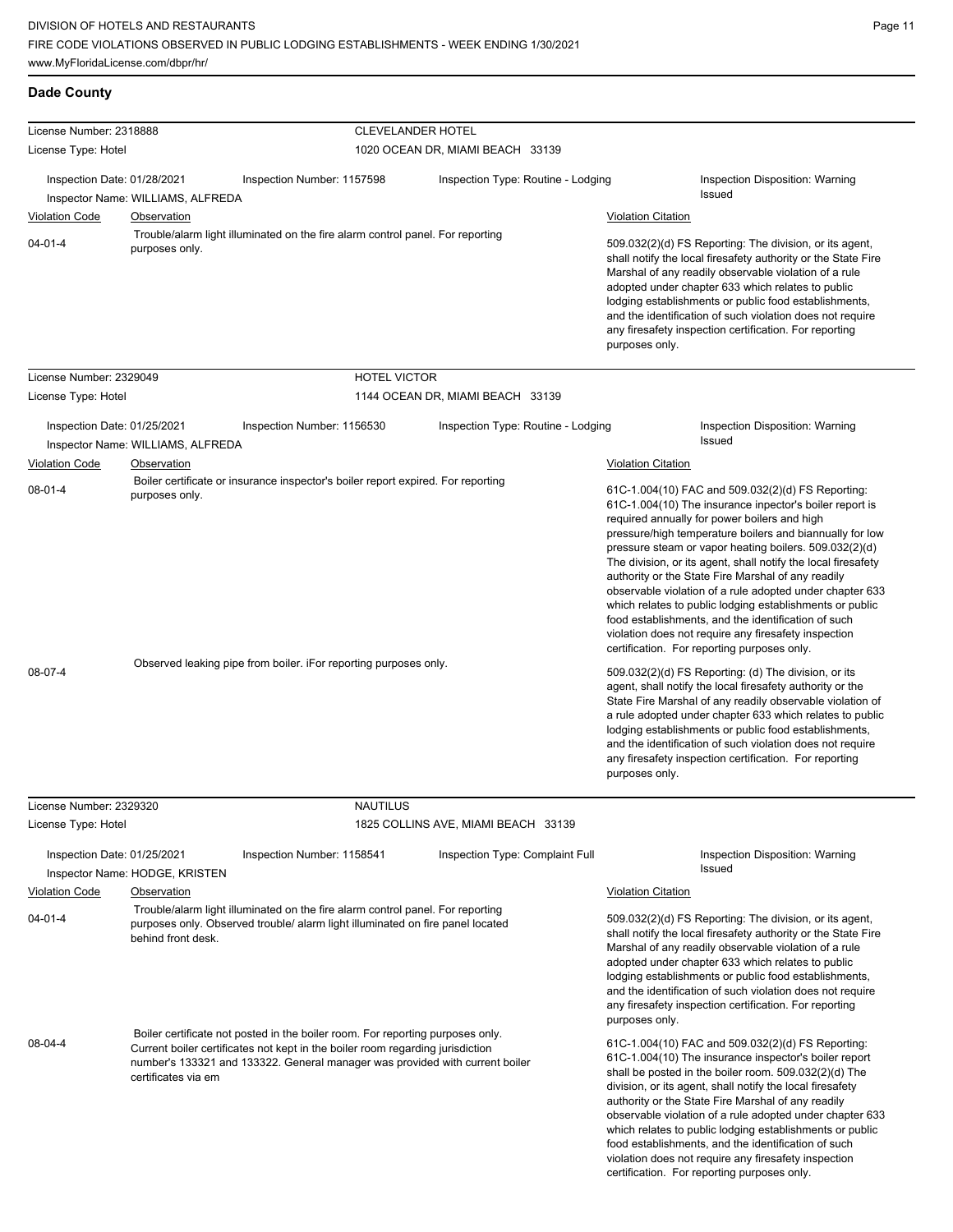| <b>Dade County</b> |
|--------------------|
|                    |

| License Number: 2330373                              |                                                   | 7ST, LLC                                                                                                                                                                                    |                                        |                           |                                                                                                                                                                                                                                                                                                                                                                                                                                                                                                                                                                                                                                                                                                                                                                                                                                                                   |  |  |
|------------------------------------------------------|---------------------------------------------------|---------------------------------------------------------------------------------------------------------------------------------------------------------------------------------------------|----------------------------------------|---------------------------|-------------------------------------------------------------------------------------------------------------------------------------------------------------------------------------------------------------------------------------------------------------------------------------------------------------------------------------------------------------------------------------------------------------------------------------------------------------------------------------------------------------------------------------------------------------------------------------------------------------------------------------------------------------------------------------------------------------------------------------------------------------------------------------------------------------------------------------------------------------------|--|--|
| License Type: Apartment                              |                                                   |                                                                                                                                                                                             | 1000 7 ST, MIAMI BEACH 33139           |                           |                                                                                                                                                                                                                                                                                                                                                                                                                                                                                                                                                                                                                                                                                                                                                                                                                                                                   |  |  |
| Inspection Date: 01/27/2021                          |                                                   | Inspection Number: 1509390                                                                                                                                                                  | Inspection Type: Routine - Lodging     |                           | Inspection Disposition: Inspection                                                                                                                                                                                                                                                                                                                                                                                                                                                                                                                                                                                                                                                                                                                                                                                                                                |  |  |
|                                                      | Inspector Name: WILLIAMS, ALFREDA                 |                                                                                                                                                                                             |                                        |                           | Completed - No Further Action                                                                                                                                                                                                                                                                                                                                                                                                                                                                                                                                                                                                                                                                                                                                                                                                                                     |  |  |
| <b>Violation Code</b>                                | <b>Observation</b>                                |                                                                                                                                                                                             |                                        | <b>Violation Citation</b> |                                                                                                                                                                                                                                                                                                                                                                                                                                                                                                                                                                                                                                                                                                                                                                                                                                                                   |  |  |
| $01 - 06 - 4$                                        | Second floor, near apartment 9.                   | Portable fire extinguisher locked in a box with no means of access to the fire<br>extinguisher. For reporting purposes only.                                                                |                                        | purposes only.            | 509.032(2)(d) FS Reporting: (d) The division, or its<br>agent, shall notify the local firesafety authority or the<br>State Fire Marshal of any readily observable violation of<br>a rule adopted under chapter 633 which relates to public<br>lodging establishments or public food establishments,<br>and the identification of such violation does not require<br>any firesafety inspection certification. For reporting                                                                                                                                                                                                                                                                                                                                                                                                                                        |  |  |
| License Number: 2323582                              |                                                   |                                                                                                                                                                                             | RODEWAY INN SOUTH MIAMI - CORAL GABLES |                           |                                                                                                                                                                                                                                                                                                                                                                                                                                                                                                                                                                                                                                                                                                                                                                                                                                                                   |  |  |
| License Type: Hotel                                  |                                                   |                                                                                                                                                                                             | 5959 SW 71 ST, MIAMI 33143             |                           |                                                                                                                                                                                                                                                                                                                                                                                                                                                                                                                                                                                                                                                                                                                                                                                                                                                                   |  |  |
| Inspection Date: 01/26/2021<br><b>Violation Code</b> | Inspector Name: PICO, JORGE<br><b>Observation</b> | Inspection Number: 1157113                                                                                                                                                                  | Inspection Type: Routine - Lodging     | <b>Violation Citation</b> | Inspection Disposition: Warning<br><b>Issued</b>                                                                                                                                                                                                                                                                                                                                                                                                                                                                                                                                                                                                                                                                                                                                                                                                                  |  |  |
| $04 - 02 - 4$                                        |                                                   | No smoke detector provided in guest room/unit. For reporting purposes only.<br>Observed the smoke detector of room 407 without the battery.<br>Observed smoke detector of room 410 missing. |                                        |                           | 509.215(1) and (2) and 509.032(2)(d) FS Reporting:<br>509.215(1) Each quest room shall be equipped with an<br>approved listed single-station smoke detector meeting<br>the minimum requirements of NFPA-74 Standards for<br>the Installation, Maintenance and Use of Household Fire<br>Warning Equipment. (2) The building has smoke<br>detectors in each guest room individually annunciating<br>to a panel at a supervised location. 509.032(2)(d) The<br>division, or its agent, shall notify the local firesafety<br>authority or the State Fire Marshal of any readily<br>observable violation of a rule adopted under chapter 633<br>which relates to public lodging establishments or public<br>food establishments, and the identification of such<br>violation does not require any firesafety inspection<br>certification. For reporting purposes only. |  |  |
| License Number: 2329180                              |                                                   |                                                                                                                                                                                             | RITZ CARLTON BAL HARBOUR               |                           |                                                                                                                                                                                                                                                                                                                                                                                                                                                                                                                                                                                                                                                                                                                                                                                                                                                                   |  |  |
| License Type: Hotel                                  |                                                   |                                                                                                                                                                                             | 10295 COLLINS AVE, BAL HARBOUR 33154   |                           |                                                                                                                                                                                                                                                                                                                                                                                                                                                                                                                                                                                                                                                                                                                                                                                                                                                                   |  |  |
| Inspection Date: 01/27/2021                          | Inspector Name: PRIETO, VICENTE                   | Inspection Number: 1157236                                                                                                                                                                  | Inspection Type: Routine - Lodging     |                           | Inspection Disposition: Inspection<br>Completed - No Further Action                                                                                                                                                                                                                                                                                                                                                                                                                                                                                                                                                                                                                                                                                                                                                                                               |  |  |
| <b>Violation Code</b>                                | <b>Observation</b>                                |                                                                                                                                                                                             |                                        | <b>Violation Citation</b> |                                                                                                                                                                                                                                                                                                                                                                                                                                                                                                                                                                                                                                                                                                                                                                                                                                                                   |  |  |
| $04 - 01 - 4$                                        | purposes only.                                    | Trouble/alarm light illuminated on the fire alarm control panel. For reporting                                                                                                              |                                        |                           | 509.032(2)(d) FS Reporting: The division, or its agent,<br>shall notify the local firesafety authority or the State Fire<br>Marshal of any readily observable violation of a rule<br>adopted under chapter 633 which relates to public<br>lodging establishments or public food establishments,<br>and the identification of such violation does not require<br>any firesafety inspection certification. For reporting                                                                                                                                                                                                                                                                                                                                                                                                                                            |  |  |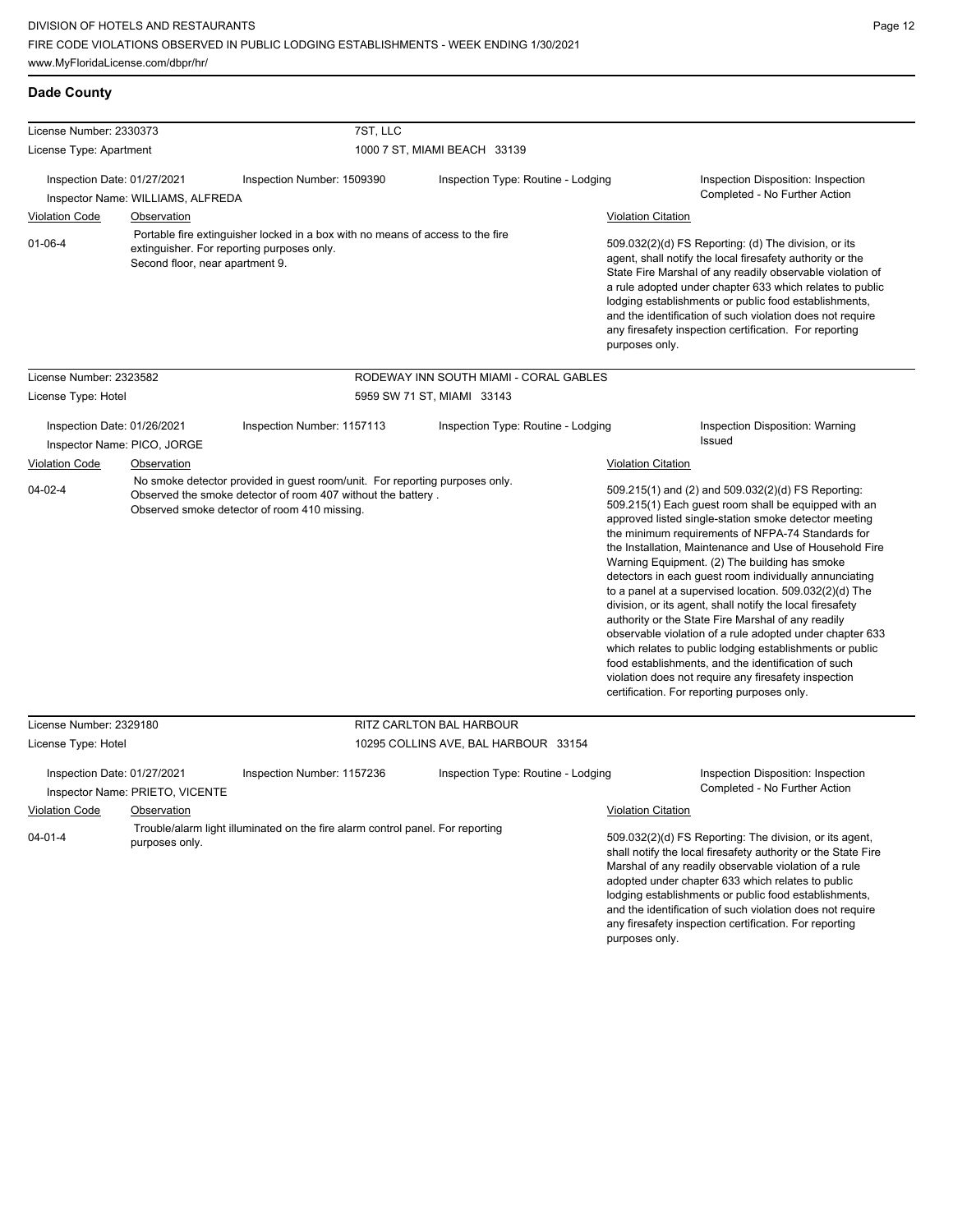# **Duval County**

| License Number: 2612763                                       |                |                                                                                                                                                                                                                            | <b>HAMPTON INN PONTE VEDRA</b>                    |                           |                                                                                                                                                                                                                                                                                                                                                                                                                                                                                                                                                                                                                                                                                                 |
|---------------------------------------------------------------|----------------|----------------------------------------------------------------------------------------------------------------------------------------------------------------------------------------------------------------------------|---------------------------------------------------|---------------------------|-------------------------------------------------------------------------------------------------------------------------------------------------------------------------------------------------------------------------------------------------------------------------------------------------------------------------------------------------------------------------------------------------------------------------------------------------------------------------------------------------------------------------------------------------------------------------------------------------------------------------------------------------------------------------------------------------|
| License Type: Hotel                                           |                |                                                                                                                                                                                                                            | 1220 MARSH LANDING PKWY, JACKSONVILLE BEACH 32250 |                           |                                                                                                                                                                                                                                                                                                                                                                                                                                                                                                                                                                                                                                                                                                 |
| Inspection Date: 01/29/2021<br>Inspector Name: VILBRUN, JOSUE |                | Inspection Number: 1157596                                                                                                                                                                                                 | Inspection Type: Routine - Lodging                |                           | Inspection Disposition: Warning<br>Issued                                                                                                                                                                                                                                                                                                                                                                                                                                                                                                                                                                                                                                                       |
| <b>Violation Code</b>                                         | Observation    |                                                                                                                                                                                                                            |                                                   | <b>Violation Citation</b> |                                                                                                                                                                                                                                                                                                                                                                                                                                                                                                                                                                                                                                                                                                 |
| $08-01-4$                                                     | purposes only. | Boiler certificate or insurance inspector's boiler report expired. For reporting<br>Jurisdiction 097623 expiration 1-23-21. Operator has inspection scheduled for<br>2-9-21 and showed emailed **Corrective Action Taken** |                                                   |                           | 61C-1.004(10) FAC and 509.032(2)(d) FS Reporting:<br>61C-1.004(10) The insurance inpector's boiler report is<br>required annually for power boilers and high<br>pressure/high temperature boilers and biannually for low<br>pressure steam or vapor heating boilers. 509.032(2)(d)<br>The division, or its agent, shall notify the local firesafety<br>authority or the State Fire Marshal of any readily<br>observable violation of a rule adopted under chapter 633<br>which relates to public lodging establishments or public<br>food establishments, and the identification of such<br>violation does not require any firesafety inspection<br>certification. For reporting purposes only. |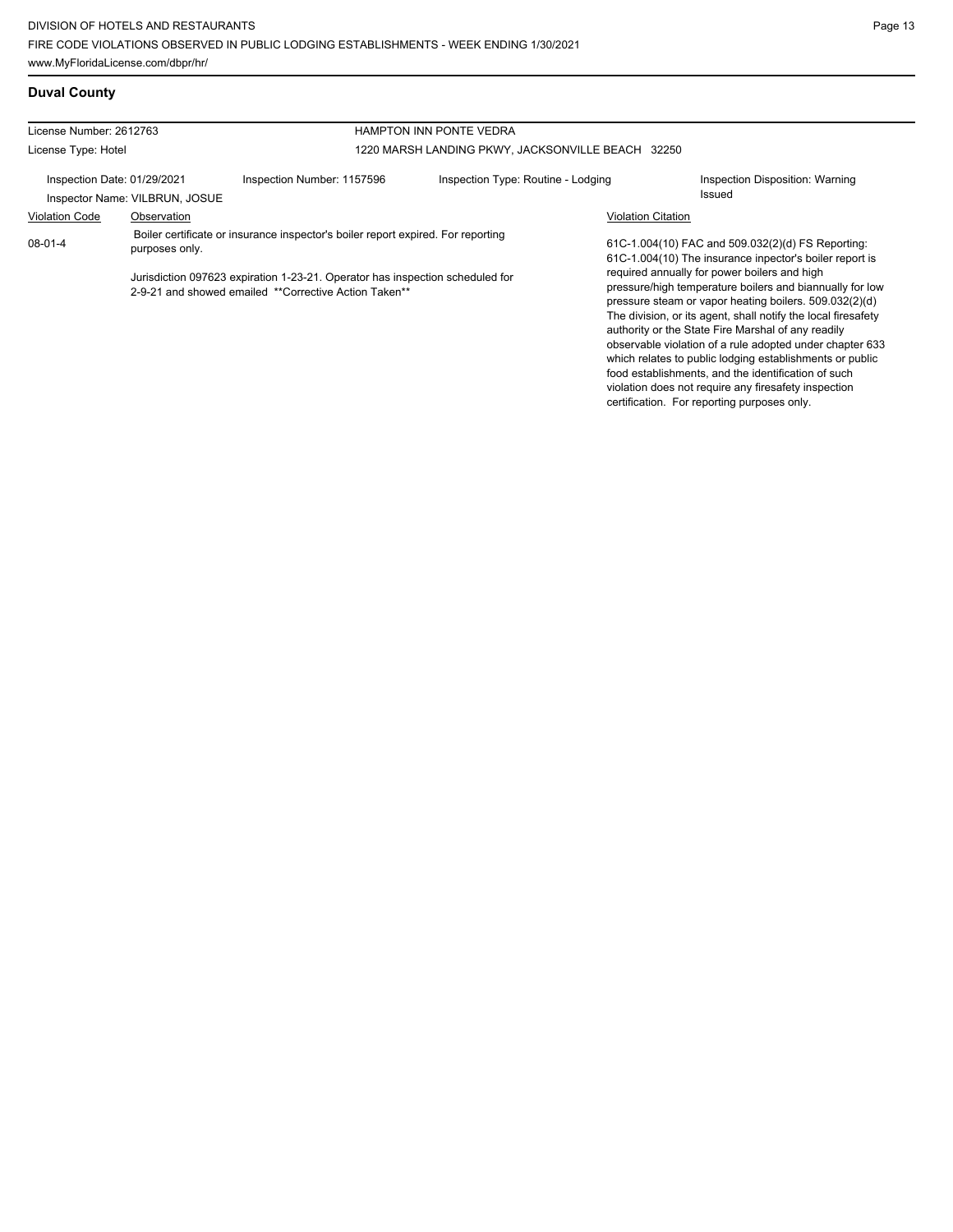# **Hillsborough County**

| License Number: 3906225                                                                    |                                                                                      |                                                                                                                     | FOUR POINTS SHERATON TAMPA AIRPORT WESTSHORE                                 |                           |                                                                                                                                                                                                                                                                                                                                                                                                                                                                                                                                                                                                                                                                                                                                                                        |  |  |
|--------------------------------------------------------------------------------------------|--------------------------------------------------------------------------------------|---------------------------------------------------------------------------------------------------------------------|------------------------------------------------------------------------------|---------------------------|------------------------------------------------------------------------------------------------------------------------------------------------------------------------------------------------------------------------------------------------------------------------------------------------------------------------------------------------------------------------------------------------------------------------------------------------------------------------------------------------------------------------------------------------------------------------------------------------------------------------------------------------------------------------------------------------------------------------------------------------------------------------|--|--|
| License Type: Hotel                                                                        |                                                                                      |                                                                                                                     | 4400 W CYPRESS ST, TAMPA 33607                                               |                           |                                                                                                                                                                                                                                                                                                                                                                                                                                                                                                                                                                                                                                                                                                                                                                        |  |  |
| Inspection Date: 01/29/2021                                                                |                                                                                      | Inspection Number: 1157970                                                                                          | Inspection Type: Routine - Lodging                                           |                           | Inspection Disposition: Inspection<br>Completed - No Further Action                                                                                                                                                                                                                                                                                                                                                                                                                                                                                                                                                                                                                                                                                                    |  |  |
|                                                                                            | Inspector Name: CANNELLA, MARK                                                       |                                                                                                                     |                                                                              |                           |                                                                                                                                                                                                                                                                                                                                                                                                                                                                                                                                                                                                                                                                                                                                                                        |  |  |
| <b>Violation Code</b><br>$08 - 01 - 4$                                                     | Observation<br>purposes only. **Repeat Violation**                                   | Boiler certificate or insurance inspector's boiler report expired. For reporting                                    |                                                                              | <b>Violation Citation</b> | 61C-1.004(10) FAC and 509.032(2)(d) FS Reporting:<br>61C-1.004(10) The insurance inpector's boiler report is<br>required annually for power boilers and high<br>pressure/high temperature boilers and biannually for low<br>pressure steam or vapor heating boilers. 509.032(2)(d)<br>The division, or its agent, shall notify the local firesafety<br>authority or the State Fire Marshal of any readily<br>observable violation of a rule adopted under chapter 633<br>which relates to public lodging establishments or public<br>food establishments, and the identification of such<br>violation does not require any firesafety inspection<br>certification. For reporting purposes only.                                                                        |  |  |
| License Number: 3913577                                                                    |                                                                                      |                                                                                                                     | EXTENDED STAY AMERICA #1805                                                  |                           |                                                                                                                                                                                                                                                                                                                                                                                                                                                                                                                                                                                                                                                                                                                                                                        |  |  |
| License Type: Hotel                                                                        |                                                                                      |                                                                                                                     | 4312 W SPRUCE ST, TAMPA 33607                                                |                           |                                                                                                                                                                                                                                                                                                                                                                                                                                                                                                                                                                                                                                                                                                                                                                        |  |  |
| Inspection Date: 01/26/2021<br><b>Violation Code</b><br>08-03-4<br>License Number: 3913671 | Inspector Name: CANNELLA, MARK<br>Observation<br>purposes only. **Repeat Violation** | Inspection Number: 1156466<br>No boiler certificate or insurance inspector's boiler report available. For reporting | Inspection Type: Routine - Lodging<br><b>CONCORD HOSPITALITY ENTERPRISES</b> | <b>Violation Citation</b> | Inspection Disposition: Inspection<br>Completed - No Further Action<br>61C-1.004(10) FAC and 509.032(2)(d) FS Reporting:<br>61C-1.004(10) The insurance inpector's boiler report is<br>required annually for power boilers and high<br>pressure/high temperature boilers and biannually for low<br>pressure steam or vapor heating boilers. 509.032(2)(d)<br>The division, or its agent, shall notify the local firesafety<br>authority or the State Fire Marshal of any readily<br>observable violation of a rule adopted under chapter 633<br>which relates to public lodging establishments or public<br>food establishments, and the identification of such<br>violation does not require any firesafety inspection<br>certification. For reporting purposes only. |  |  |
| License Type: Hotel                                                                        |                                                                                      |                                                                                                                     | 3650 MIDTOWN DR, TAMPA 33607                                                 |                           |                                                                                                                                                                                                                                                                                                                                                                                                                                                                                                                                                                                                                                                                                                                                                                        |  |  |
| Inspection Date: 01/27/2021<br><b>Violation Code</b><br>08-03-4                            | Inspector Name: CANNELLA, MARK<br>Observation<br>purposes only.                      | Inspection Number: 1158568<br>No boiler certificate or insurance inspector's boiler report available. For reporting | Inspection Type: Routine - Lodging                                           | <b>Violation Citation</b> | Inspection Disposition: Inspection<br>Completed - No Further Action<br>61C-1.004(10) FAC and 509.032(2)(d) FS Reporting:<br>61C-1.004(10) The insurance inpector's boiler report is<br>required annually for power boilers and high<br>pressure/high temperature boilers and biannually for low<br>pressure steam or vapor heating boilers. 509.032(2)(d)<br>The division, or its agent, shall notify the local firesafety<br>authority or the State Fire Marshal of any readily<br>observable violation of a rule adopted under chapter 633<br>which relates to public lodging establishments or public<br>food establishments, and the identification of such<br>violation does not require any firesafety inspection<br>certification. For reporting purposes only. |  |  |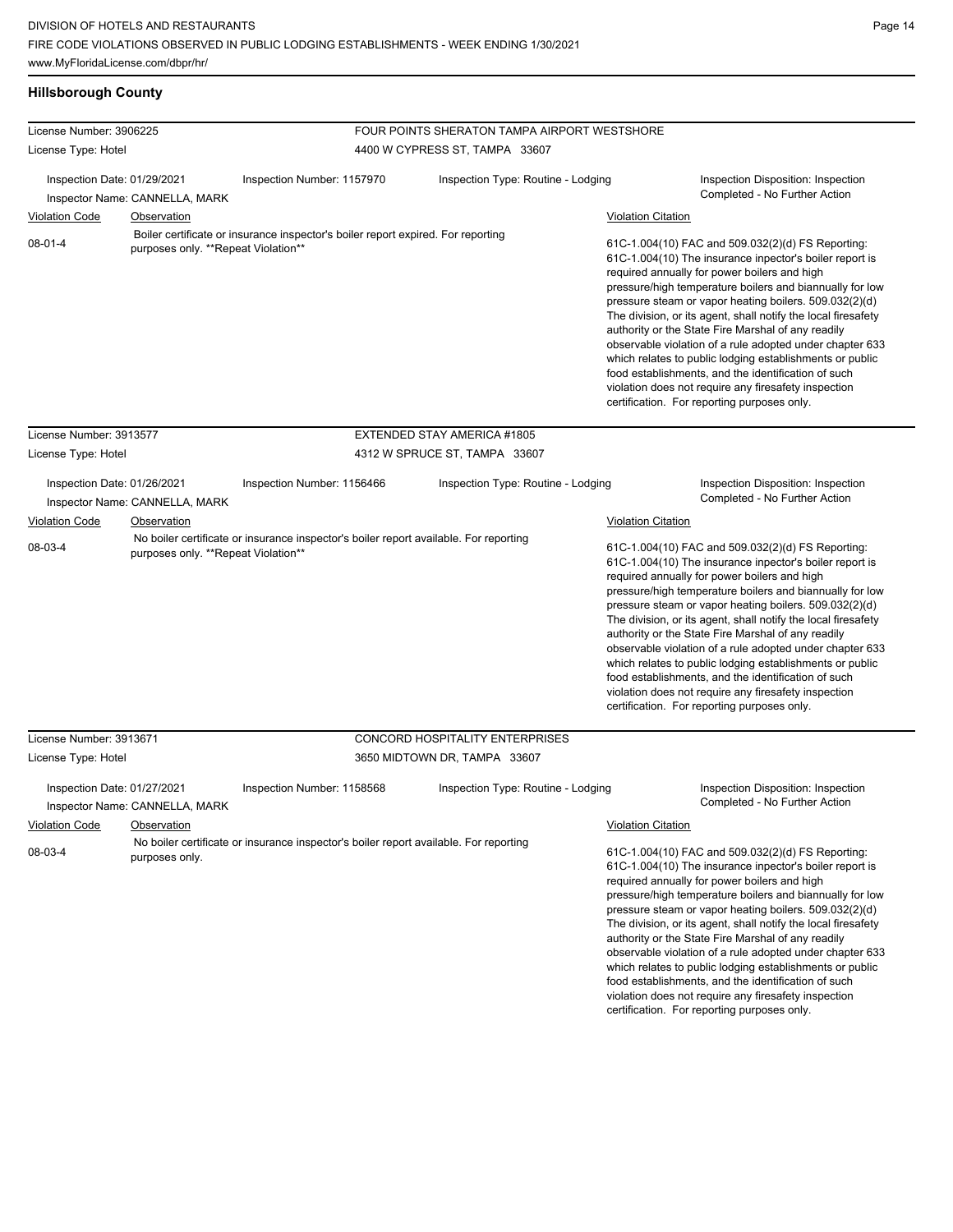# **Hillsborough County**

| License Number: 3911682 |                                                                |                                                                                                                                                                        | EMBASSY SUITES BY HILTON TAMPA USF                                               |                           |                                                                                                                                                                                                                                                                                                                                                                                                                                                                                                                                                                                                                                                                                                 |
|-------------------------|----------------------------------------------------------------|------------------------------------------------------------------------------------------------------------------------------------------------------------------------|----------------------------------------------------------------------------------|---------------------------|-------------------------------------------------------------------------------------------------------------------------------------------------------------------------------------------------------------------------------------------------------------------------------------------------------------------------------------------------------------------------------------------------------------------------------------------------------------------------------------------------------------------------------------------------------------------------------------------------------------------------------------------------------------------------------------------------|
| License Type: Hotel     |                                                                |                                                                                                                                                                        | 3705 SPECTRUM BLVD, TAMPA 33612                                                  |                           |                                                                                                                                                                                                                                                                                                                                                                                                                                                                                                                                                                                                                                                                                                 |
|                         | Inspection Date: 01/25/2021<br>Inspector Name: EHLERS, MICHAEL | Inspection Number: 1157669                                                                                                                                             | Inspection Type: Routine - Lodging                                               |                           | Inspection Disposition: Inspection<br>Completed - No Further Action                                                                                                                                                                                                                                                                                                                                                                                                                                                                                                                                                                                                                             |
| <b>Violation Code</b>   | Observation                                                    |                                                                                                                                                                        |                                                                                  | <b>Violation Citation</b> |                                                                                                                                                                                                                                                                                                                                                                                                                                                                                                                                                                                                                                                                                                 |
| $08 - 01 - 4$           | For reporting purposes only.                                   | Boiler certificate or insurance inspector's boiler report expired. 11/13/2020.<br>(inspected 12/02/2020, certificate not received from inspector)                      |                                                                                  |                           | 61C-1.004(10) FAC and 509.032(2)(d) FS Reporting:<br>61C-1.004(10) The insurance inpector's boiler report is<br>required annually for power boilers and high<br>pressure/high temperature boilers and biannually for low<br>pressure steam or vapor heating boilers. 509.032(2)(d)<br>The division, or its agent, shall notify the local firesafety<br>authority or the State Fire Marshal of any readily<br>observable violation of a rule adopted under chapter 633<br>which relates to public lodging establishments or public<br>food establishments, and the identification of such<br>violation does not require any firesafety inspection<br>certification. For reporting purposes only. |
| License Number: 3912329 |                                                                |                                                                                                                                                                        | HILTON GARDEN INN TAMPA NORTH                                                    |                           |                                                                                                                                                                                                                                                                                                                                                                                                                                                                                                                                                                                                                                                                                                 |
| License Type: Hotel     |                                                                |                                                                                                                                                                        | 13305 TAMPA OAKS BLVD, TEMPLE TERRACE 33637                                      |                           |                                                                                                                                                                                                                                                                                                                                                                                                                                                                                                                                                                                                                                                                                                 |
|                         | Inspection Date: 01/27/2021                                    | Inspection Number: 1157506                                                                                                                                             | Inspection Type: Routine - Lodging                                               |                           | Inspection Disposition: Warning                                                                                                                                                                                                                                                                                                                                                                                                                                                                                                                                                                                                                                                                 |
|                         | Inspector Name: BEAULIEU, STEPHANIE                            |                                                                                                                                                                        |                                                                                  |                           | Issued                                                                                                                                                                                                                                                                                                                                                                                                                                                                                                                                                                                                                                                                                          |
| <b>Violation Code</b>   | Observation                                                    |                                                                                                                                                                        |                                                                                  | <b>Violation Citation</b> |                                                                                                                                                                                                                                                                                                                                                                                                                                                                                                                                                                                                                                                                                                 |
| $08 - 01 - 4$           | purposes only.                                                 |                                                                                                                                                                        | Boiler certificate or insurance inspector's boiler report expired. For reporting |                           | 61C-1.004(10) FAC and 509.032(2)(d) FS Reporting:<br>61C-1.004(10) The insurance inpector's boiler report is<br>required annually for power boilers and high<br>pressure/high temperature boilers and biannually for low<br>pressure steam or vapor heating boilers. 509.032(2)(d)<br>The division, or its agent, shall notify the local firesafety<br>authority or the State Fire Marshal of any readily<br>observable violation of a rule adopted under chapter 633<br>which relates to public lodging establishments or public<br>food establishments, and the identification of such<br>violation does not require any firesafety inspection<br>certification. For reporting purposes only. |
| $08 - 01 - 4$           | **Time Extended**                                              | - From initial inspection : Boiler certificate or insurance inspector's boiler report<br>expired. For reporting purposes only. - From follow-up inspection 2021-01-28: |                                                                                  |                           | 61C-1.004(10) FAC and 509.032(2)(d) FS Reporting:<br>61C-1.004(10) The insurance inpector's boiler report is<br>required annually for power boilers and high<br>pressure/high temperature boilers and biannually for low<br>pressure steam or vapor heating boilers. 509.032(2)(d)<br>The division, or its agent, shall notify the local firesafety<br>authority or the State Fire Marshal of any readily<br>observable violation of a rule adopted under chapter 633<br>which relates to public lodging establishments or public                                                                                                                                                               |

food establishments, and the identification of such violation does not require any firesafety inspection certification. For reporting purposes only.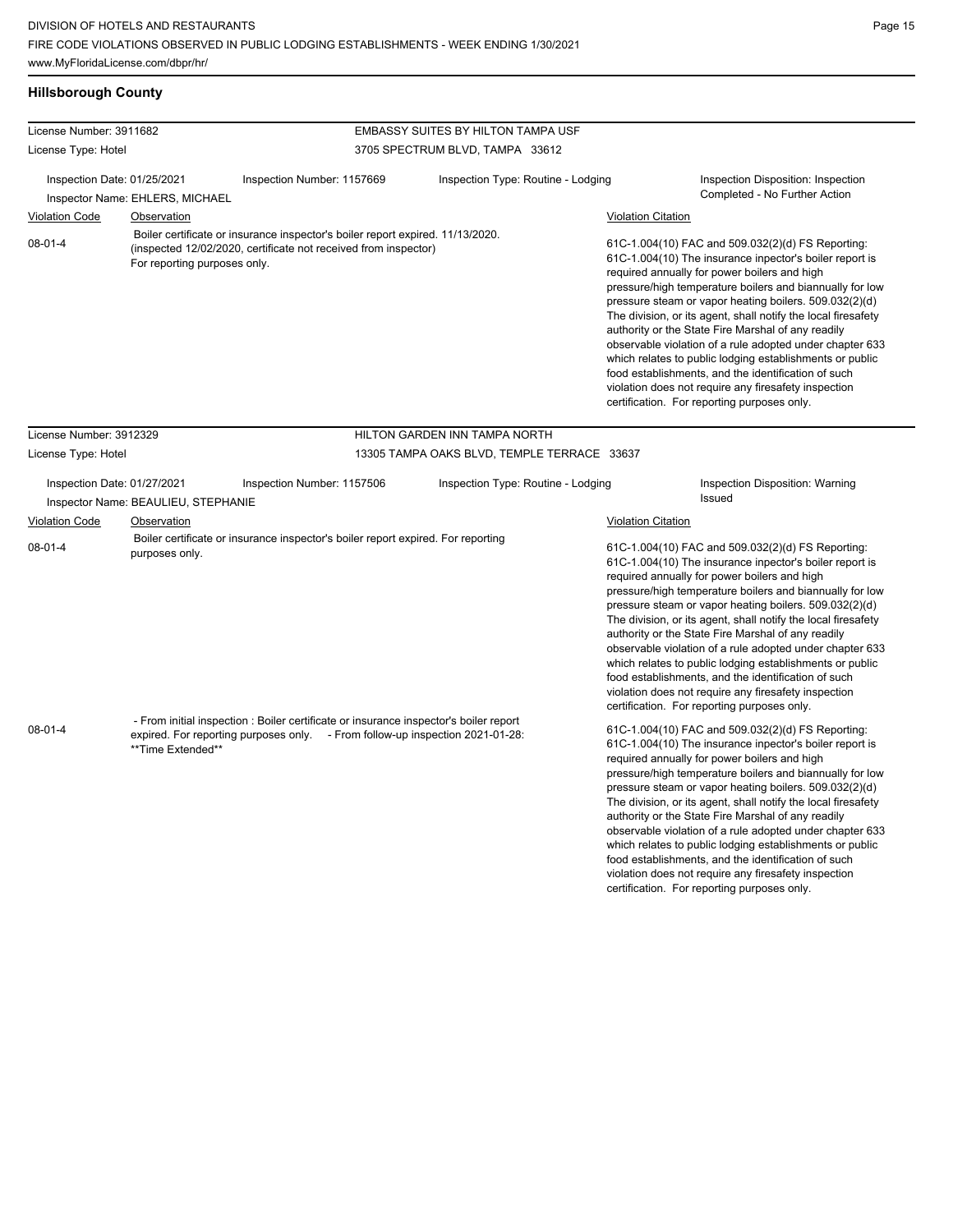**Manatee County**

| License Number: 5100390     |                                      |                                                                                                                                                                                                                                                         | WINDMILL APARTMENTS THE           |                                                                                                                                                                                                                                                                                                                                                                                                                                              |  |  |  |
|-----------------------------|--------------------------------------|---------------------------------------------------------------------------------------------------------------------------------------------------------------------------------------------------------------------------------------------------------|-----------------------------------|----------------------------------------------------------------------------------------------------------------------------------------------------------------------------------------------------------------------------------------------------------------------------------------------------------------------------------------------------------------------------------------------------------------------------------------------|--|--|--|
| License Type: Apartment     |                                      |                                                                                                                                                                                                                                                         | 4711 U S 41 N, PALMETTO 342218513 |                                                                                                                                                                                                                                                                                                                                                                                                                                              |  |  |  |
| Inspection Date: 01/28/2021 |                                      | Inspection Number: 1511030                                                                                                                                                                                                                              | Inspection Type: Complaint Full   | Inspection Disposition: Administrative<br>complaint recommended                                                                                                                                                                                                                                                                                                                                                                              |  |  |  |
|                             | Inspector Name: RICHENDOLLAR, SANDRA |                                                                                                                                                                                                                                                         |                                   |                                                                                                                                                                                                                                                                                                                                                                                                                                              |  |  |  |
| <b>Violation Code</b>       | Observation                          |                                                                                                                                                                                                                                                         |                                   | <b>Violation Citation</b>                                                                                                                                                                                                                                                                                                                                                                                                                    |  |  |  |
| $01 - 01 - 4$               | Priority: Reporting                  | Observed: Portable fire extinguisher pressure gauge indicates the extinguisher is<br>overcharged. For reporting purposes only, by unit 8.                                                                                                               |                                   | 509.032(2)(d) FS Reporting: (d) The division, or its<br>agent, shall notify the local firesafety authority or the<br>State Fire Marshal of any readily observable violation of<br>a rule adopted under chapter 633 which relates to public<br>lodging establishments or public food establishments,<br>and the identification of such violation does not require<br>any firesafety inspection certification. For reporting<br>purposes only. |  |  |  |
| $01 - 01 - 4$               |                                      | - From initial inspection : Observed: Portable fire extinguisher pressure gauge<br>indicates the extinguisher is overcharged. For reporting purposes only, by unit 8.<br>Priority: Reporting - From follow-up inspection 2021-01-29: ** Time Extended** |                                   | 509.032(2)(d) FS Reporting: (d) The division, or its<br>agent, shall notify the local firesafety authority or the<br>State Fire Marshal of any readily observable violation of<br>a rule adopted under chapter 633 which relates to public<br>lodging establishments or public food establishments,<br>and the identification of such violation does not require<br>any firesafety inspection certification. For reporting<br>purposes only. |  |  |  |
| $07 - 04 - 4$               | purposes onl                         | - From initial inspection : Observed: Electrical outlet damaged to indicate a<br>malfunction. Observed electrical junction box without cover at exterior of units 1-5.<br>Observed cover missing from electrical box at back of unit 6. For reporting   |                                   | 509.032(2)(d) FS Reporting: (d) The division, or its<br>agent, shall notify the local firesafety authority or the<br>State Fire Marshal of any readily observable violation of<br>a rule adopted under chapter 633 which relates to public<br>lodging establishments or public food establishments,<br>and the identification of such violation does not require<br>any firesafety inspection certification. For reporting<br>purposes only. |  |  |  |
| $07 - 04 - 4$               | Priority: Reporting                  | Observed: Electrical outlet damaged to indicate a malfunction. Observed electrical<br>junction box without cover at exterior of units 1-5. Observed cover missing from<br>electrical box at back of unit 6. For reporting purposes only.                |                                   | 509.032(2)(d) FS Reporting: (d) The division, or its<br>agent, shall notify the local firesafety authority or the<br>State Fire Marshal of any readily observable violation of<br>a rule adopted under chapter 633 which relates to public<br>lodging establishments or public food establishments,<br>and the identification of such violation does not require<br>any firesafety inspection certification. For reporting                   |  |  |  |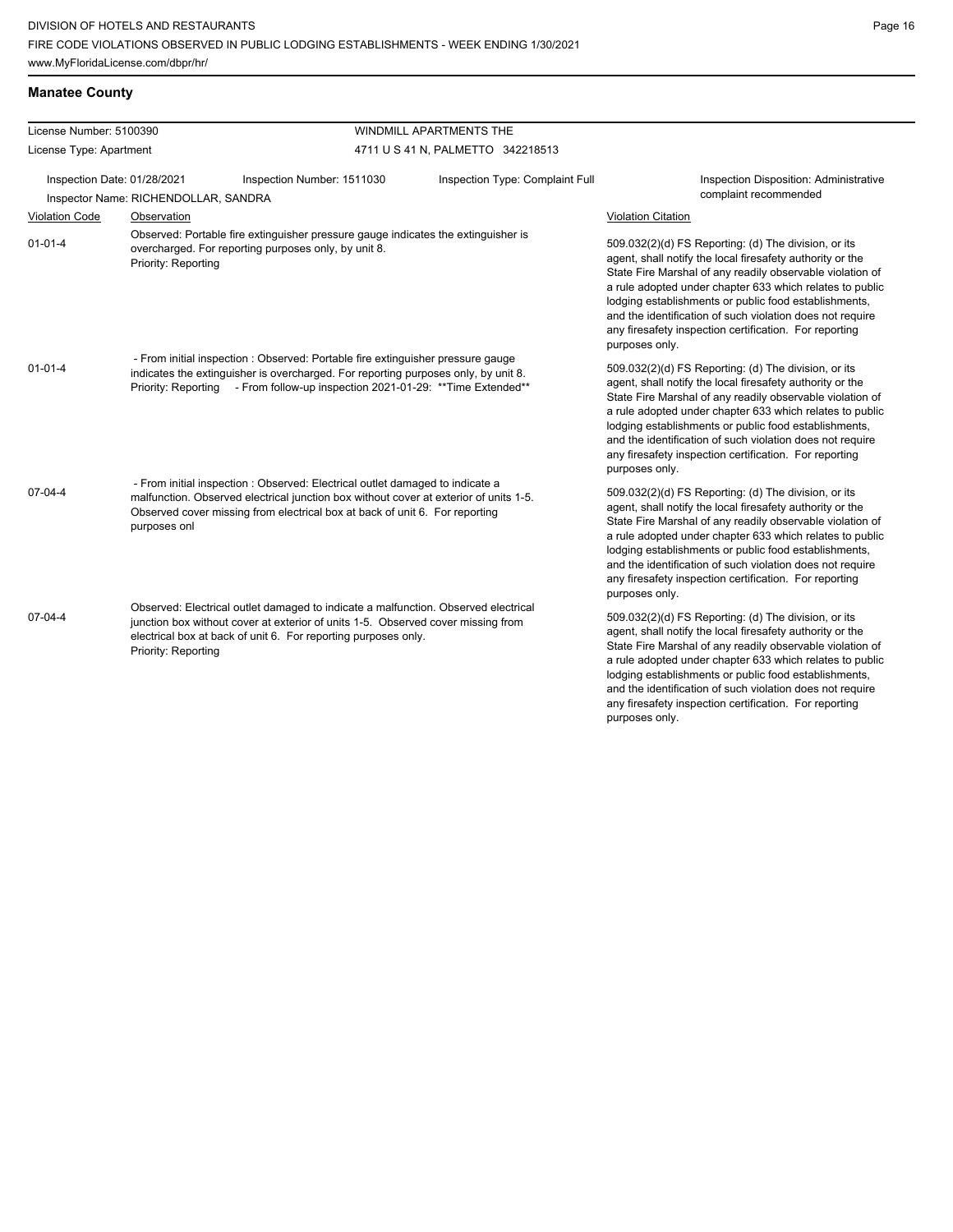# **Marion County**

| License Number: 5200119     |                                 | <b>ALAMO MOTEL</b>                                                                                                                                                     |                                         |                           |                                                                                                                                                                                                                                                                                                                                                                                                                            |
|-----------------------------|---------------------------------|------------------------------------------------------------------------------------------------------------------------------------------------------------------------|-----------------------------------------|---------------------------|----------------------------------------------------------------------------------------------------------------------------------------------------------------------------------------------------------------------------------------------------------------------------------------------------------------------------------------------------------------------------------------------------------------------------|
| License Type: Motel         |                                 |                                                                                                                                                                        | 2809 E SILVER SPRINGS BLVD, OCALA 34470 |                           |                                                                                                                                                                                                                                                                                                                                                                                                                            |
| Inspection Date: 01/27/2021 | Inspector Name: GRODEWALD, PAUL | Inspection Number: 1214973                                                                                                                                             | Inspection Type: Routine - Lodging      |                           | Inspection Disposition: Inspection<br>Completed - No Further Action                                                                                                                                                                                                                                                                                                                                                        |
| <b>Violation Code</b>       | Observation                     |                                                                                                                                                                        |                                         | <b>Violation Citation</b> |                                                                                                                                                                                                                                                                                                                                                                                                                            |
| $01-02-4$                   |                                 | Portable fire extinguisher pressure gauge indicates the extinguisher is in need of<br>recharge. For reporting purposes only.<br>Fire extinguisher in front of room 16. |                                         | purposes only.            | 509.032(2)(d) FS Reporting: (d) The division, or its<br>agent, shall notify the local firesafety authority or the<br>State Fire Marshal of any readily observable violation of<br>a rule adopted under chapter 633 which relates to public<br>lodging establishments or public food establishments,<br>and the identification of such violation does not require<br>any firesafety inspection certification. For reporting |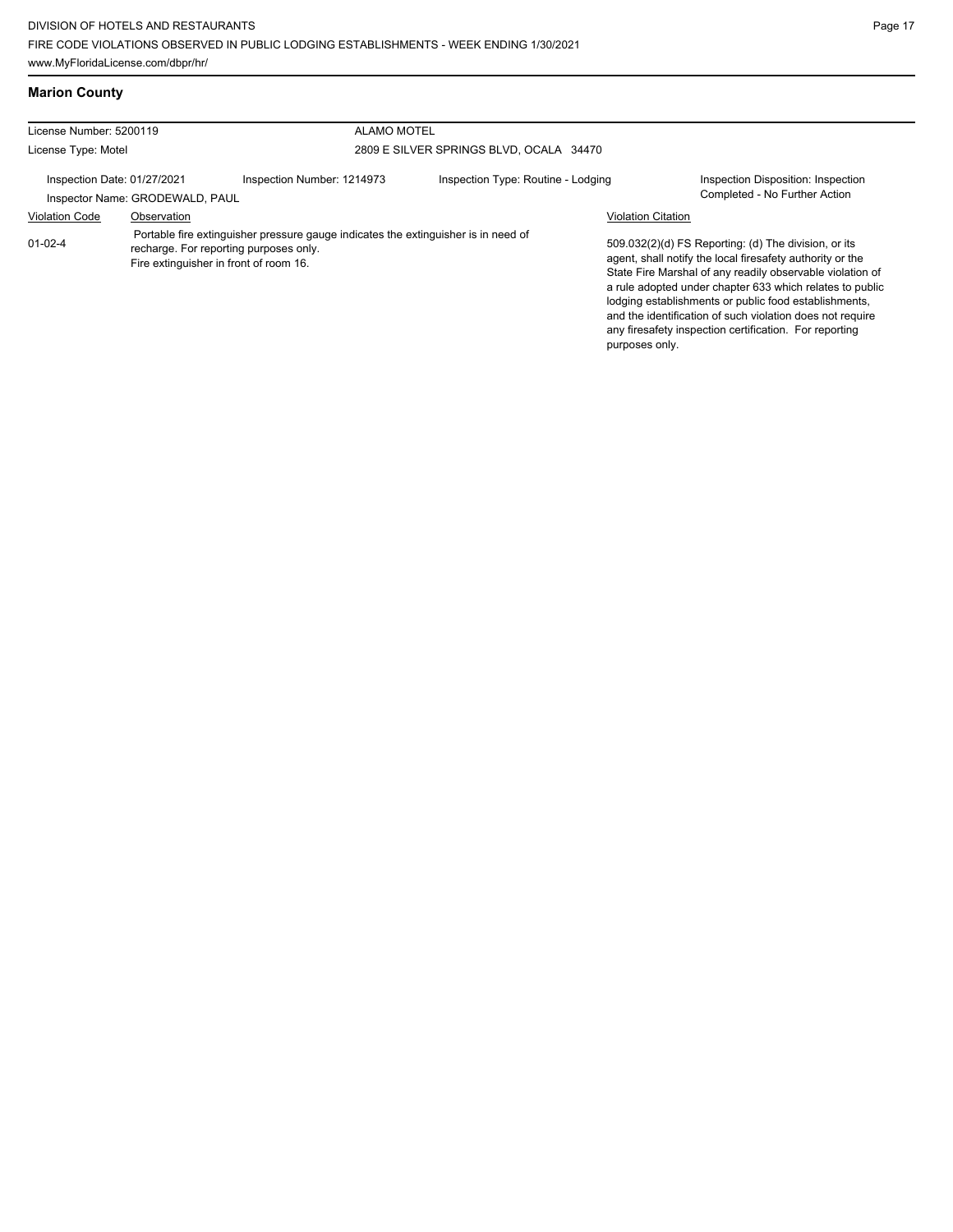## **Monroe County**

| License Number: 5400573                                                                                                                                                                                                                                                                                                                     |                                                                                                                                                                                                                                                                                                                                    |                                              | AMARA CAY RESORT                     |  |                                                                                                                                                                                                                                                                                                                                                                                                                                                                                                                                                                                                                                                                                                                              |  |  |
|---------------------------------------------------------------------------------------------------------------------------------------------------------------------------------------------------------------------------------------------------------------------------------------------------------------------------------------------|------------------------------------------------------------------------------------------------------------------------------------------------------------------------------------------------------------------------------------------------------------------------------------------------------------------------------------|----------------------------------------------|--------------------------------------|--|------------------------------------------------------------------------------------------------------------------------------------------------------------------------------------------------------------------------------------------------------------------------------------------------------------------------------------------------------------------------------------------------------------------------------------------------------------------------------------------------------------------------------------------------------------------------------------------------------------------------------------------------------------------------------------------------------------------------------|--|--|
| License Type: Hotel                                                                                                                                                                                                                                                                                                                         |                                                                                                                                                                                                                                                                                                                                    |                                              | 80001 OVERSEAS HWY, ISLAMORADA 33036 |  |                                                                                                                                                                                                                                                                                                                                                                                                                                                                                                                                                                                                                                                                                                                              |  |  |
|                                                                                                                                                                                                                                                                                                                                             | Inspection Date: 01/28/2021                                                                                                                                                                                                                                                                                                        | Inspection Number: 1156721                   | Inspection Type: Routine - Lodging   |  | Inspection Disposition: Warning<br><b>Issued</b>                                                                                                                                                                                                                                                                                                                                                                                                                                                                                                                                                                                                                                                                             |  |  |
| Inspector Name: WHITEHURST, SCOTT<br><b>Violation Code</b><br>Observation<br>No boiler certificate or insurance inspector's boiler report available. For reporting<br>08-03-4<br>purposes only.<br>2- new 360,000 BTU WATER heaters with 600 Gal. Holding tank.<br>As per chief engineer, certificate not required due to under 400,000 BTU |                                                                                                                                                                                                                                                                                                                                    |                                              |                                      |  | <b>Violation Citation</b><br>61C-1.004(10) FAC and 509.032(2)(d) FS Reporting:<br>61C-1.004(10) The insurance inpector's boiler report is<br>required annually for power boilers and high<br>pressure/high temperature boilers and biannually for low<br>pressure steam or vapor heating boilers. 509.032(2)(d)<br>The division, or its agent, shall notify the local firesafety<br>authority or the State Fire Marshal of any readily<br>observable violation of a rule adopted under chapter 633<br>which relates to public lodging establishments or public<br>food establishments, and the identification of such<br>violation does not require any firesafety inspection<br>certification. For reporting purposes only. |  |  |
| License Number: 5401721                                                                                                                                                                                                                                                                                                                     |                                                                                                                                                                                                                                                                                                                                    |                                              | <b>HYATT CENTRIC KEY WEST</b>        |  |                                                                                                                                                                                                                                                                                                                                                                                                                                                                                                                                                                                                                                                                                                                              |  |  |
| License Type: Hotel                                                                                                                                                                                                                                                                                                                         |                                                                                                                                                                                                                                                                                                                                    |                                              | 601 FRONT ST, KEY WEST 330406676     |  |                                                                                                                                                                                                                                                                                                                                                                                                                                                                                                                                                                                                                                                                                                                              |  |  |
|                                                                                                                                                                                                                                                                                                                                             | $\mathbf{r}$ $\mathbf{r}$ $\mathbf{r}$ $\mathbf{r}$ $\mathbf{r}$ $\mathbf{r}$ $\mathbf{r}$ $\mathbf{r}$ $\mathbf{r}$ $\mathbf{r}$ $\mathbf{r}$ $\mathbf{r}$ $\mathbf{r}$ $\mathbf{r}$ $\mathbf{r}$ $\mathbf{r}$ $\mathbf{r}$ $\mathbf{r}$ $\mathbf{r}$ $\mathbf{r}$ $\mathbf{r}$ $\mathbf{r}$ $\mathbf{r}$ $\mathbf{r}$ $\mathbf{$ | $\cdots$ $\cdots$ $\cdots$ $\cdots$ $\cdots$ |                                      |  | $\mathbf{r}$ , and $\mathbf{r}$ , and $\mathbf{r}$ , and $\mathbf{r}$                                                                                                                                                                                                                                                                                                                                                                                                                                                                                                                                                                                                                                                        |  |  |

Inspection Date: 01/25/2021 Inspection Number: 1154996 Inspection Type: Routine - Lodging Inspection Disposition: Inspection<br>Inspector Name: GARCIA BOSCAR INSPECTION Inspector Name: GARCIA, B OSCAR Violation Code Observation Violation Citation 61C-1.004(10) FAC and 509.032(2)(d) FS Reporting: 08-04-4 Boiler certificate not posted in the boiler room. For reporting purposes only.

61C-1.004(10) The insurance inspector's boiler report shall be posted in the boiler room. 509.032(2)(d) The division, or its agent, shall notify the local firesafety authority or the State Fire Marshal of any readily observable violation of a rule adopted under chapter 633 which relates to public lodging establishments or public food establishments, and the identification of such violation does not require any firesafety inspection certification. For reporting purposes only.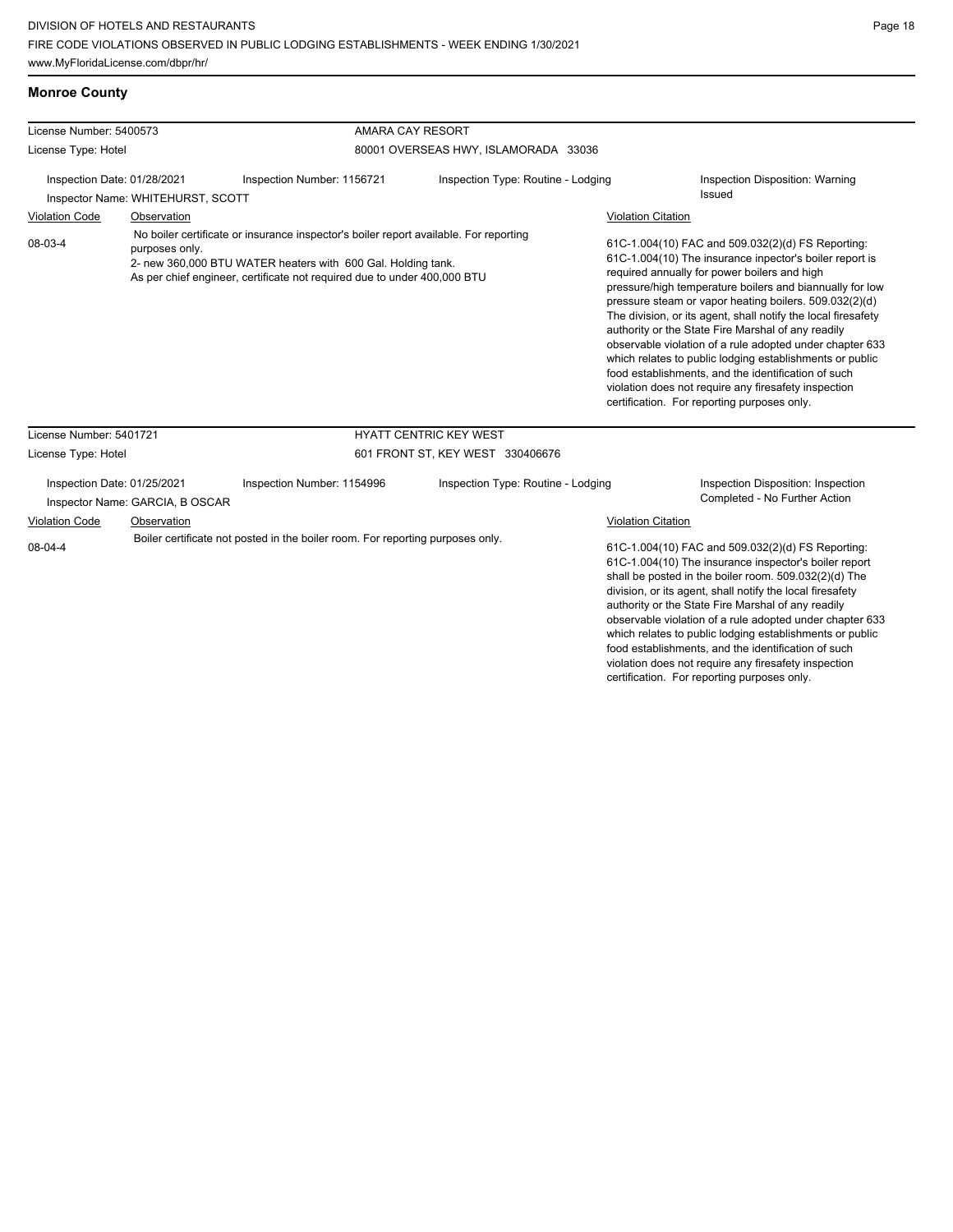**Okaloosa County**

violation does not require any firesafety inspection certification. For reporting purposes only.

| License Number: 5603610     |                                    |                                                                                                                                                                                                                         | TOWNEPLACE SUITES BY MARRIOTT           |                                                                                                                                                                                                                                                                                                                                                                                                                                                                                                                                                                                          |
|-----------------------------|------------------------------------|-------------------------------------------------------------------------------------------------------------------------------------------------------------------------------------------------------------------------|-----------------------------------------|------------------------------------------------------------------------------------------------------------------------------------------------------------------------------------------------------------------------------------------------------------------------------------------------------------------------------------------------------------------------------------------------------------------------------------------------------------------------------------------------------------------------------------------------------------------------------------------|
| License Type: Hotel         |                                    |                                                                                                                                                                                                                         | 843 EGLIN PKWY, FORT WALTON BEACH 32547 |                                                                                                                                                                                                                                                                                                                                                                                                                                                                                                                                                                                          |
| Inspection Date: 01/28/2021 | Inspector Name: BURROUGHS, RICHARD | Inspection Number: 1158100                                                                                                                                                                                              | Inspection Type: Routine - Lodging      | Inspection Disposition: Inspection<br>Completed - No Further Action                                                                                                                                                                                                                                                                                                                                                                                                                                                                                                                      |
| <b>Violation Code</b>       | Observation                        |                                                                                                                                                                                                                         |                                         | <b>Violation Citation</b>                                                                                                                                                                                                                                                                                                                                                                                                                                                                                                                                                                |
| $08-01-4$                   | purposes only.                     | Boiler certificate or insurance inspector's boiler report expired. For reporting<br>- establishment has 3 boilers and all the certificates have expired: 130385,<br>11/27/2019; 130386, 11/27/2019; 130387, 11/27/2019. |                                         | 61C-1.004(10) FAC and 509.032(2)(d) FS Reporting:<br>61C-1.004(10) The insurance inpector's boiler report is<br>required annually for power boilers and high<br>pressure/high temperature boilers and biannually for low<br>pressure steam or vapor heating boilers. 509.032(2)(d)<br>The division, or its agent, shall notify the local firesafety<br>authority or the State Fire Marshal of any readily<br>observable violation of a rule adopted under chapter 633<br>which relates to public lodging establishments or public<br>food establishments, and the identification of such |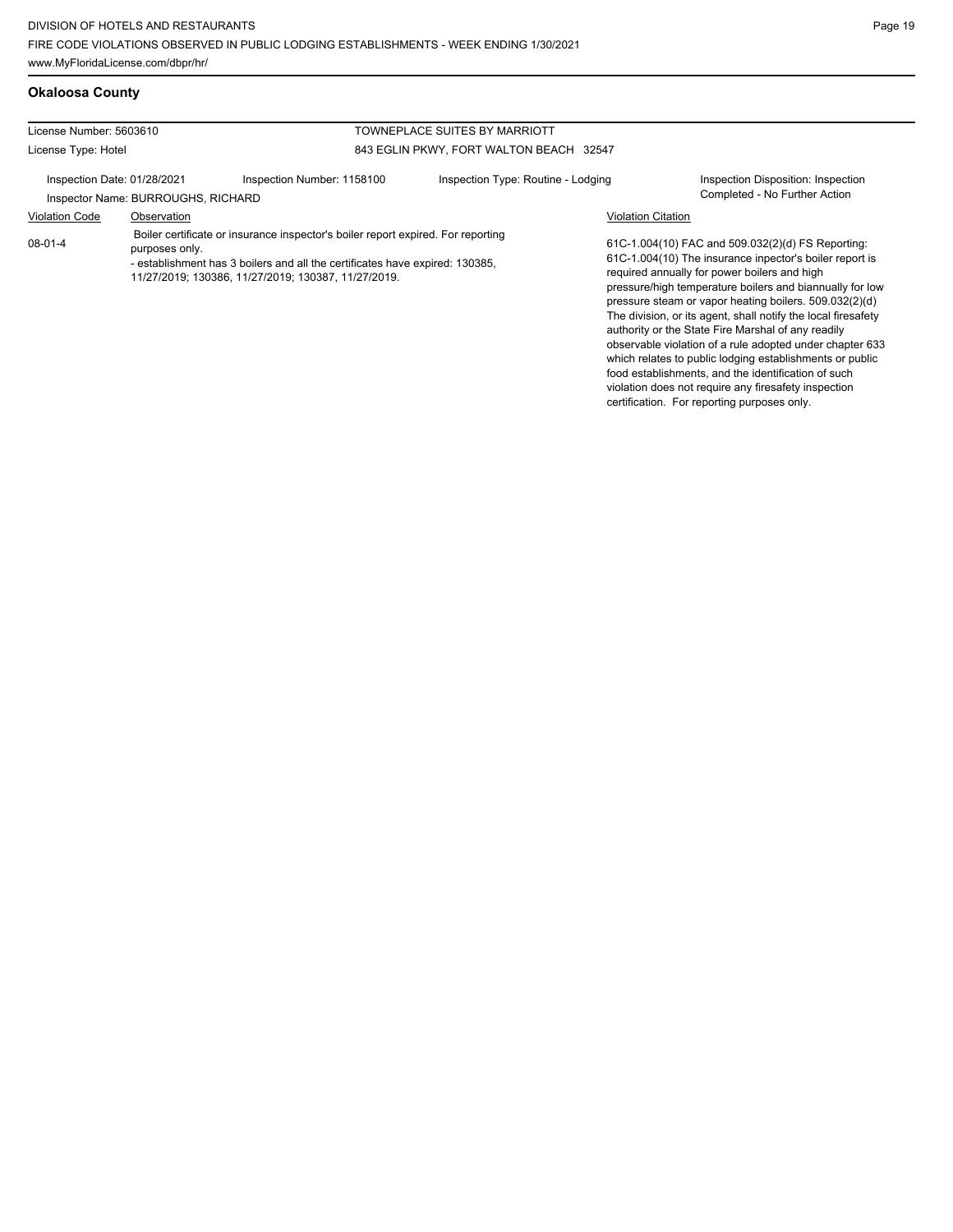**Orange County**

| License Number: 5811136                                                                         |                                                                                                                                                        | THE ALFOND INN                           |                                       |                                                                                                                                                                                                                                                                                                                                                                                                                                                                                                                                                                                                                                                                                                 |                                                                                                                                                                                                                                                                                                                                                                                                                            |
|-------------------------------------------------------------------------------------------------|--------------------------------------------------------------------------------------------------------------------------------------------------------|------------------------------------------|---------------------------------------|-------------------------------------------------------------------------------------------------------------------------------------------------------------------------------------------------------------------------------------------------------------------------------------------------------------------------------------------------------------------------------------------------------------------------------------------------------------------------------------------------------------------------------------------------------------------------------------------------------------------------------------------------------------------------------------------------|----------------------------------------------------------------------------------------------------------------------------------------------------------------------------------------------------------------------------------------------------------------------------------------------------------------------------------------------------------------------------------------------------------------------------|
| License Type: Hotel                                                                             |                                                                                                                                                        | 300 E NEW ENGLAND AVE, WINTER PARK 32789 |                                       |                                                                                                                                                                                                                                                                                                                                                                                                                                                                                                                                                                                                                                                                                                 |                                                                                                                                                                                                                                                                                                                                                                                                                            |
| Inspection Date: 01/28/2021<br>Inspection Number: 1157340<br>Inspector Name: MONTGOMERY, DOREEN |                                                                                                                                                        |                                          | Inspection Type: Routine - Lodging    |                                                                                                                                                                                                                                                                                                                                                                                                                                                                                                                                                                                                                                                                                                 | Inspection Disposition: Warning<br>Issued                                                                                                                                                                                                                                                                                                                                                                                  |
| <b>Violation Code</b>                                                                           | Observation                                                                                                                                            |                                          |                                       | <b>Violation Citation</b>                                                                                                                                                                                                                                                                                                                                                                                                                                                                                                                                                                                                                                                                       |                                                                                                                                                                                                                                                                                                                                                                                                                            |
| 08-03-4                                                                                         | No boiler certificate or insurance inspector's boiler report available. For reporting<br>purposes only, no boiler certificate available for (1) boiler |                                          |                                       | 61C-1.004(10) FAC and 509.032(2)(d) FS Reporting:<br>61C-1.004(10) The insurance inpector's boiler report is<br>required annually for power boilers and high<br>pressure/high temperature boilers and biannually for low<br>pressure steam or vapor heating boilers. 509.032(2)(d)<br>The division, or its agent, shall notify the local firesafety<br>authority or the State Fire Marshal of any readily<br>observable violation of a rule adopted under chapter 633<br>which relates to public lodging establishments or public<br>food establishments, and the identification of such<br>violation does not require any firesafety inspection<br>certification. For reporting purposes only. |                                                                                                                                                                                                                                                                                                                                                                                                                            |
| License Number: 5800225                                                                         |                                                                                                                                                        |                                          | TOPSECRET RESORT OF ORLANDO LLC       |                                                                                                                                                                                                                                                                                                                                                                                                                                                                                                                                                                                                                                                                                                 |                                                                                                                                                                                                                                                                                                                                                                                                                            |
| License Type: Hotel                                                                             |                                                                                                                                                        |                                          | 3155 S JOHN YOUNG PKWY, ORLANDO 32805 |                                                                                                                                                                                                                                                                                                                                                                                                                                                                                                                                                                                                                                                                                                 |                                                                                                                                                                                                                                                                                                                                                                                                                            |
| Inspection Date: 01/26/2021                                                                     | Inspection Number: 1157977<br>Inspector Name: DIOP, DONALD                                                                                             |                                          | Inspection Type: Routine - Lodging    |                                                                                                                                                                                                                                                                                                                                                                                                                                                                                                                                                                                                                                                                                                 | Inspection Disposition: Warning<br>Issued                                                                                                                                                                                                                                                                                                                                                                                  |
| Violation Code                                                                                  | Observation                                                                                                                                            |                                          |                                       | <b>Violation Citation</b>                                                                                                                                                                                                                                                                                                                                                                                                                                                                                                                                                                                                                                                                       |                                                                                                                                                                                                                                                                                                                                                                                                                            |
| $06 - 01 - 4$                                                                                   | Path to door marked as an exit is blocked. For reporting purposes only. Down<br>stairs laundry facility path blocked by furniture.                     |                                          |                                       | purposes only.                                                                                                                                                                                                                                                                                                                                                                                                                                                                                                                                                                                                                                                                                  | 509.032(2)(d) FS Reporting: The division, or its agent,<br>shall notify the local firesafety authority or the State Fire<br>Marshal of any readily observable violation of a rule<br>adopted under chapter 633 which relates to public<br>lodging establishments or public food establishments,<br>and the identification of such violation does not require<br>any firesafety inspection certification. For reporting     |
| License Number: 5800263                                                                         |                                                                                                                                                        |                                          | LAKE SUNSET APARTMENTS LLC            |                                                                                                                                                                                                                                                                                                                                                                                                                                                                                                                                                                                                                                                                                                 |                                                                                                                                                                                                                                                                                                                                                                                                                            |
| License Type: Apartment                                                                         |                                                                                                                                                        |                                          | 512 SUNSET DR, ORLANDO 32805          |                                                                                                                                                                                                                                                                                                                                                                                                                                                                                                                                                                                                                                                                                                 |                                                                                                                                                                                                                                                                                                                                                                                                                            |
| Inspection Date: 01/27/2021                                                                     | Inspection Number: 1509084                                                                                                                             |                                          | Inspection Type: Routine - Lodging    |                                                                                                                                                                                                                                                                                                                                                                                                                                                                                                                                                                                                                                                                                                 | Inspection Disposition: Inspection                                                                                                                                                                                                                                                                                                                                                                                         |
|                                                                                                 | Inspector Name: DIOP, DONALD                                                                                                                           |                                          |                                       |                                                                                                                                                                                                                                                                                                                                                                                                                                                                                                                                                                                                                                                                                                 | Completed - No Further Action                                                                                                                                                                                                                                                                                                                                                                                              |
| <b>Violation Code</b>                                                                           | Observation                                                                                                                                            |                                          |                                       | <b>Violation Citation</b>                                                                                                                                                                                                                                                                                                                                                                                                                                                                                                                                                                                                                                                                       |                                                                                                                                                                                                                                                                                                                                                                                                                            |
| $01 - 01 - 4$                                                                                   | Portable fire extinguisher pressure gauge indicates the extinguisher is<br>overcharged. For reporting purposes only. Near unit 23/24.                  |                                          |                                       | purposes only.                                                                                                                                                                                                                                                                                                                                                                                                                                                                                                                                                                                                                                                                                  | 509.032(2)(d) FS Reporting: (d) The division, or its<br>agent, shall notify the local firesafety authority or the<br>State Fire Marshal of any readily observable violation of<br>a rule adopted under chapter 633 which relates to public<br>lodging establishments or public food establishments,<br>and the identification of such violation does not require<br>any firesafety inspection certification. For reporting |
| License Number: 5808899                                                                         |                                                                                                                                                        |                                          | LA QUINTA INN & SUITES #171           |                                                                                                                                                                                                                                                                                                                                                                                                                                                                                                                                                                                                                                                                                                 |                                                                                                                                                                                                                                                                                                                                                                                                                            |
| License Type: Hotel                                                                             |                                                                                                                                                        |                                          | 7160 FRONTAGE RD, ORLANDO 32812       |                                                                                                                                                                                                                                                                                                                                                                                                                                                                                                                                                                                                                                                                                                 |                                                                                                                                                                                                                                                                                                                                                                                                                            |
| Inspection Date: 01/25/2021<br>Inspector Name: FRANZ, LISA                                      | Inspection Number: 1157869                                                                                                                             |                                          | Inspection Type: Routine - Lodging    |                                                                                                                                                                                                                                                                                                                                                                                                                                                                                                                                                                                                                                                                                                 | Inspection Disposition: Inspection<br>Completed - No Further Action                                                                                                                                                                                                                                                                                                                                                        |
| <b>Violation Code</b>                                                                           | Observation                                                                                                                                            |                                          |                                       | <b>Violation Citation</b>                                                                                                                                                                                                                                                                                                                                                                                                                                                                                                                                                                                                                                                                       |                                                                                                                                                                                                                                                                                                                                                                                                                            |
| $01 - 01 - 4$                                                                                   | Portable fire extinguisher pressure gauge indicates the extinguisher is<br>overcharged. For reporting purposes only. Between rooms 115 and 117         |                                          |                                       | purposes only.                                                                                                                                                                                                                                                                                                                                                                                                                                                                                                                                                                                                                                                                                  | 509.032(2)(d) FS Reporting: (d) The division, or its<br>agent, shall notify the local firesafety authority or the<br>State Fire Marshal of any readily observable violation of<br>a rule adopted under chapter 633 which relates to public<br>lodging establishments or public food establishments,<br>and the identification of such violation does not require<br>any firesafety inspection certification. For reporting |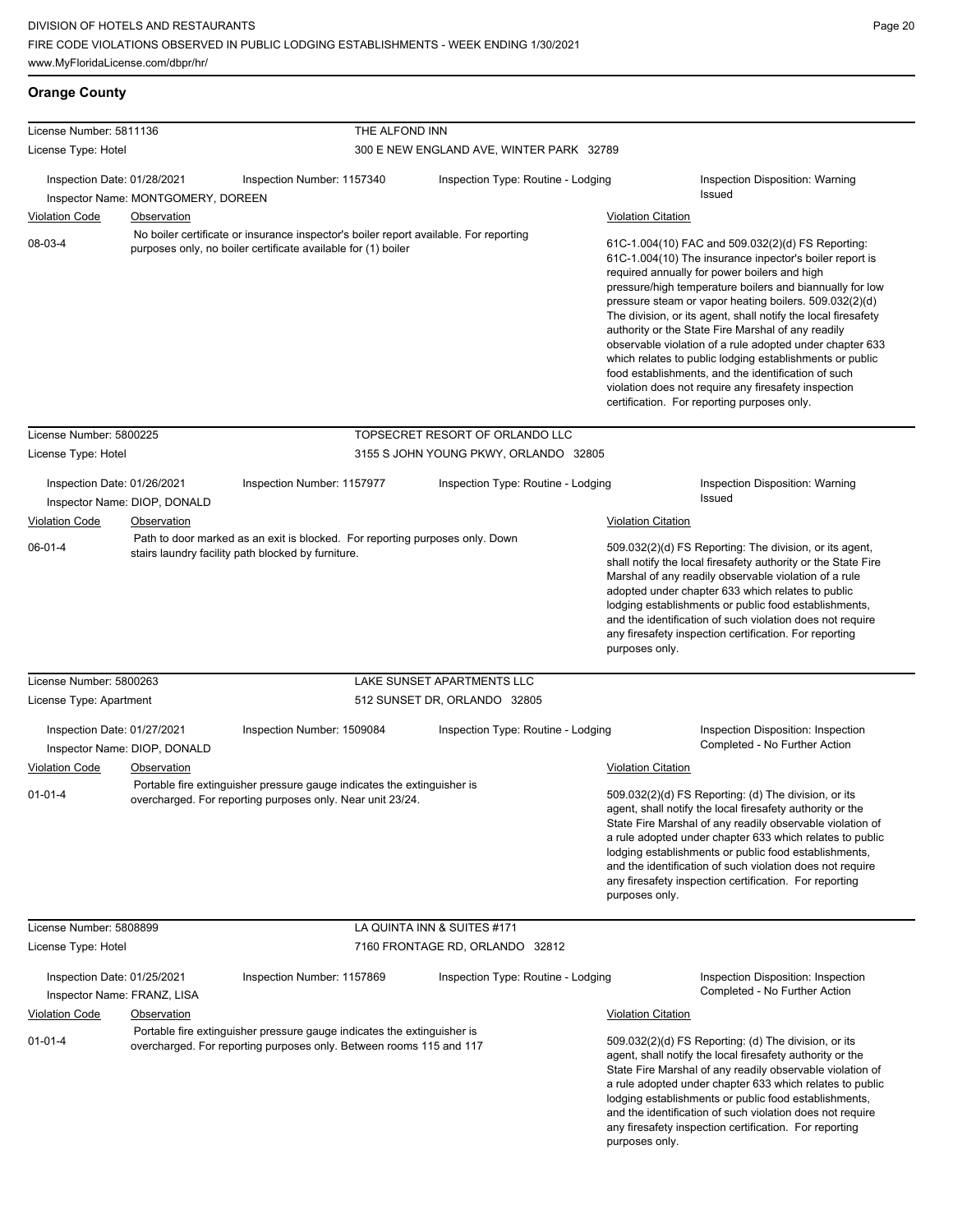| <b>Orange County</b>        |                                             |                                                                                                                                                         |                                               |                                                                                                                                                                                                                                                                                                                                                                                                                                          |                                                                                                                                                                                                                                                                                                                                                                                                                                                                                                                                                                                                                                                  |  |
|-----------------------------|---------------------------------------------|---------------------------------------------------------------------------------------------------------------------------------------------------------|-----------------------------------------------|------------------------------------------------------------------------------------------------------------------------------------------------------------------------------------------------------------------------------------------------------------------------------------------------------------------------------------------------------------------------------------------------------------------------------------------|--------------------------------------------------------------------------------------------------------------------------------------------------------------------------------------------------------------------------------------------------------------------------------------------------------------------------------------------------------------------------------------------------------------------------------------------------------------------------------------------------------------------------------------------------------------------------------------------------------------------------------------------------|--|
| License Number: 5801023     |                                             |                                                                                                                                                         | WYNDHAM RESORT ORLANDO I-DRIVE                |                                                                                                                                                                                                                                                                                                                                                                                                                                          |                                                                                                                                                                                                                                                                                                                                                                                                                                                                                                                                                                                                                                                  |  |
| License Type: Motel         |                                             |                                                                                                                                                         | 8001 INTERNATIONAL DRIVE, ORLANDO 32819       |                                                                                                                                                                                                                                                                                                                                                                                                                                          |                                                                                                                                                                                                                                                                                                                                                                                                                                                                                                                                                                                                                                                  |  |
| Inspection Date: 01/29/2021 |                                             | Inspection Number: 1214383                                                                                                                              | Inspection Type: Routine - Lodging            |                                                                                                                                                                                                                                                                                                                                                                                                                                          | Inspection Disposition: Inspection                                                                                                                                                                                                                                                                                                                                                                                                                                                                                                                                                                                                               |  |
|                             | Inspector Name: KOSTELNY, ROGER             |                                                                                                                                                         |                                               |                                                                                                                                                                                                                                                                                                                                                                                                                                          | Completed - No Further Action                                                                                                                                                                                                                                                                                                                                                                                                                                                                                                                                                                                                                    |  |
| <b>Violation Code</b>       | Observation                                 |                                                                                                                                                         |                                               | <b>Violation Citation</b>                                                                                                                                                                                                                                                                                                                                                                                                                |                                                                                                                                                                                                                                                                                                                                                                                                                                                                                                                                                                                                                                                  |  |
| $05-02-5$                   | purposes only. For room 1334                | Hearing-impaired smoke detector is not functioning when tested. For reporting                                                                           |                                               | 509.032(2)(d) FS Reporting: The division, or its agent,<br>shall notify the local firesafety authority or the State Fire<br>Marshal of any readily observable violation of a rule<br>adopted under chapter 633 which relates to public<br>lodging establishments or public food establishments,<br>and the identification of such violation does not require<br>any firesafety inspection certification. For reporting<br>purposes only. |                                                                                                                                                                                                                                                                                                                                                                                                                                                                                                                                                                                                                                                  |  |
| License Number: 5809219     |                                             | <b>SPRINGHILL SUITES</b>                                                                                                                                |                                               |                                                                                                                                                                                                                                                                                                                                                                                                                                          |                                                                                                                                                                                                                                                                                                                                                                                                                                                                                                                                                                                                                                                  |  |
| License Type: Hotel         |                                             |                                                                                                                                                         | 8840 UNIVERSAL BLVD, ORLANDO 32819            |                                                                                                                                                                                                                                                                                                                                                                                                                                          |                                                                                                                                                                                                                                                                                                                                                                                                                                                                                                                                                                                                                                                  |  |
| Inspection Date: 01/25/2021 | Inspector Name: NIEVES, RAFAEL              | Inspection Number: 1158545                                                                                                                              | Inspection Type: Routine - Lodging            |                                                                                                                                                                                                                                                                                                                                                                                                                                          | Inspection Disposition: Inspection<br>Completed - No Further Action                                                                                                                                                                                                                                                                                                                                                                                                                                                                                                                                                                              |  |
| <b>Violation Code</b>       | Observation                                 |                                                                                                                                                         |                                               | <b>Violation Citation</b>                                                                                                                                                                                                                                                                                                                                                                                                                |                                                                                                                                                                                                                                                                                                                                                                                                                                                                                                                                                                                                                                                  |  |
| $04 - 01 - 4$               | purposes only.                              | Trouble/alarm light illuminated on the fire alarm control panel. For reporting<br>Observed at alarm panel located in front office. **Repeat Violation** |                                               |                                                                                                                                                                                                                                                                                                                                                                                                                                          | 509.032(2)(d) FS Reporting: The division, or its agent,<br>shall notify the local firesafety authority or the State Fire<br>Marshal of any readily observable violation of a rule<br>adopted under chapter 633 which relates to public<br>lodging establishments or public food establishments,<br>and the identification of such violation does not require<br>any firesafety inspection certification. For reporting<br>purposes only.                                                                                                                                                                                                         |  |
| License Number: 5800779     |                                             | <b>B RESORT</b>                                                                                                                                         |                                               |                                                                                                                                                                                                                                                                                                                                                                                                                                          |                                                                                                                                                                                                                                                                                                                                                                                                                                                                                                                                                                                                                                                  |  |
| License Type: Hotel         |                                             |                                                                                                                                                         | 1905 HOTEL PLAZA BLVD, LAKE BUENA VISTA 32830 |                                                                                                                                                                                                                                                                                                                                                                                                                                          |                                                                                                                                                                                                                                                                                                                                                                                                                                                                                                                                                                                                                                                  |  |
| Inspection Date: 01/29/2021 | Inspector Name: SPEIGHTS, BLANCHIE MACHELLE | Inspection Number: 1157176                                                                                                                              | Inspection Type: Routine - Lodging            |                                                                                                                                                                                                                                                                                                                                                                                                                                          | Inspection Disposition: Warning<br><b>Issued</b>                                                                                                                                                                                                                                                                                                                                                                                                                                                                                                                                                                                                 |  |
| <b>Violation Code</b>       | Observation                                 |                                                                                                                                                         |                                               | Violation Citation                                                                                                                                                                                                                                                                                                                                                                                                                       |                                                                                                                                                                                                                                                                                                                                                                                                                                                                                                                                                                                                                                                  |  |
| $04 - 01 - 4$               | purposes only.                              | Trouble/alarm light illuminated on the fire alarm control panel. For reporting                                                                          |                                               |                                                                                                                                                                                                                                                                                                                                                                                                                                          | 509.032(2)(d) FS Reporting: The division, or its agent,                                                                                                                                                                                                                                                                                                                                                                                                                                                                                                                                                                                          |  |
|                             | Violation**                                 | Observed trouble light on the fire alarm panel located at front desk. **Repeat                                                                          |                                               | purposes only.                                                                                                                                                                                                                                                                                                                                                                                                                           | shall notify the local firesafety authority or the State Fire<br>Marshal of any readily observable violation of a rule<br>adopted under chapter 633 which relates to public<br>lodging establishments or public food establishments,<br>and the identification of such violation does not require<br>any firesafety inspection certification. For reporting                                                                                                                                                                                                                                                                                      |  |
| $08 - 01 - 4$               | purposes only.                              | Boiler certificate or insurance inspector's boiler report expired. For reporting<br>Boiler certificate has expired 4/16/2020 ** Repeat Violation**      |                                               |                                                                                                                                                                                                                                                                                                                                                                                                                                          | 61C-1.004(10) FAC and 509.032(2)(d) FS Reporting:<br>61C-1.004(10) The insurance inpector's boiler report is<br>required annually for power boilers and high<br>pressure/high temperature boilers and biannually for low<br>pressure steam or vapor heating boilers. 509.032(2)(d)<br>The division, or its agent, shall notify the local firesafety<br>authority or the State Fire Marshal of any readily<br>observable violation of a rule adopted under chapter 633<br>which relates to public lodging establishments or public<br>food establishments, and the identification of such<br>violation does not require any firesafety inspection |  |

certification. For reporting purposes only.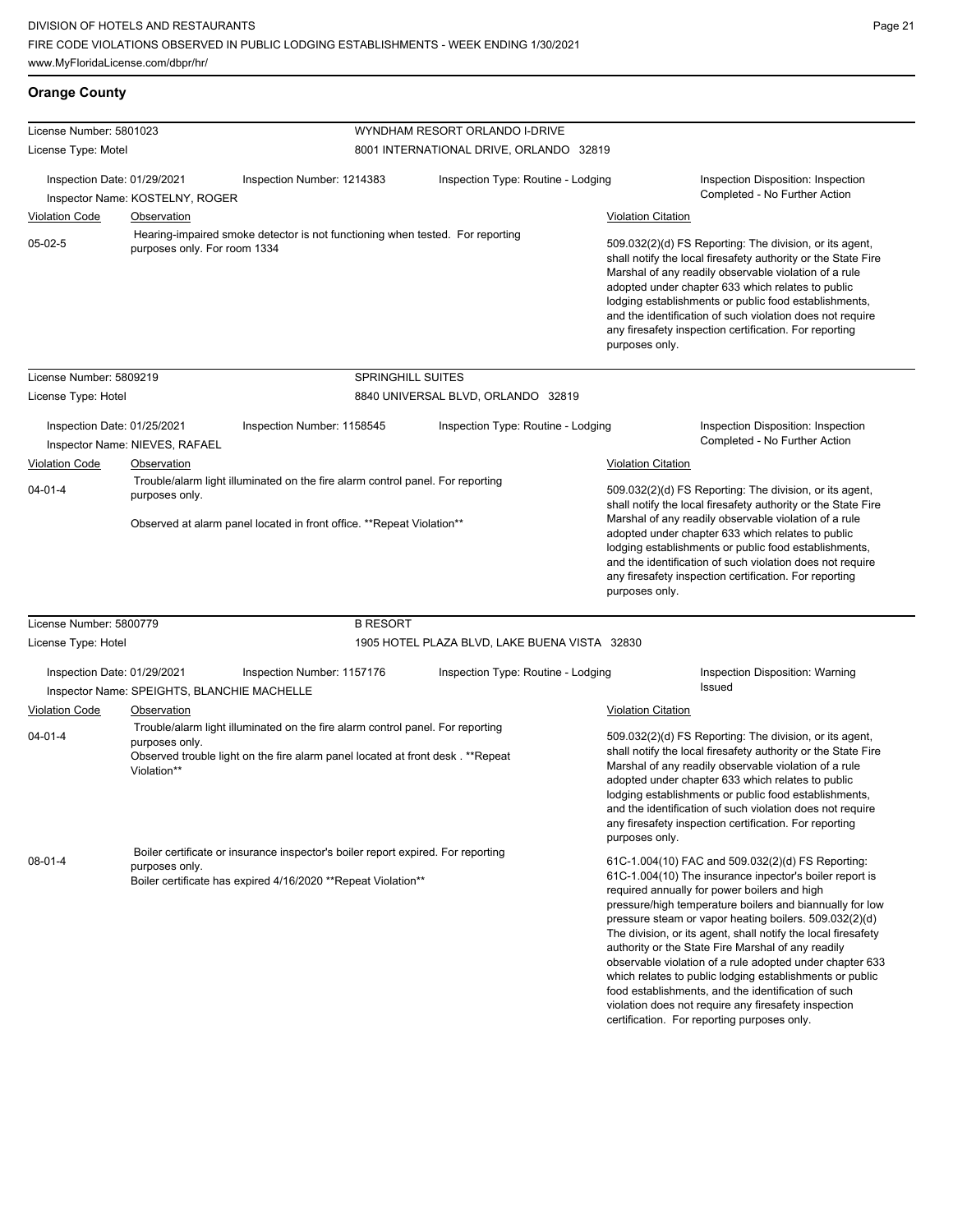## **Palm Beach County**

| EMBASSY SUITES WEST PALM BEACH AIRPORT HOTEL                                                                                                                                                                                         |                                  |                                                                                                                                          |                                          |                                                                                                                                                                                                                                                                                                                                                                                                                                                                                                                                                                                                                                                                                                 |                                                                     |  |
|--------------------------------------------------------------------------------------------------------------------------------------------------------------------------------------------------------------------------------------|----------------------------------|------------------------------------------------------------------------------------------------------------------------------------------|------------------------------------------|-------------------------------------------------------------------------------------------------------------------------------------------------------------------------------------------------------------------------------------------------------------------------------------------------------------------------------------------------------------------------------------------------------------------------------------------------------------------------------------------------------------------------------------------------------------------------------------------------------------------------------------------------------------------------------------------------|---------------------------------------------------------------------|--|
| License Number: 6006208                                                                                                                                                                                                              |                                  |                                                                                                                                          |                                          |                                                                                                                                                                                                                                                                                                                                                                                                                                                                                                                                                                                                                                                                                                 |                                                                     |  |
| License Type: Hotel                                                                                                                                                                                                                  |                                  |                                                                                                                                          | 1601 BELVEDERE RD, WEST PALM BEACH 33406 |                                                                                                                                                                                                                                                                                                                                                                                                                                                                                                                                                                                                                                                                                                 |                                                                     |  |
| Inspection Date: 01/29/2021                                                                                                                                                                                                          | Inspector Name: GONZALEZ, DENNIS | Inspection Number: 1157710                                                                                                               | Inspection Type: Routine - Lodging       |                                                                                                                                                                                                                                                                                                                                                                                                                                                                                                                                                                                                                                                                                                 | Inspection Disposition: Inspection<br>Completed - No Further Action |  |
| <b>Violation Code</b>                                                                                                                                                                                                                | Observation                      |                                                                                                                                          |                                          | <b>Violation Citation</b>                                                                                                                                                                                                                                                                                                                                                                                                                                                                                                                                                                                                                                                                       |                                                                     |  |
| $08-01-4$                                                                                                                                                                                                                            |                                  | Boiler certificate or insurance inspector's boiler report expired. For reporting<br>purposes only. Expired in 2020, more than sixty days |                                          | 61C-1.004(10) FAC and 509.032(2)(d) FS Reporting:<br>61C-1.004(10) The insurance inpector's boiler report is<br>required annually for power boilers and high<br>pressure/high temperature boilers and biannually for low<br>pressure steam or vapor heating boilers. 509.032(2)(d)<br>The division, or its agent, shall notify the local firesafety<br>authority or the State Fire Marshal of any readily<br>observable violation of a rule adopted under chapter 633<br>which relates to public lodging establishments or public<br>food establishments, and the identification of such<br>violation does not require any firesafety inspection<br>certification. For reporting purposes only. |                                                                     |  |
| License Number: 6000575                                                                                                                                                                                                              |                                  |                                                                                                                                          | DOUBLETREE BY HILTON PALM BEACH GARDENS  |                                                                                                                                                                                                                                                                                                                                                                                                                                                                                                                                                                                                                                                                                                 |                                                                     |  |
| License Type: Hotel                                                                                                                                                                                                                  |                                  |                                                                                                                                          | 4431 PGA BLVD, PALM BEACH GARDENS 33410  |                                                                                                                                                                                                                                                                                                                                                                                                                                                                                                                                                                                                                                                                                                 |                                                                     |  |
| Inspection Date: 01/28/2021                                                                                                                                                                                                          | Inspector Name: GOLDMAN, BARRY   | Inspection Number: 1158004                                                                                                               | Inspection Type: Routine - Lodging       |                                                                                                                                                                                                                                                                                                                                                                                                                                                                                                                                                                                                                                                                                                 | Inspection Disposition: Inspection<br>Completed - No Further Action |  |
| <b>Violation Code</b>                                                                                                                                                                                                                | Observation                      |                                                                                                                                          |                                          | <b>Violation Citation</b>                                                                                                                                                                                                                                                                                                                                                                                                                                                                                                                                                                                                                                                                       |                                                                     |  |
| Boiler certificate or insurance inspector's boiler report expired. For reporting<br>$08-01-4$<br>purposes only. J#133388, 099443, 090951, 094941 - 12/06/2020. Boiler<br>Inspector to arrive next week. ** Corrective Action Taken** |                                  |                                                                                                                                          |                                          | 61C-1.004(10) FAC and 509.032(2)(d) FS Reporting:<br>61C-1.004(10) The insurance inpector's boiler report is<br>required annually for power boilers and high<br>pressure/high temperature boilers and biannually for low                                                                                                                                                                                                                                                                                                                                                                                                                                                                        |                                                                     |  |

pressure steam or vapor heating boilers. 509.032(2)(d) The division, or its agent, shall notify the local firesafety authority or the State Fire Marshal of any readily observable violation of a rule adopted under chapter 633 which relates to public lodging establishments or public food establishments, and the identification of such violation does not require any firesafety inspection certification. For reporting purposes only.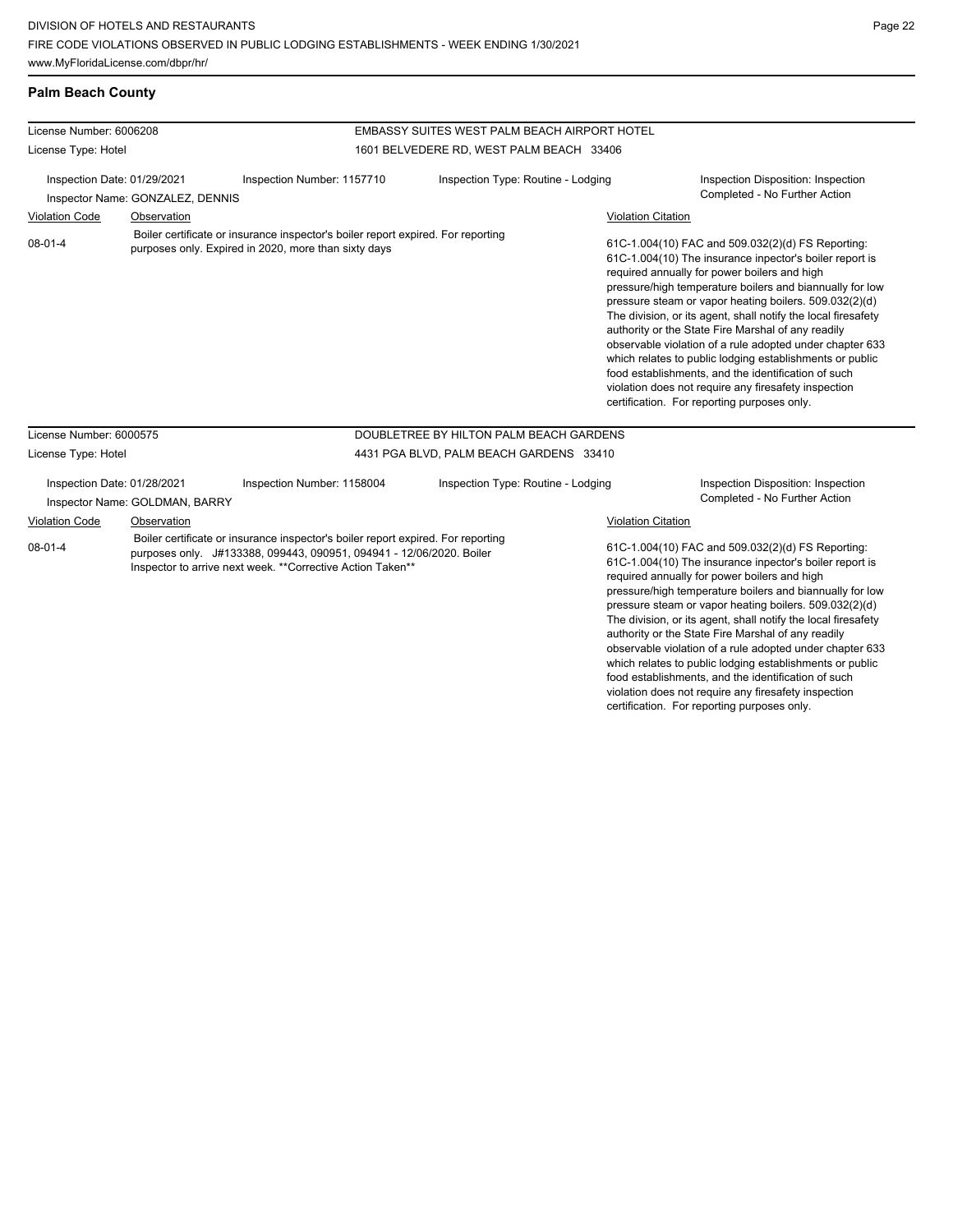| <b>Pasco County</b>                                           |                                                              |                                                                                                                          |                                    |                                                                                                                                                                                                                                                                                                                                                                                                                                          |
|---------------------------------------------------------------|--------------------------------------------------------------|--------------------------------------------------------------------------------------------------------------------------|------------------------------------|------------------------------------------------------------------------------------------------------------------------------------------------------------------------------------------------------------------------------------------------------------------------------------------------------------------------------------------------------------------------------------------------------------------------------------------|
| License Number: 6100111                                       |                                                              | KING MOTEL                                                                                                               |                                    |                                                                                                                                                                                                                                                                                                                                                                                                                                          |
| 18902 S US 41 S, BROOKSVILLE 34610<br>License Type: Apartment |                                                              |                                                                                                                          |                                    |                                                                                                                                                                                                                                                                                                                                                                                                                                          |
|                                                               | Inspection Date: 01/27/2021<br>Inspector Name: DAHL, MICHELE | Inspection Number: 1501985                                                                                               | Inspection Type: Routine - Lodging | Inspection Disposition: Warning<br>Issued                                                                                                                                                                                                                                                                                                                                                                                                |
| <b>Violation Code</b>                                         | Observation                                                  |                                                                                                                          |                                    | <b>Violation Citation</b>                                                                                                                                                                                                                                                                                                                                                                                                                |
| $05-02-5$                                                     |                                                              | Hearing-impaired smoke detector is not functioning when tested. For reporting<br>purposes only. Beeps but does not light |                                    | 509.032(2)(d) FS Reporting: The division, or its agent,<br>shall notify the local firesafety authority or the State Fire<br>Marshal of any readily observable violation of a rule<br>adopted under chapter 633 which relates to public<br>lodging establishments or public food establishments,<br>and the identification of such violation does not require<br>any firesafety inspection certification. For reporting<br>purposes only. |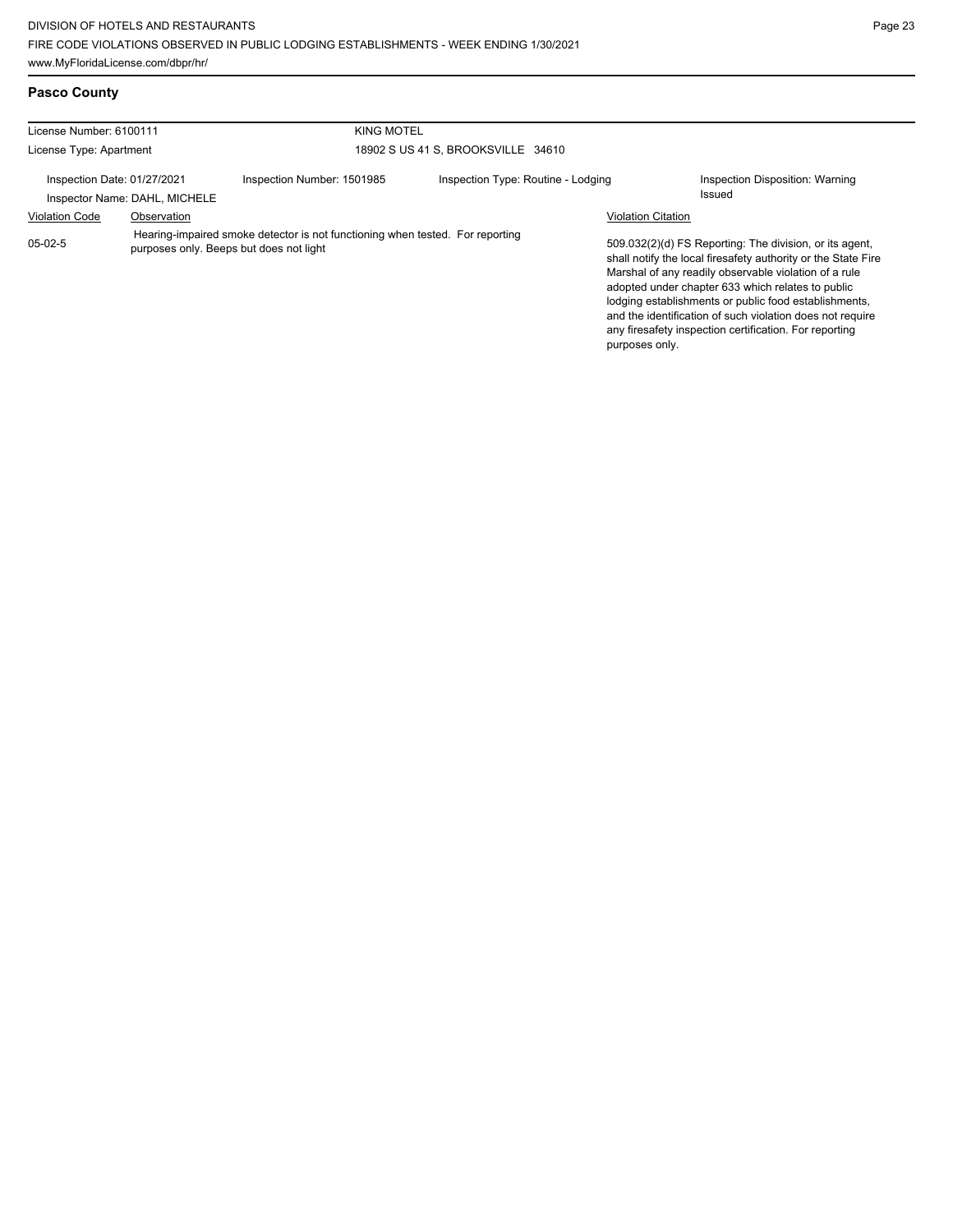| <b>Pinellas County</b>                 |                                                                                                                                                                                                                                                                                                              |                                                                                                                                                         |                                         |                                                                                                                                                                                                                                                                                                          |                                                                                                                                                                                                                                                                                                                                                                                                                                                                                                                                                                                                                                                                                                 |  |
|----------------------------------------|--------------------------------------------------------------------------------------------------------------------------------------------------------------------------------------------------------------------------------------------------------------------------------------------------------------|---------------------------------------------------------------------------------------------------------------------------------------------------------|-----------------------------------------|----------------------------------------------------------------------------------------------------------------------------------------------------------------------------------------------------------------------------------------------------------------------------------------------------------|-------------------------------------------------------------------------------------------------------------------------------------------------------------------------------------------------------------------------------------------------------------------------------------------------------------------------------------------------------------------------------------------------------------------------------------------------------------------------------------------------------------------------------------------------------------------------------------------------------------------------------------------------------------------------------------------------|--|
| License Number: 6203729                |                                                                                                                                                                                                                                                                                                              |                                                                                                                                                         | TRADEWINDS ISLAND GRAND JACARANDA       |                                                                                                                                                                                                                                                                                                          |                                                                                                                                                                                                                                                                                                                                                                                                                                                                                                                                                                                                                                                                                                 |  |
| License Type: Motel                    |                                                                                                                                                                                                                                                                                                              |                                                                                                                                                         | 5500 GULF BLVD, ST. PETE BEACH 33706    |                                                                                                                                                                                                                                                                                                          |                                                                                                                                                                                                                                                                                                                                                                                                                                                                                                                                                                                                                                                                                                 |  |
| Inspection Date: 01/25/2021            | Inspector Name: DAY-WALKER, LISA                                                                                                                                                                                                                                                                             | Inspection Number: 1215274                                                                                                                              | Inspection Type: Routine - Lodging      |                                                                                                                                                                                                                                                                                                          | Inspection Disposition: Inspection<br>Completed - No Further Action                                                                                                                                                                                                                                                                                                                                                                                                                                                                                                                                                                                                                             |  |
| <b>Violation Code</b>                  | Observation                                                                                                                                                                                                                                                                                                  |                                                                                                                                                         |                                         |                                                                                                                                                                                                                                                                                                          | <b>Violation Citation</b>                                                                                                                                                                                                                                                                                                                                                                                                                                                                                                                                                                                                                                                                       |  |
| $08 - 01 - 4$                          |                                                                                                                                                                                                                                                                                                              | Boiler certificate or insurance inspector's boiler report expired. For reporting<br>purposes only. 131373 6/28/2020, 131372 6/28/2020, 131371 6/28/2020 |                                         |                                                                                                                                                                                                                                                                                                          | 61C-1.004(10) FAC and 509.032(2)(d) FS Reporting:<br>61C-1.004(10) The insurance inpector's boiler report is<br>required annually for power boilers and high<br>pressure/high temperature boilers and biannually for low<br>pressure steam or vapor heating boilers. 509.032(2)(d)<br>The division, or its agent, shall notify the local firesafety<br>authority or the State Fire Marshal of any readily<br>observable violation of a rule adopted under chapter 633<br>which relates to public lodging establishments or public<br>food establishments, and the identification of such<br>violation does not require any firesafety inspection<br>certification. For reporting purposes only. |  |
| License Number: 6203002                |                                                                                                                                                                                                                                                                                                              | <b>MT VORON APTS</b>                                                                                                                                    |                                         |                                                                                                                                                                                                                                                                                                          |                                                                                                                                                                                                                                                                                                                                                                                                                                                                                                                                                                                                                                                                                                 |  |
| License Type: Apartment                |                                                                                                                                                                                                                                                                                                              |                                                                                                                                                         | 16850 1 ST E, REDINGTON BEACH 33708     |                                                                                                                                                                                                                                                                                                          |                                                                                                                                                                                                                                                                                                                                                                                                                                                                                                                                                                                                                                                                                                 |  |
| Inspection Date: 01/29/2021            | Inspector Name: BEACHAM, MICHELLE                                                                                                                                                                                                                                                                            | Inspection Number: 1495641                                                                                                                              | Inspection Type: Routine - Lodging      |                                                                                                                                                                                                                                                                                                          | Inspection Disposition: Inspection<br>Completed - No Further Action                                                                                                                                                                                                                                                                                                                                                                                                                                                                                                                                                                                                                             |  |
| <b>Violation Code</b><br>$01 - 06 - 4$ | <b>Violation Citation</b><br>Observation<br>Portable fire extinguisher locked in a box with no means of access to the fire<br>509.032(2)(d) FS Reporting: (d) The division, or its<br>extinguisher. For reporting purposes only.<br>any firesafety inspection certification. For reporting<br>purposes only. |                                                                                                                                                         |                                         | agent, shall notify the local firesafety authority or the<br>State Fire Marshal of any readily observable violation of<br>a rule adopted under chapter 633 which relates to public<br>lodging establishments or public food establishments,<br>and the identification of such violation does not require |                                                                                                                                                                                                                                                                                                                                                                                                                                                                                                                                                                                                                                                                                                 |  |
| License Number: 6200043                |                                                                                                                                                                                                                                                                                                              | <b>ORANGE MOTEL</b>                                                                                                                                     |                                         |                                                                                                                                                                                                                                                                                                          |                                                                                                                                                                                                                                                                                                                                                                                                                                                                                                                                                                                                                                                                                                 |  |
| License Type: Motel                    |                                                                                                                                                                                                                                                                                                              |                                                                                                                                                         | 1736 GULF TO BAY BLVD, CLEARWATER 33755 |                                                                                                                                                                                                                                                                                                          |                                                                                                                                                                                                                                                                                                                                                                                                                                                                                                                                                                                                                                                                                                 |  |
| Inspection Date: 01/27/2021            | Inspector Name: BENEDICT, TRACY                                                                                                                                                                                                                                                                              | Inspection Number: 1215257                                                                                                                              | Inspection Type: Routine - Lodging      |                                                                                                                                                                                                                                                                                                          | Inspection Disposition: Warning<br><b>Issued</b>                                                                                                                                                                                                                                                                                                                                                                                                                                                                                                                                                                                                                                                |  |
| <b>Violation Code</b><br>$01 - 02 - 4$ | Observation<br>recharge. For reporting purposes only.<br>Next to unit 29                                                                                                                                                                                                                                     | Portable fire extinguisher pressure gauge indicates the extinguisher is in need of                                                                      |                                         |                                                                                                                                                                                                                                                                                                          | <b>Violation Citation</b><br>509.032(2)(d) FS Reporting: (d) The division, or its<br>agent, shall notify the local firesafety authority or the<br>State Fire Marshal of any readily observable violation of<br>a rule adopted under chapter 633 which relates to public<br>lodging establishments or public food establishments,<br>and the identification of such violation does not require<br>any firesafety inspection certification. For reporting<br>purposes only.                                                                                                                                                                                                                       |  |
| License Number: 6209569                |                                                                                                                                                                                                                                                                                                              |                                                                                                                                                         | ORANGE MOTEL 400                        |                                                                                                                                                                                                                                                                                                          |                                                                                                                                                                                                                                                                                                                                                                                                                                                                                                                                                                                                                                                                                                 |  |
| License Type: Motel                    |                                                                                                                                                                                                                                                                                                              |                                                                                                                                                         | 1736 GULF TO BAY BLVD, CLEARWATER 33755 |                                                                                                                                                                                                                                                                                                          |                                                                                                                                                                                                                                                                                                                                                                                                                                                                                                                                                                                                                                                                                                 |  |
| Inspection Date: 01/27/2021            | Inspector Name: BENEDICT, TRACY                                                                                                                                                                                                                                                                              | Inspection Number: 1215293                                                                                                                              | Inspection Type: Routine - Lodging      |                                                                                                                                                                                                                                                                                                          | Inspection Disposition: Warning<br>Issued                                                                                                                                                                                                                                                                                                                                                                                                                                                                                                                                                                                                                                                       |  |
| <b>Violation Code</b>                  | Observation                                                                                                                                                                                                                                                                                                  |                                                                                                                                                         |                                         | <b>Violation Citation</b>                                                                                                                                                                                                                                                                                |                                                                                                                                                                                                                                                                                                                                                                                                                                                                                                                                                                                                                                                                                                 |  |
| $01 - 02 - 4$                          | recharge. For reporting purposes only.<br>Next to unit 61                                                                                                                                                                                                                                                    | Portable fire extinguisher pressure gauge indicates the extinguisher is in need of                                                                      |                                         | purposes only.                                                                                                                                                                                                                                                                                           | 509.032(2)(d) FS Reporting: (d) The division, or its<br>agent, shall notify the local firesafety authority or the<br>State Fire Marshal of any readily observable violation of<br>a rule adopted under chapter 633 which relates to public<br>lodging establishments or public food establishments,<br>and the identification of such violation does not require<br>any firesafety inspection certification. For reporting                                                                                                                                                                                                                                                                      |  |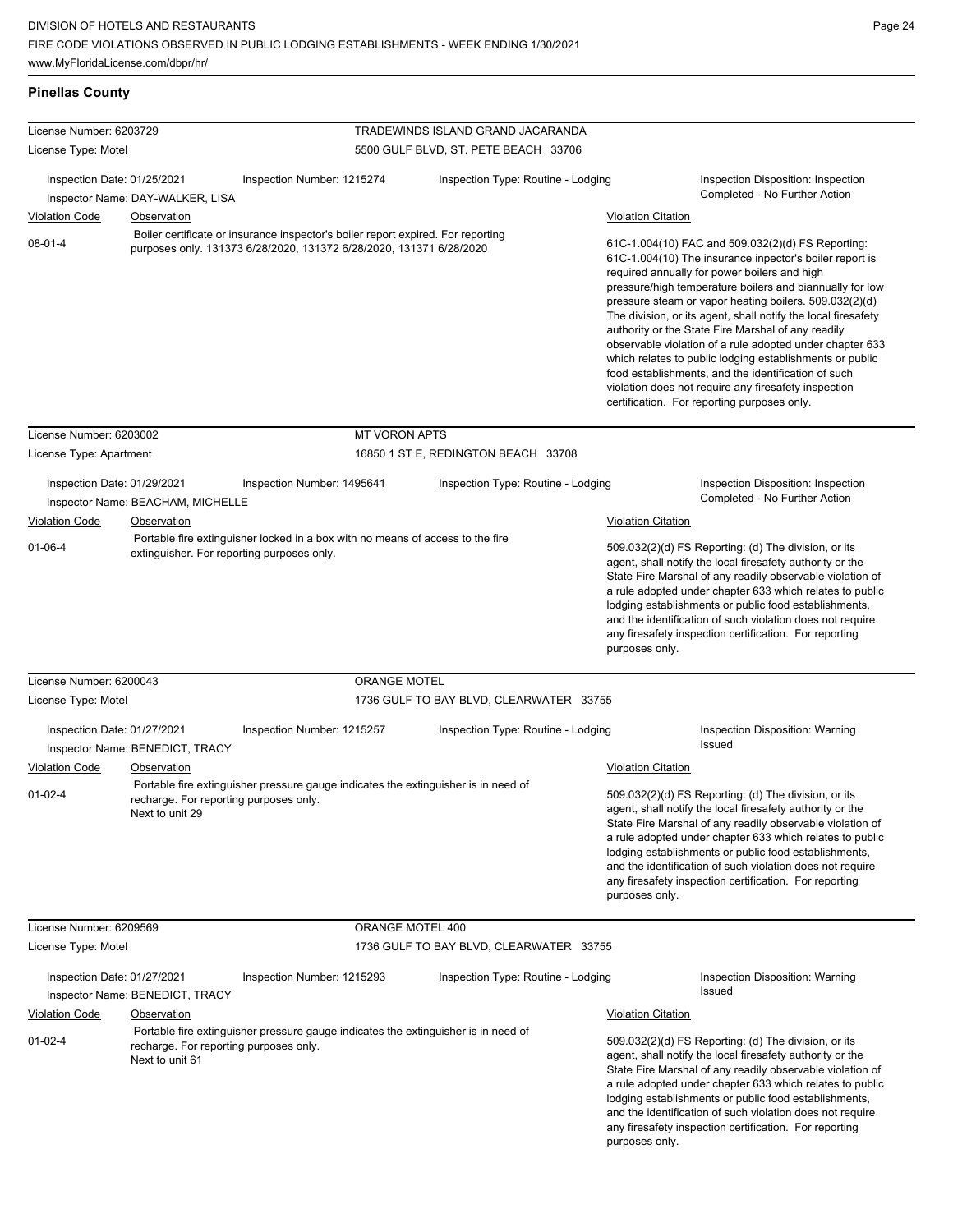| <b>Pinellas County</b>                                          |                                  |                                                                                                                                                                                                                                                        |                                           |                                                                                                                                                                                                                                                                                                                                                                                                                                          |                                           |  |
|-----------------------------------------------------------------|----------------------------------|--------------------------------------------------------------------------------------------------------------------------------------------------------------------------------------------------------------------------------------------------------|-------------------------------------------|------------------------------------------------------------------------------------------------------------------------------------------------------------------------------------------------------------------------------------------------------------------------------------------------------------------------------------------------------------------------------------------------------------------------------------------|-------------------------------------------|--|
| License Number: 6215802                                         |                                  |                                                                                                                                                                                                                                                        | WOODSPRING SUITES CLEARWATER              |                                                                                                                                                                                                                                                                                                                                                                                                                                          |                                           |  |
| License Type: Hotel                                             |                                  |                                                                                                                                                                                                                                                        | 15672 US HIGHWAY 19 N, CLEARWATER 33764   |                                                                                                                                                                                                                                                                                                                                                                                                                                          |                                           |  |
| Inspection Date: 01/26/2021<br>Inspector Name: DAY-WALKER, LISA |                                  | Inspection Number: 1158549                                                                                                                                                                                                                             | Inspection Type: Complaint Full           | Inspection Disposition: Administrative<br>complaint recommended                                                                                                                                                                                                                                                                                                                                                                          |                                           |  |
| <b>Violation Code</b>                                           | Observation                      |                                                                                                                                                                                                                                                        |                                           | <b>Violation Citation</b>                                                                                                                                                                                                                                                                                                                                                                                                                |                                           |  |
| $04 - 01 - 4$                                                   |                                  | Trouble/alarm light illuminated on the fire alarm control panel. For reporting<br>purposes only. Fire panel has yellow trouble lights illuminated.                                                                                                     |                                           | 509.032(2)(d) FS Reporting: The division, or its agent,<br>shall notify the local firesafety authority or the State Fire<br>Marshal of any readily observable violation of a rule<br>adopted under chapter 633 which relates to public<br>lodging establishments or public food establishments,<br>and the identification of such violation does not require<br>any firesafety inspection certification. For reporting<br>purposes only. |                                           |  |
| License Number: 6203452                                         |                                  |                                                                                                                                                                                                                                                        | SHEPHARDS BEACH RESORT                    |                                                                                                                                                                                                                                                                                                                                                                                                                                          |                                           |  |
| License Type: Motel                                             |                                  |                                                                                                                                                                                                                                                        | 619 S GULFVIEW BLVD, CLEARWATER BCH 33767 |                                                                                                                                                                                                                                                                                                                                                                                                                                          |                                           |  |
| Inspection Date: 01/25/2021                                     | Inspector Name: KOUSTIS, TIMOTHY | Inspection Number: 1211485                                                                                                                                                                                                                             | Inspection Type: Routine - Lodging        |                                                                                                                                                                                                                                                                                                                                                                                                                                          | Inspection Disposition: Warning<br>Issued |  |
| <b>Violation Code</b>                                           | Observation                      |                                                                                                                                                                                                                                                        |                                           | <b>Violation Citation</b>                                                                                                                                                                                                                                                                                                                                                                                                                |                                           |  |
| $04 - 01 - 4$                                                   | purposes only. Gulf Tower.       | Trouble/alarm light illuminated on the fire alarm control panel. For reporting<br>- From initial inspection : Trouble/alarm light illuminated on the fire alarm control<br>panel. For reporting purposes only. Gulf Tower. - From follow-up inspection |                                           | 509.032(2)(d) FS Reporting: The division, or its agent,<br>shall notify the local firesafety authority or the State Fire<br>Marshal of any readily observable violation of a rule<br>adopted under chapter 633 which relates to public<br>lodging establishments or public food establishments,<br>and the identification of such violation does not require<br>any firesafety inspection certification. For reporting<br>purposes only. |                                           |  |
| $04 - 01 - 4$                                                   | 2021-01-25: **Time Extended**    |                                                                                                                                                                                                                                                        |                                           | 509.032(2)(d) FS Reporting: The division, or its agent,<br>shall notify the local firesafety authority or the State Fire<br>Marshal of any readily observable violation of a rule<br>adopted under chapter 633 which relates to public<br>lodging establishments or public food establishments,<br>and the identification of such violation does not require<br>any firesafety inspection certification. For reporting<br>purposes only. |                                           |  |
| License Number: 6209041                                         |                                  |                                                                                                                                                                                                                                                        | ECONO LODGE                               |                                                                                                                                                                                                                                                                                                                                                                                                                                          |                                           |  |
| License Type: Motel                                             |                                  |                                                                                                                                                                                                                                                        | 32000 US HWY 19, PALM HARBOR 34684        |                                                                                                                                                                                                                                                                                                                                                                                                                                          |                                           |  |
| Inspection Date: 01/25/2021<br>Inspector Name: PIATT, PAUL      |                                  | Inspection Number: 1213811                                                                                                                                                                                                                             | Inspection Type: Routine - Lodging        |                                                                                                                                                                                                                                                                                                                                                                                                                                          | Inspection Disposition: Warning<br>Issued |  |
| <b>Violation Code</b>                                           | Observation                      |                                                                                                                                                                                                                                                        |                                           | <b>Violation Citation</b>                                                                                                                                                                                                                                                                                                                                                                                                                |                                           |  |
| $01 - 03 - 4$                                                   | rooms 205 and 206                | Portable fire extinguisher missing from it's designated location (sign present<br>indicating designated location). For reporting purposes only. Missing between                                                                                        |                                           | 509.032(2)(d) FS Reporting: (d) The division, or its<br>agent, shall notify the local firesafety authority or the<br>State Fire Marshal of any readily observable violation of<br>a rule adopted under chapter 633 which relates to public<br>lodging establishments or public food establishments,<br>and the identification of such violation does not require<br>any firesafety inspection certification. For reporting               |                                           |  |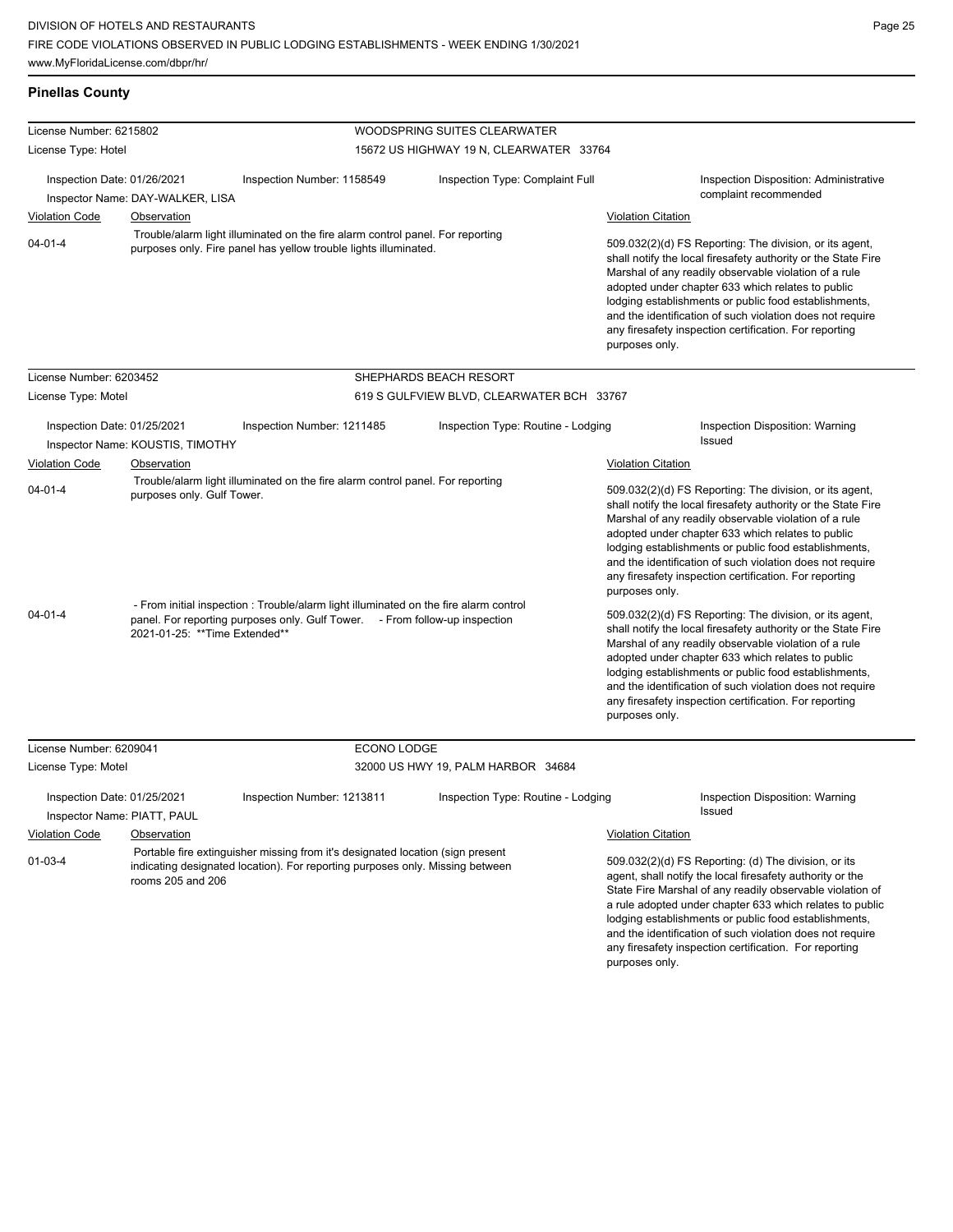**Polk County**

violation does not require any firesafety inspection certification. For reporting purposes only.

| License Number: 6303266<br>License Type: Hotel |                                     |                                                                                                                                                                                                                                                                    | <b>IMPERIAL SWAN HOTEL &amp; SUITES</b> |                                                                                                                                                                                                                                                                                                                                                                                                                                                                                                                                                                                          |
|------------------------------------------------|-------------------------------------|--------------------------------------------------------------------------------------------------------------------------------------------------------------------------------------------------------------------------------------------------------------------|-----------------------------------------|------------------------------------------------------------------------------------------------------------------------------------------------------------------------------------------------------------------------------------------------------------------------------------------------------------------------------------------------------------------------------------------------------------------------------------------------------------------------------------------------------------------------------------------------------------------------------------------|
|                                                |                                     |                                                                                                                                                                                                                                                                    | 4141 S FLORIDA AVE, LAKELAND 33813      |                                                                                                                                                                                                                                                                                                                                                                                                                                                                                                                                                                                          |
| Inspection Date: 01/26/2021                    | Inspector Name: BEAULIEU, STEPHANIE | Inspection Number: 1158469                                                                                                                                                                                                                                         | Inspection Type: Complaint Full         | Inspection Disposition: Call Back -<br>Admin. complaint recommended                                                                                                                                                                                                                                                                                                                                                                                                                                                                                                                      |
| <b>Violation Code</b>                          | Observation                         |                                                                                                                                                                                                                                                                    |                                         | <b>Violation Citation</b>                                                                                                                                                                                                                                                                                                                                                                                                                                                                                                                                                                |
| $08-01-4$                                      |                                     | - From initial inspection : Boiler certificate or insurance inspector's boiler report<br>expired. For reporting purposes only.<br>074517 expired 5-14-2020. Front desk rep said inspector came by today and will<br>certify boiler **Repeat Violation** - From fol |                                         | 61C-1.004(10) FAC and 509.032(2)(d) FS Reporting:<br>61C-1.004(10) The insurance inpector's boiler report is<br>required annually for power boilers and high<br>pressure/high temperature boilers and biannually for low<br>pressure steam or vapor heating boilers. 509.032(2)(d)<br>The division, or its agent, shall notify the local firesafety<br>authority or the State Fire Marshal of any readily<br>observable violation of a rule adopted under chapter 633<br>which relates to public lodging establishments or public<br>food establishments, and the identification of such |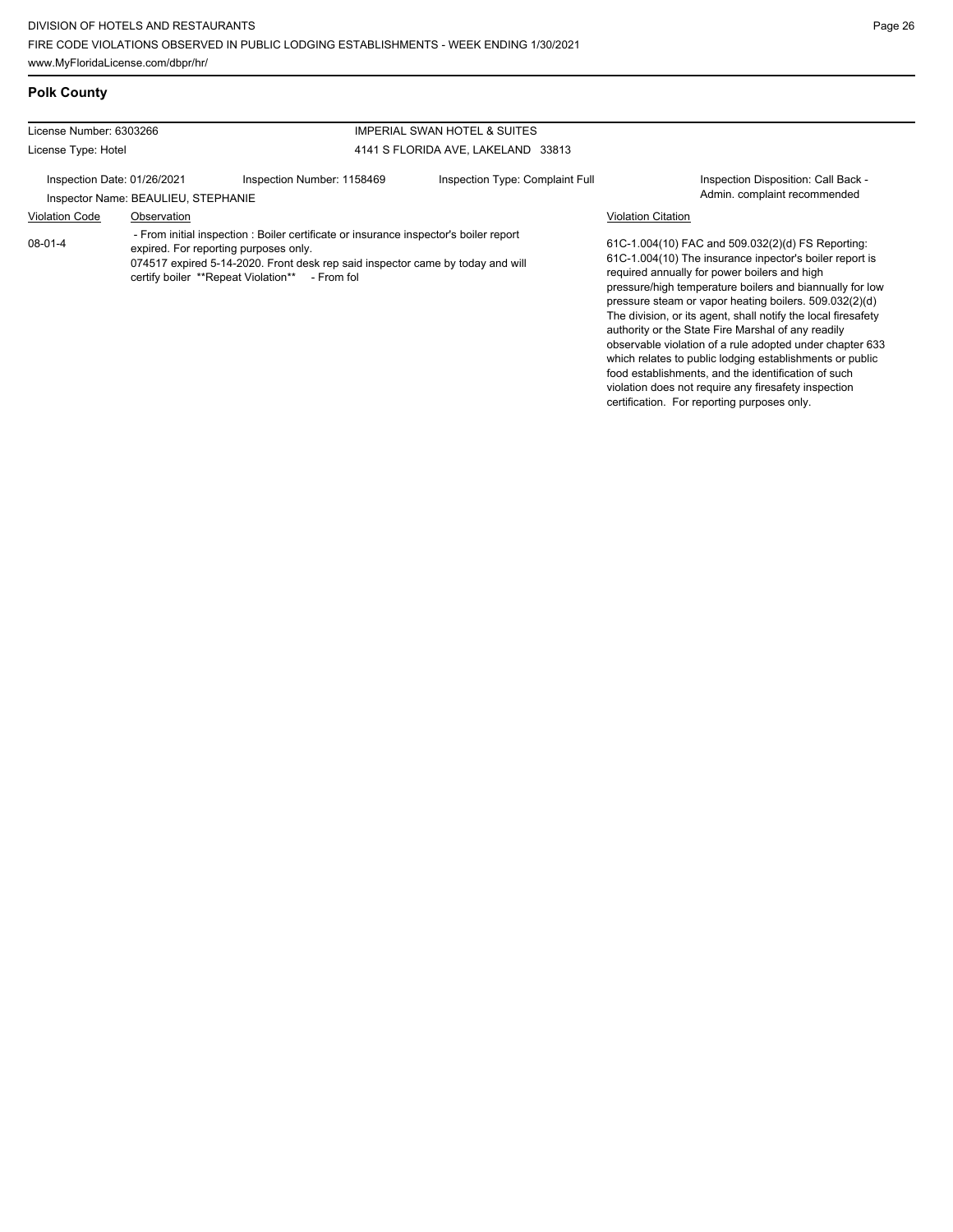# **Putnam County**

| License Number: 6400618     |                              | <b>CRYSTAL COVE RESORT</b>                                                                                                                                                   |                                    |                           |                                                                                                                                                                                                                                                                                                                                                                                                                            |
|-----------------------------|------------------------------|------------------------------------------------------------------------------------------------------------------------------------------------------------------------------|------------------------------------|---------------------------|----------------------------------------------------------------------------------------------------------------------------------------------------------------------------------------------------------------------------------------------------------------------------------------------------------------------------------------------------------------------------------------------------------------------------|
| License Type: Motel         |                              | 133 CRYSTAL COVE DR, PALATKA 32177                                                                                                                                           |                                    |                           |                                                                                                                                                                                                                                                                                                                                                                                                                            |
| Inspection Date: 01/28/2021 | Inspector Name: DOTY, JOSEPH | Inspection Number: 1214322                                                                                                                                                   | Inspection Type: Routine - Lodging |                           | Inspection Disposition: Warning<br>Issued                                                                                                                                                                                                                                                                                                                                                                                  |
| <b>Violation Code</b>       | Observation                  |                                                                                                                                                                              |                                    | <b>Violation Citation</b> |                                                                                                                                                                                                                                                                                                                                                                                                                            |
| $01 - 02 - 4$               |                              | Portable fire extinguisher pressure gauge indicates the extinguisher is in need of<br>recharge. For reporting purposes only.<br>Fire extinguisher in between rooms 134 & 136 |                                    | purposes only.            | 509.032(2)(d) FS Reporting: (d) The division, or its<br>agent, shall notify the local firesafety authority or the<br>State Fire Marshal of any readily observable violation of<br>a rule adopted under chapter 633 which relates to public<br>lodging establishments or public food establishments,<br>and the identification of such violation does not require<br>any firesafety inspection certification. For reporting |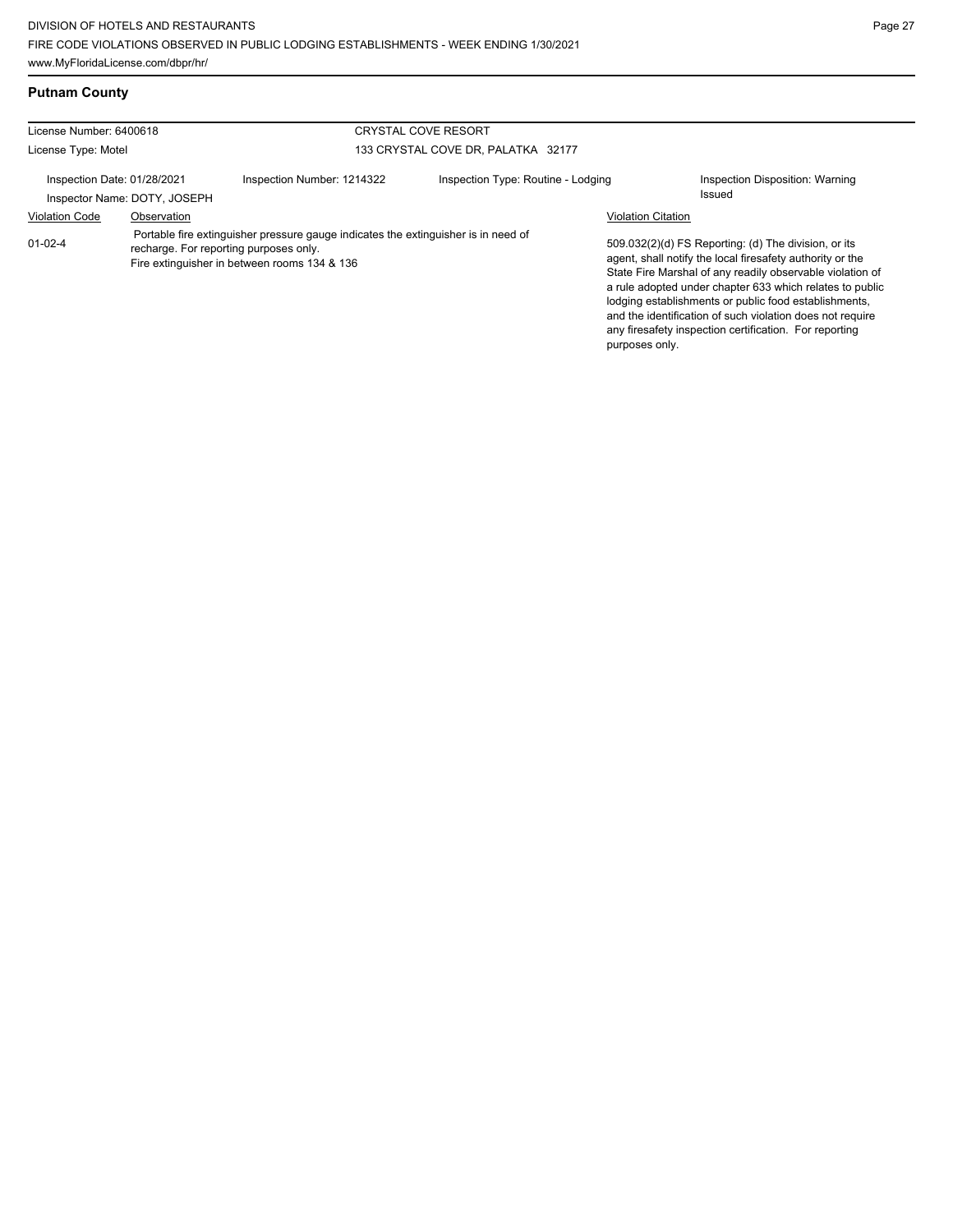| License Number: 6904062     |                              |                                                                                                                                                   | LAKE MONROE APARTMENTS             |                           |                                                                                                                                                                                                                                                                                                                                                                                                                            |
|-----------------------------|------------------------------|---------------------------------------------------------------------------------------------------------------------------------------------------|------------------------------------|---------------------------|----------------------------------------------------------------------------------------------------------------------------------------------------------------------------------------------------------------------------------------------------------------------------------------------------------------------------------------------------------------------------------------------------------------------------|
| License Type: Apartment     |                              | 800 MARBELLA LN, SANFORD 32771                                                                                                                    |                                    |                           |                                                                                                                                                                                                                                                                                                                                                                                                                            |
| Inspection Date: 01/27/2021 | Inspector Name: ANGEL, TERRY | Inspection Number: 1497295                                                                                                                        | Inspection Type: Routine - Lodging |                           | Inspection Disposition: Warning<br>Issued                                                                                                                                                                                                                                                                                                                                                                                  |
| <b>Violation Code</b>       | Observation                  |                                                                                                                                                   |                                    | <b>Violation Citation</b> |                                                                                                                                                                                                                                                                                                                                                                                                                            |
| $02 - 04 - 4$               |                              | Propane (LP gas) tank having a water capacity greater than 2.7 lbs. stored inside<br>the building. For reporting purposes only. Maintenance shop. |                                    |                           | 509.032(2)(d) FS Reporting: (d) The division, or its<br>agent, shall notify the local firesafety authority or the<br>State Fire Marshal of any readily observable violation of<br>a rule adopted under chapter 633 which relates to public<br>lodging establishments or public food establishments.<br>and the identification of such violation does not require<br>any firesafety inspection certification. For reporting |